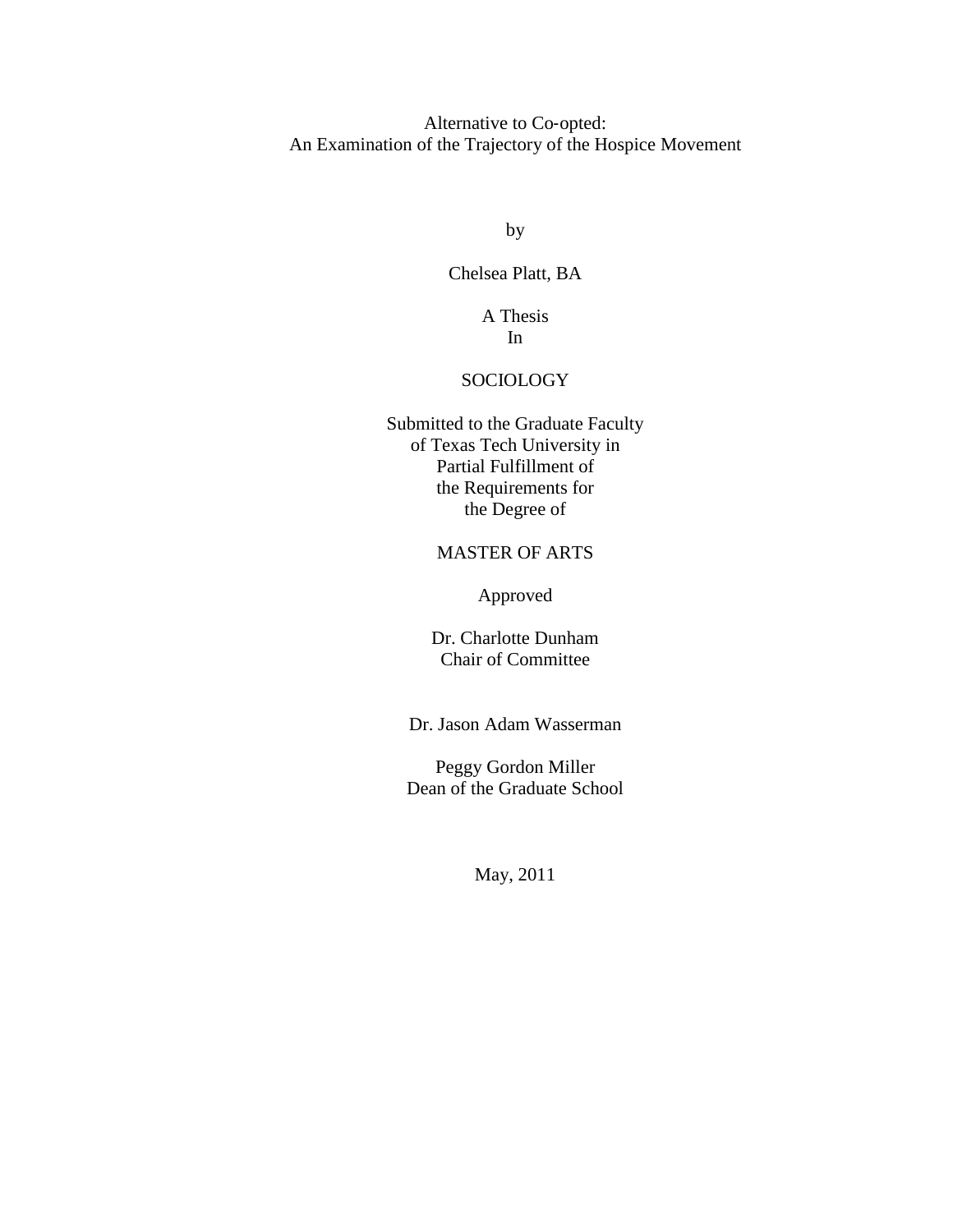Copyright 2011, Chelsea Platt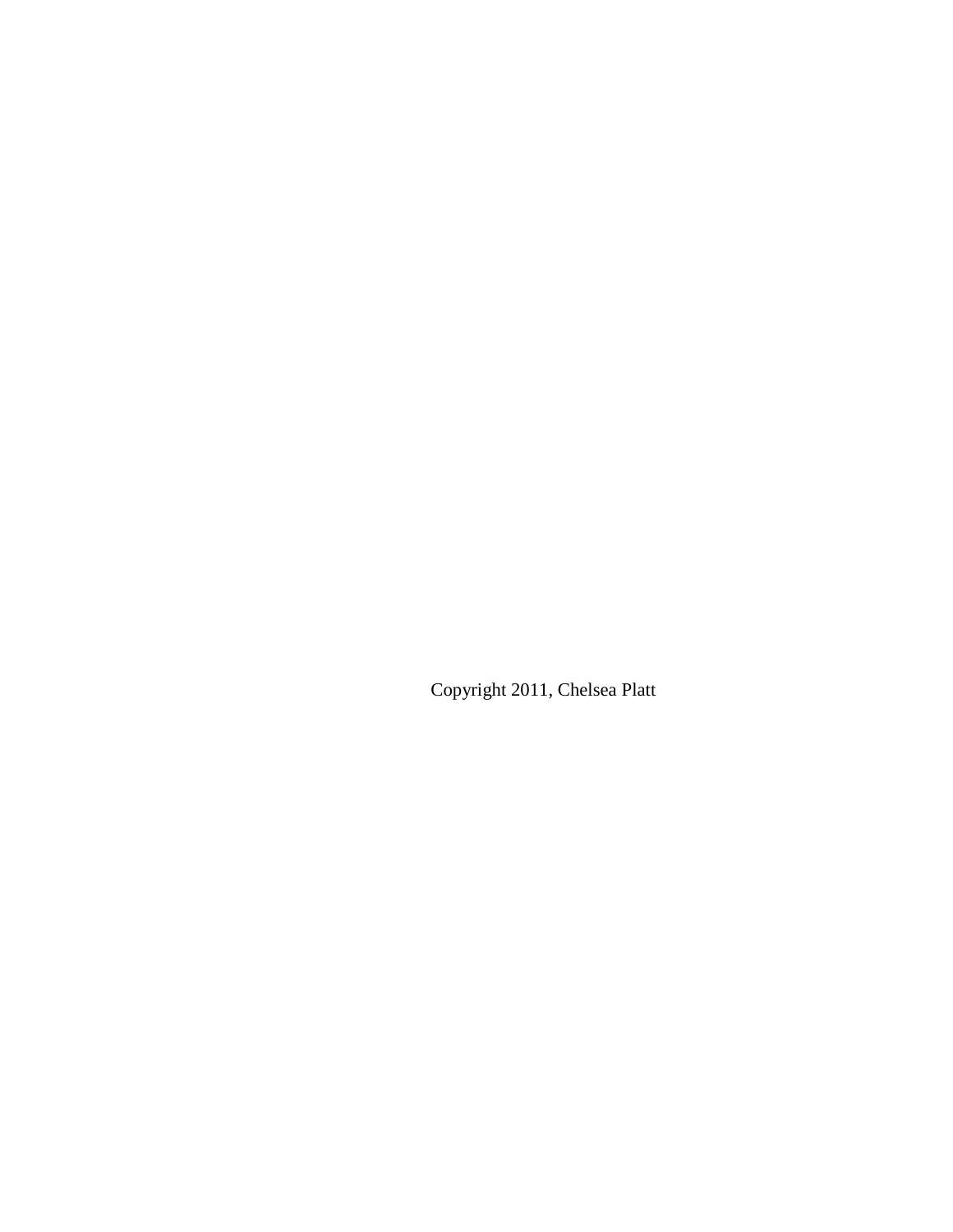# ACKNOWLEDGEMENTS

I would like to thank my committee members for all their guidance through this process. Without their expertise and mentorship, completing this research would not have been possible. The year also presented some unexpected changes, and I am truly grateful for both members being willing to adapt and remain committed to my project and education.

I would also like to thank my family who has been extremely supportive in my pursuits of higher education. From an early age, the value of education was instilled in me and without your encouragement I would not have be able to get through this process.

I would like to thank a great professor turned friend who has been a great inspiration and source support over the last five years. Without her I would not developed my passion for the field and am a better person for knowing her.

I would also like to thank the TTU sociology graduate students who kindly assisted in coding articles for inter-coder reliability.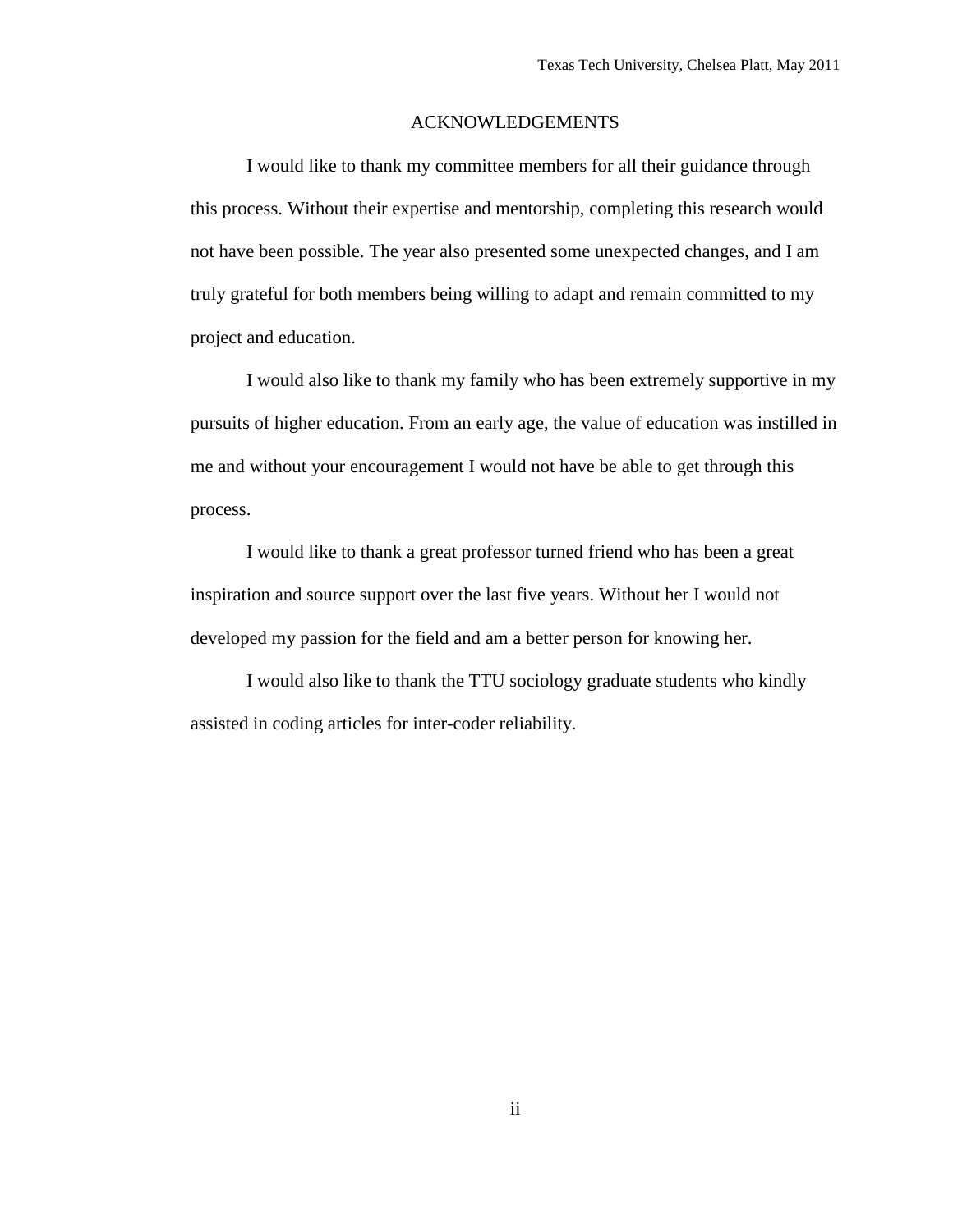# TABLE OF CONTENTS

| Ι.                                                           |
|--------------------------------------------------------------|
|                                                              |
| Hospice Philosophy and the Development of its Practices5     |
|                                                              |
|                                                              |
|                                                              |
| Analysis of Variance between Three Stages of Hospice40       |
| Theoretical Explanations of Relationship between Hospice and |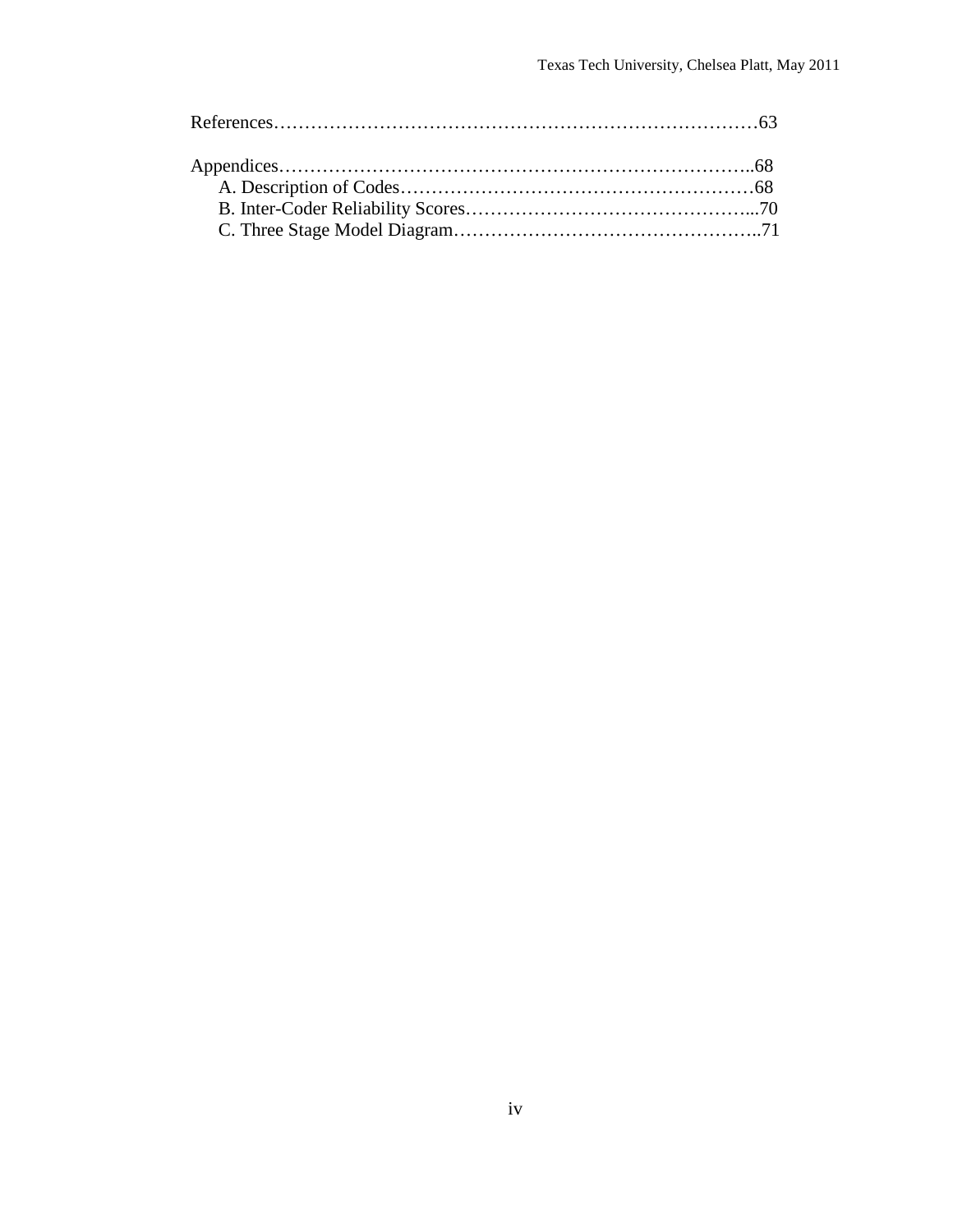# ABSTRACT

Hospice began as a movement that was critical of the treatment of terminal patients within traditional medicine and its cure-oriented logic arguing that traditional medical practices and policies can be dehumanizing for the terminally ill (Dubois 1980; Munley 1983; Stoddard 1991; Levy 1994). The progressive and alternative ideals of the early hospice movement were loaded with political issues and challenged an assumed logic within traditional medicine. The movement then shifted the majority of its energies towards the growth and organization of hospice facilities. The transition from medical movement to a medical organization or service does not seem inevitable or natural given its critical origins. Historical accounts of the movement's development have highlighted the perceived need for an alternative way of dying and more recent studies document the current practices of hospice, but a complete narrative from movement to organization seems to be lacking. The purpose of this paper is to examine the transition of hospice from an alternative to accepted ideology and the movement's relationship with traditional medicine. Through a systematic analysis of *The Hospice Journal*, the official National Hospice Organization's publication from 1985-2001, a theoretical understanding of this movement's unique trajectory is be developed.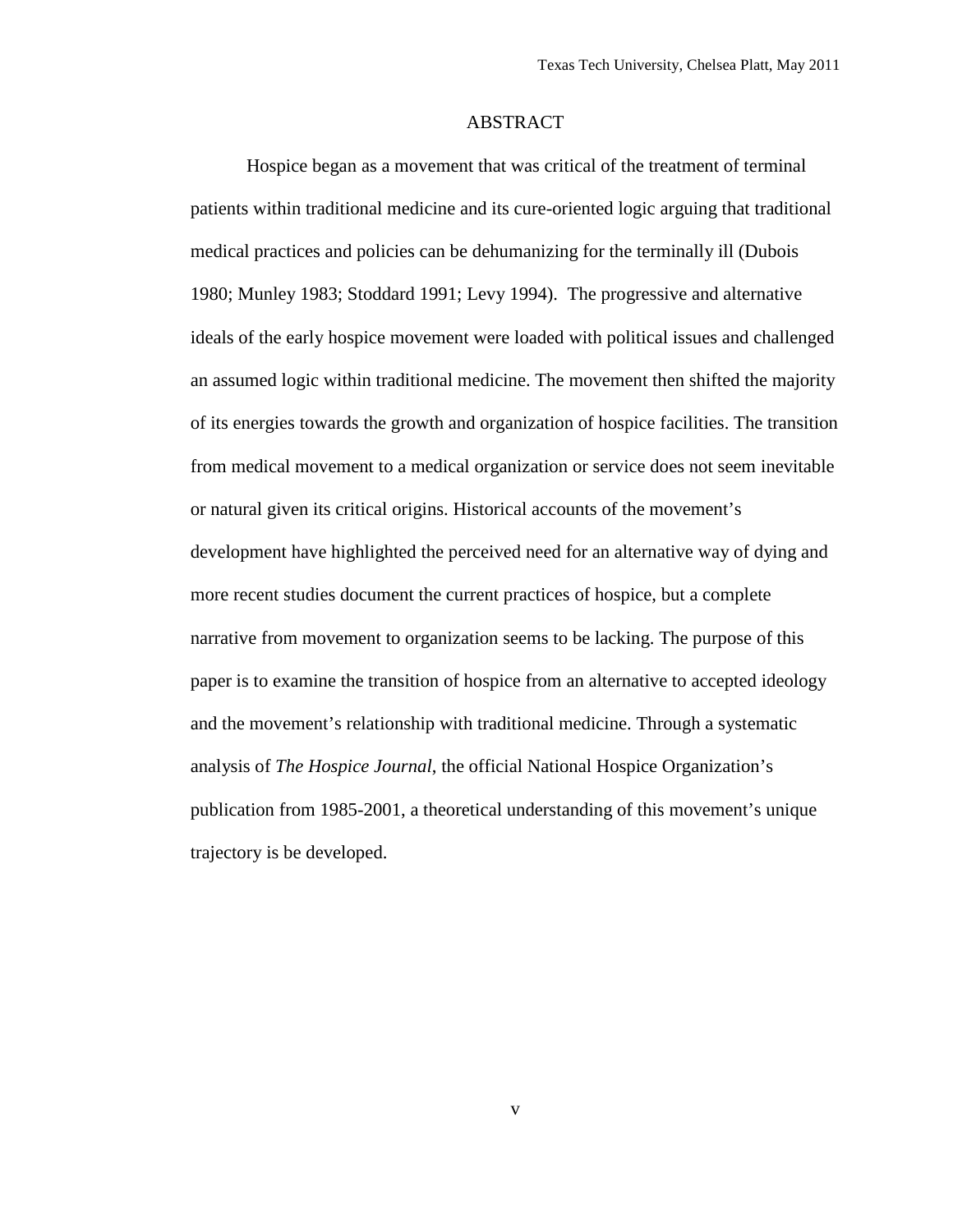# LIST OF TABLES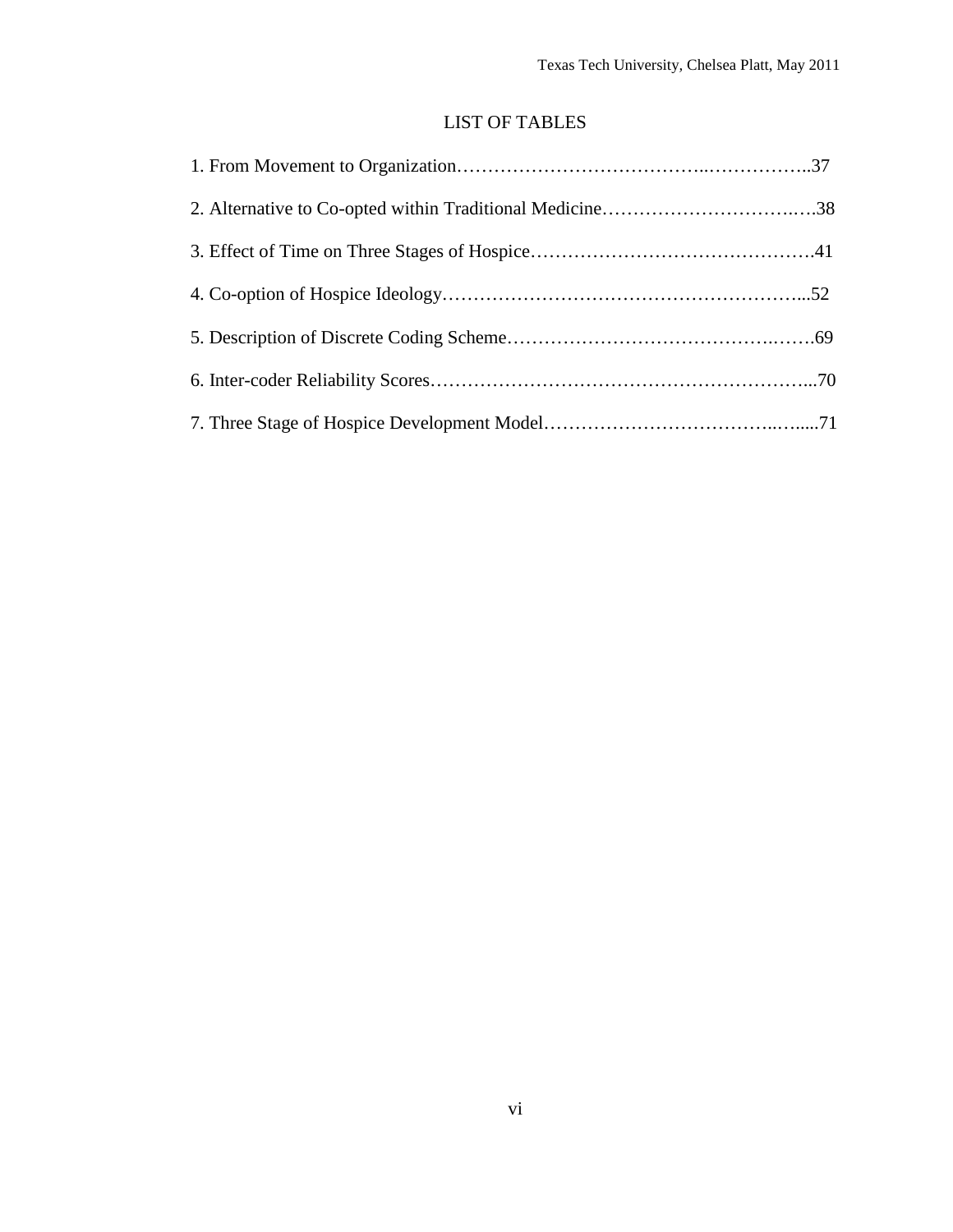# CHAPTER I

# INTRODUCTION

There are few truly universal human experiences. The most obvious exception is that each individual will experience death either through the loss of family and friends, or their own death. Although death and dying is universal, traditions and beliefs of different cultures vary. As society changes social expectations in death change as well.

One of the most significant writings about death in Western culture is Elisabeth Kubler-Ross' famous book *On Death and Dying*. This 1969 piece reflects on American society's approach to death, grief, and the end of life generally. Her book highlighted the problems with treating death as taboo and opened up communication about experiences of death. Pioneers of hospice philosophy commonly refer to the importance of this book in initiating cultural and social changes about the dying process. Foreshadowing these changes, Kubler-Ross wrote:

> We would think that our great emancipation, our knowledge of science and of man, has given us better ways and means to prepare ourselves and our families for this inevitable happening. Instead the days are gone when a man is allowed to die in peace and dignity in his own home.

The more we are making advancements in science, the more we seem to fear and deny the reality of death. How is this possible? (Kubler-Ross 1969: 7).

Scientific progress cannot eliminate death. Kubler-Ross and those in the early hospice movement observed the negative effects of relying on scientific rationality when caring for dying patients, the dehumanizing nature of technological death: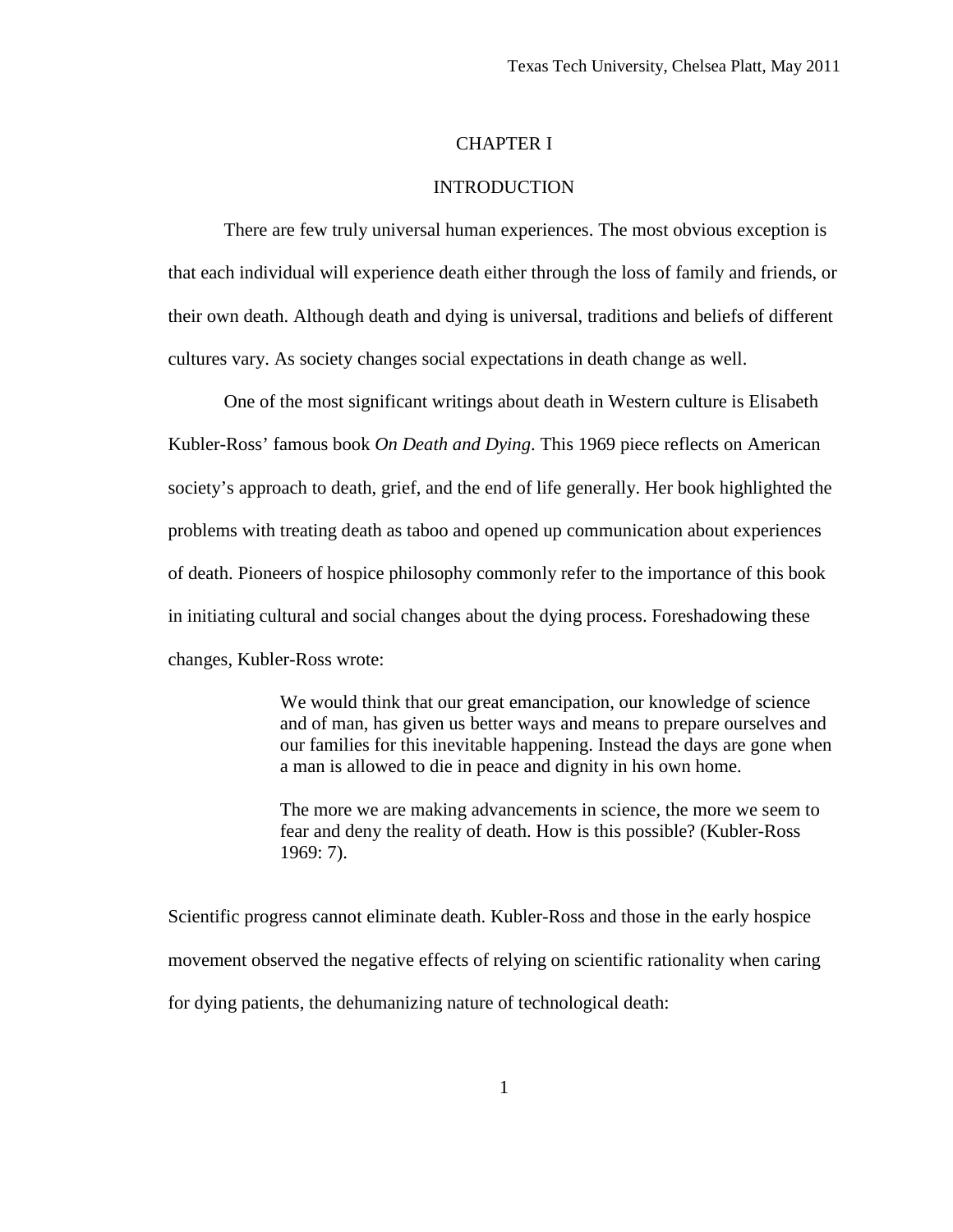One of the most important facts is that dying nowadays is more gruesome in many ways, namely more lonely, mechanical, and dehumanized; at times it is even difficult to determine technically when the time of death has occurred.

Dying becomes lonely and impersonal because the patient is often taken out of his familiar environment and rushed to the emergency room…..When a patient is severely ill, he is often treated like a person with no right to an opinion. It is often someone else who makes the decision if and when and where a patient should be hospitalized. It would take so little to remember that the sick person has feelings, has wishes and opinions and has-most important of all- the right to be heard (Kubler-Ross 1969: 8).

These sorts of images and emotions represent the observed problems in the dying process that led to the development of the hospice movement.

Hospice began as a movement that was critical of the treatment of terminal patients within traditional medicine and its cure-oriented logic, arguing that traditional medical practices and policies can be dehumanizing for the terminally ill (Dubois 1980; Munley 1983; Stoddard 1991; Levy 1994). Early hospice leaders observed the need to treat terminal patients holistically and design individual treatment plans that maintain dignity through the dying process. Historical accounts of the movement's development have highlighted the need for an alternative way of dying and more recent studies document the current practices of hospice, but a complete narrative that traces the development of hospice from a movement to an organization is lacking.

Today participation in a hospice program is viewed as a natural final step in the dying process. The number of hospice facilities quickly grew and the movement obtained financial support through Medicare within its first ten years of existence (Mor 1988). Because of its rapid growth and cultural acceptance, the hospice movement presents an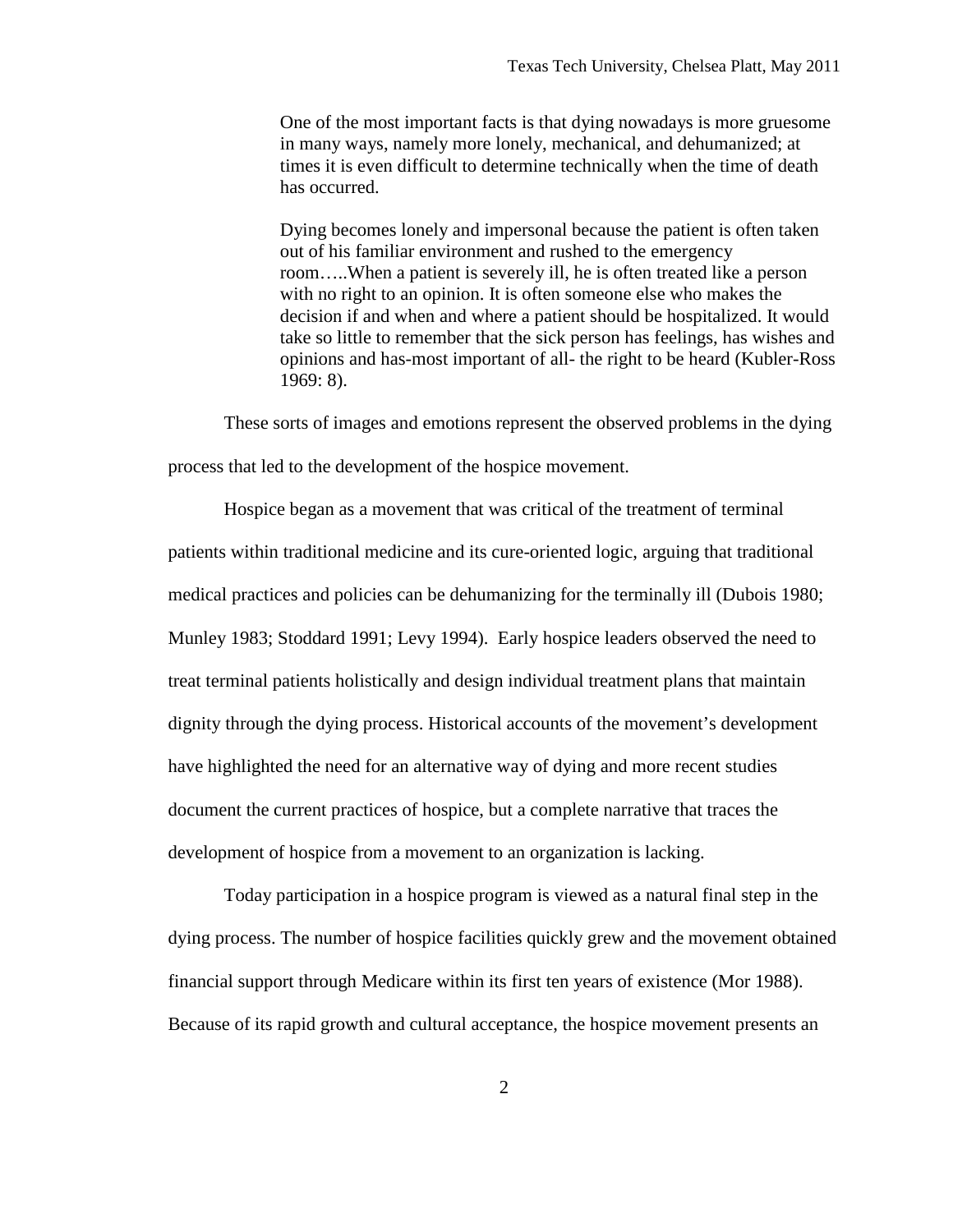interesting case in the study of social movements. The progressive and alternative ideals of the early hospice movement were loaded with political issues and challenged an assumed logic within traditional medicine. The movement then shifted the majority of its energies towards the growth and organization of hospice facilities. However, the transition from medical movement to a medical organization is not inevitable given its critical origins. The purpose of this study is to examine the transition of hospice from an alternative to the accepted ideologies within traditional medicine and toward the development of a formal organization.

To assess the developmental trajectory of hospice, a two-phase content analysis of *The Hospice Journal* was conducted. *The Hospice Journal* was published from 1985 until 2001. During this time period, it was the official journal of the National Hospice Organization publishing articles related to all aspects of hospice services and care. Examining the articles over this fifteen-year time frame creates a picture of the progression and development of hospice.

The analysis was completed in two phases. The first phase included a random sample of thirty articles. In this sample, each article was examined by summarizing the article's argument and extracting possible themes and patterns related to the discourse of the hospice movement. Changes in topics, terms, and issues over the fifteen years of publication highlight the potential changes within the hospice movement. After the completion of the first phase, a coding scheme was developed based on the findings from the first sample. A second random sample of 113 articles was then analyzed using this emergent coding scheme. The first phase utilizes a grounded episteme to allow the text to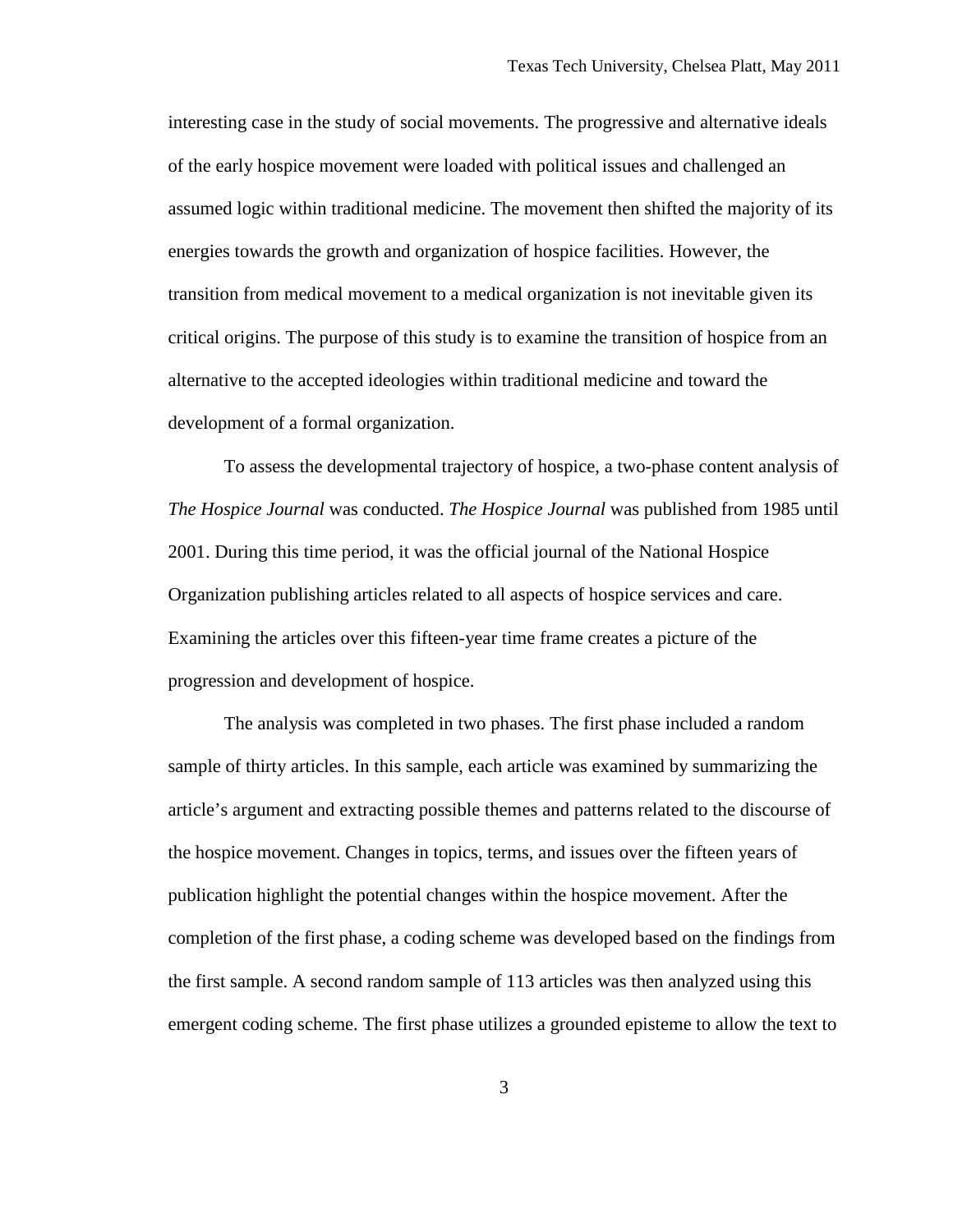speak for itself, while the second phase encompasses a larger sample size including at least one article from each published issue, which allows for a more reliable analysis about the existence of particular trends and significant differences across time.

Through this two-phase analysis the relationship of hospice to traditional medicine was examined through the themes and changes over time. This content analysis provides insight into the development of the hospice movement without imposing a predetermined coding scheme. After completion of the second phase, trends and patterns were analyzed to provide understanding of the unique development of the hospice movement. A three-stage model of development was constructed based on both statistical and qualitative analysis of the data.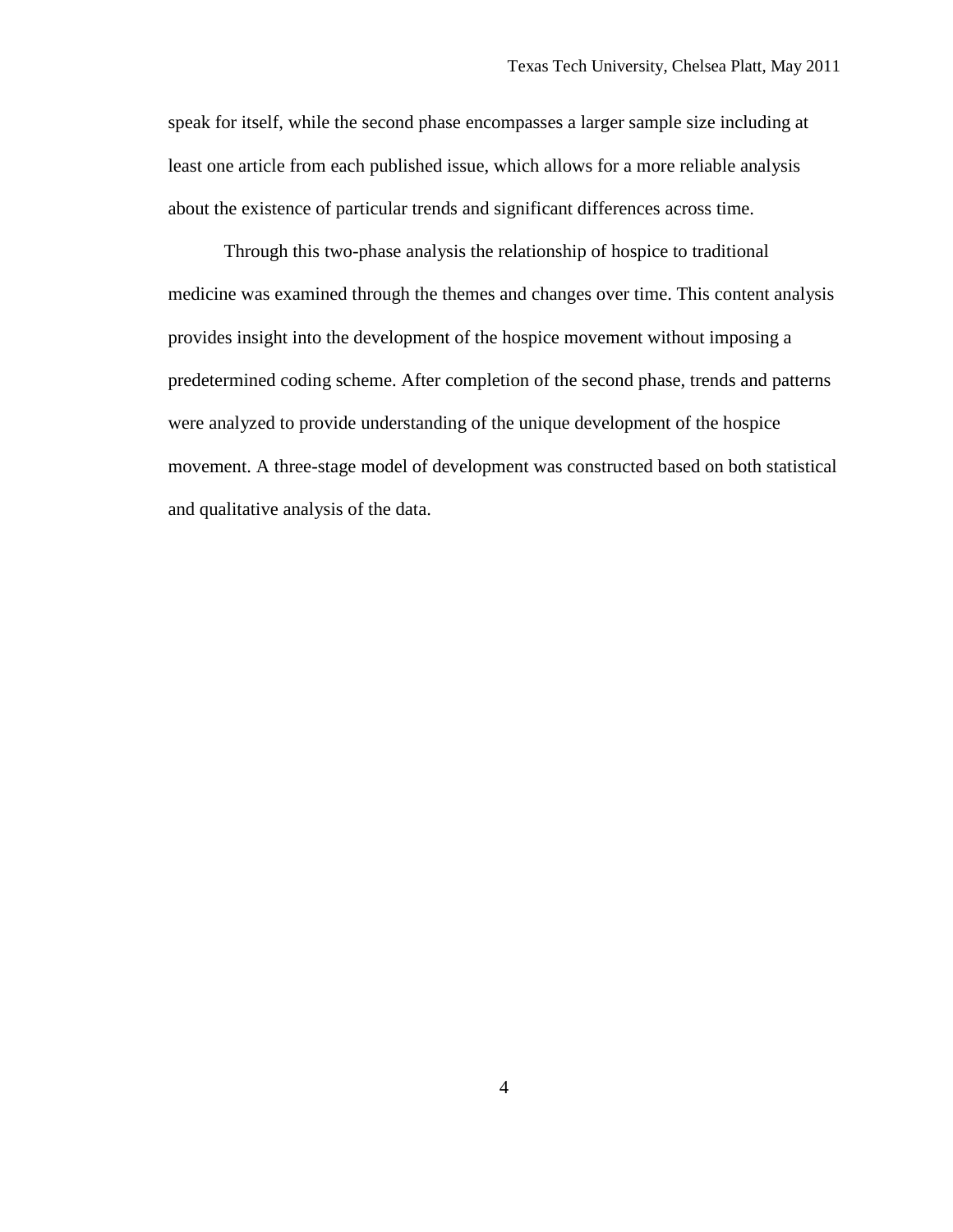# CHAPTER II

# LITERATURE REVIEW

Through the examination of the existing literature a historical and theoretical understanding of the emergence of hospice can be developed. Positioning the creation of hospice in the context of allopathic medicine highlights the need for an alternative in end of life care. Social movement theory also provides depth in analyzing the trajectory of the hospice movement. The purpose of this chapter is to provide both background information needed to study the hospice movement and situate the movement within existing social movement literature.

Hospice Philosophy and the Development of its Practices

Hospice is a philosophy of care for terminal patients that has had significant influence on current practices in end of life care. This philosophy developed out of observed shortcomings within the traditional healthcare system and attempts to restore dignity to the dying process. Hospice care is typically associated with a shift from curative treatments to pain management and symptom control (Osterweis & Champagne 1979). Hospice care providers take a holistic, multi-disciplinary approach to end of life care and acknowledge the importance of the entire family as the unit of care. Bereavement and grief are also addressed in hospice care.

In the United States three main methods of hospice care delivery developed early and have remained the most common ways in which hospice care is organized (Osterweis & Champagne 1979; Mor 1988). Originally, hospice care in the US was delivered in the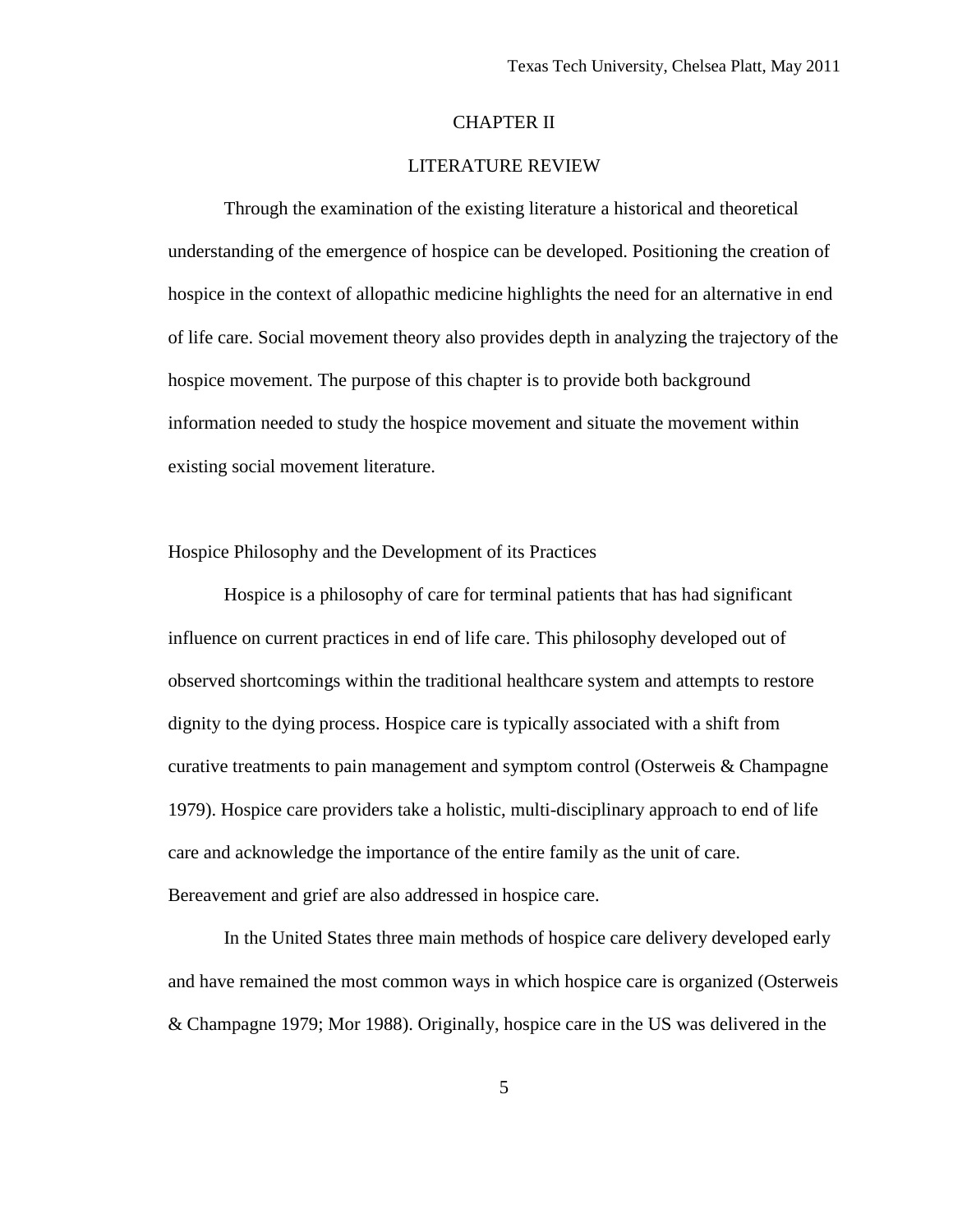patient's own homes. This allows terminal patients to spend their final days surrounded by family and in a familiar setting. Home-based hospice continues to be a common method particularly as general home health care has grown generally within traditional medicine. The next development in hospice care was the development of freestanding hospice units. In the UK this was the first system developed and as US hospice grew, more freestanding hospice facilities were established modeling the UK system. A freestanding hospice unit is an in-patient hospice unit equipped with proper medical and support staff. All patients there are considered terminal and not given any curative treatments. The final development of hospice occurred within traditional hospitals or long term care facilities. Today, many hospitals have a hospice wing or have teams that offer hospice services to terminal patients.

The range of services that fall under the hospice care umbrella vary from pain management to spiritual counseling to daily nursing care. Each patient and their family direct what qualifies and is necessary within their hospice treatment plan. The main qualities of hospice care are that the treatments are not directed towards a cure and that they improve quality of life and maintain the dignity of the patient. Typically included in hospice care plan is the administration of morphine or other pain medication, assistance with daily health and hygiene, and counseling for the patients and family (Mor 1988). This individual approach allows for the unique needs of each patient to be met and expands the possible services that can be considered hospice care.

6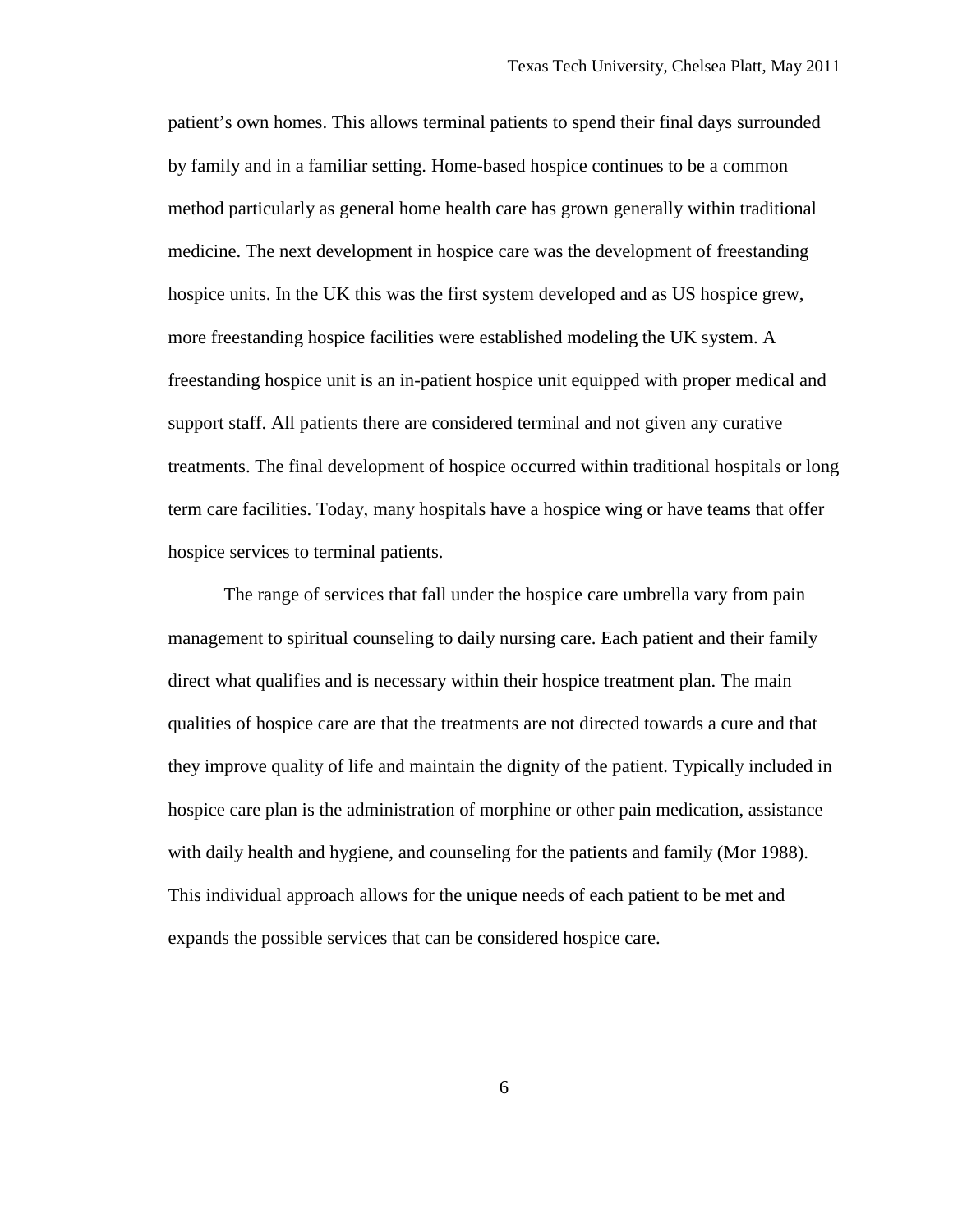Hospice as a Social Movement

Although early hospice was commonly referred to as "the hospice movement", early activity fits formal theoretical models of social movements. An early and basic definition of social movements by McCarthy and Zald (1977) is: "a social movement is a set of opinions and beliefs in a population representing preferences for changing some elements of the social structure or reward distribution, or both, of a society" (1217-18). Based on this definition of social movements, hospice represents a social movement by virtue of its clearly defined set of beliefs that attempt to change the structure of the dying process. Early hospice was more that just a service. It was an ideology critical of traditional medicine's treatment of terminal patients that proposes a new approach to end of life care.

Because it lacked any famous, raucous protests in the streets characteristic of other social movements, hospice may not fit the typical image of a social movement. The focus of much of the social movement research has addressed more traditional conflict movements such as feminism, civil rights, or labor (McCarthy & Wolfson, 1992). In contrast to these movements led by minority groups, consensus movements are "organized movements for change that find widespread support for their goals and little or no organized opposition from the population" (McCarthy & Wolfson, 1992: 273-4). The hospice movement exemplifies this category of social movement. This is not to say that hospice was universally accepted from the beginning, but it certainly did not face the organized ideological opposition experienced by other movements. There is a defined goal for social change, but the goal received much support and little opposition.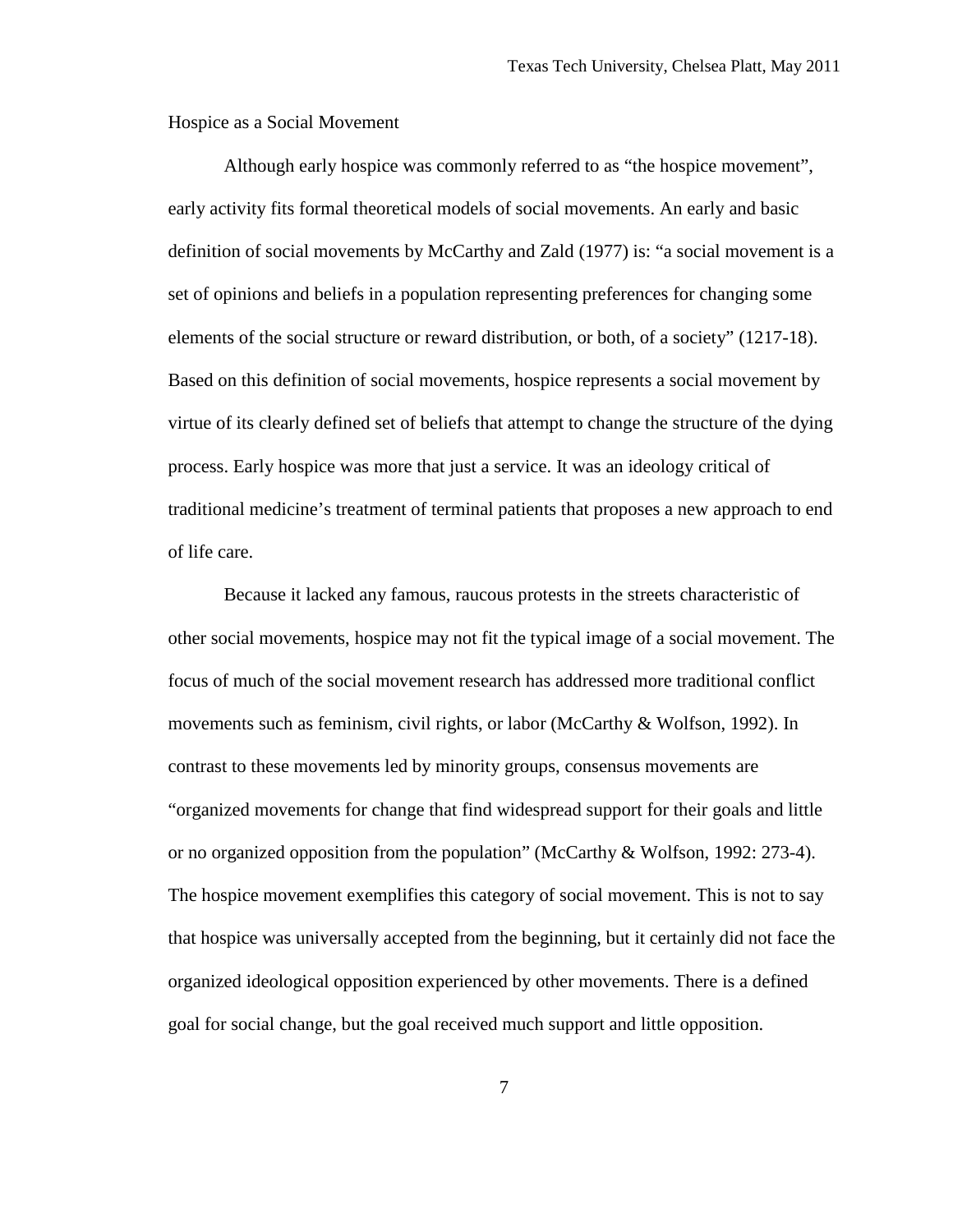Restoring dignity in the treatment of terminal patients is a goal that easily gained support by the larger society and also faced comparatively little institutional resistance. Cooptation and the transition to a formal organization is common in consensus movements because this change does not alter the original goals of the movement and increased structural support can further the movement (McCarthy & Wolfson 1992). The hospice movement developed into a network of formal organizations with the implementation of structural support in the Medicare Hospice Benefit. Although this change within hospice seems to be a step away from the social movement origins, this theory of consensus movement ultimately predicts this type of organizational change.

The following sections describe the history of the hospice movement. The need for the emergence of hospice is rooted in the development of the cure-orientation within traditional medicine. After the need for an alternative approach to end of life care is established, the development of hospice will be discussed with an emphasis on the US hospice movement. This chapter concludes with a discussion of frame analysis within social movement theory and its relevance to studying hospice.

#### Development of Allopathic Medicine

Traditional healthcare has an evolving relationship to the death and dying process (Munley 1983; Stoddard 1991). Early medical theories including folk remedies and Galen's humors could do little to systematically treat illness and disease (Duffy 1993). Medical care offered few concrete answers and the success of procedures was based more on chance than on scientific evidence. Life expectancies were short due to acute diseases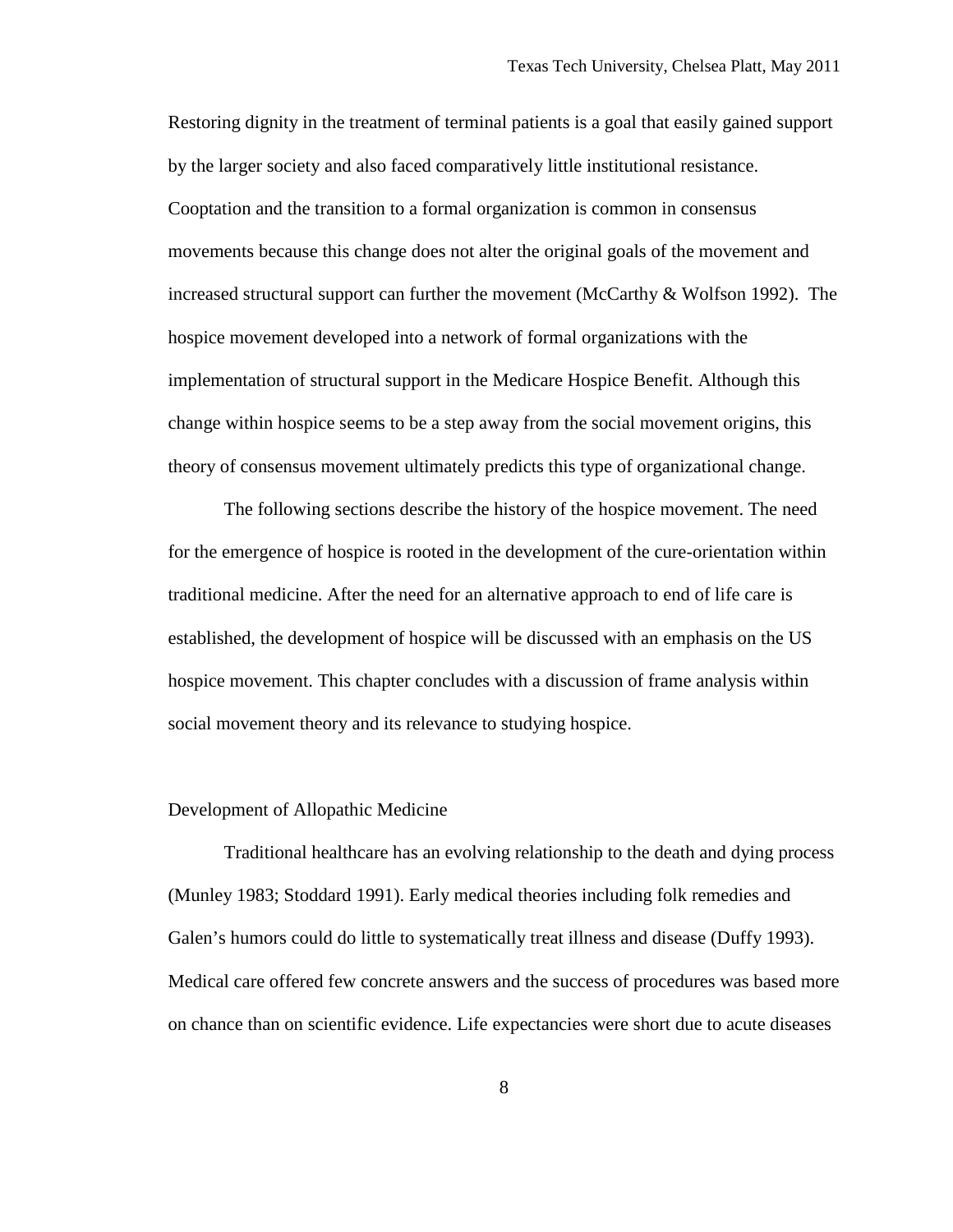and a multitude of social risks such as war and harsh labor conditions. Because doctors could offer few solutions to cure fatal ailments, the dying process was essentially viewed as outside of the medical realm. For centuries, both medical care and the dying process took place in the home in the presence of family and was relatively brief (Munley 1983; Stoddard 1991).

As medical knowledge expanded and gained understanding of the effects of bacteria on the body, medical treatments made quick strides towards success. Medical researchers used knowledge gained from the "bacteriological revolution" to make progress in the treatment and eventually the prevention of the major contagious diseases (Duffy 1993). The discovery of penicillin allowed for effective treatment of many bacterial infections, and the invention of vaccines essentially eliminated previously fatal diseases. These advances in medical knowledge changed the underlying mindset of doctors and the medical field as a whole. The ability to prevent and easily treat illnesses that had once been fatal dramatically increased the success rates of medicine. This new found success and control over diseases legitimated allopathic medicine and gave doctors increasing confidence. Success in treating acute illness created confidence in the medical field and bolstered the curative agenda of medicine. In relation to death and dying, the evolution of germ theory and the development of vaccines and penicillin did not immediately change the care given to the dying. However, it did begin to change the causes of death as life expectancies dramatically increased (Levy 1994). Most bacterial infections were no longer fatal after penicillin became widely available in the 1940s.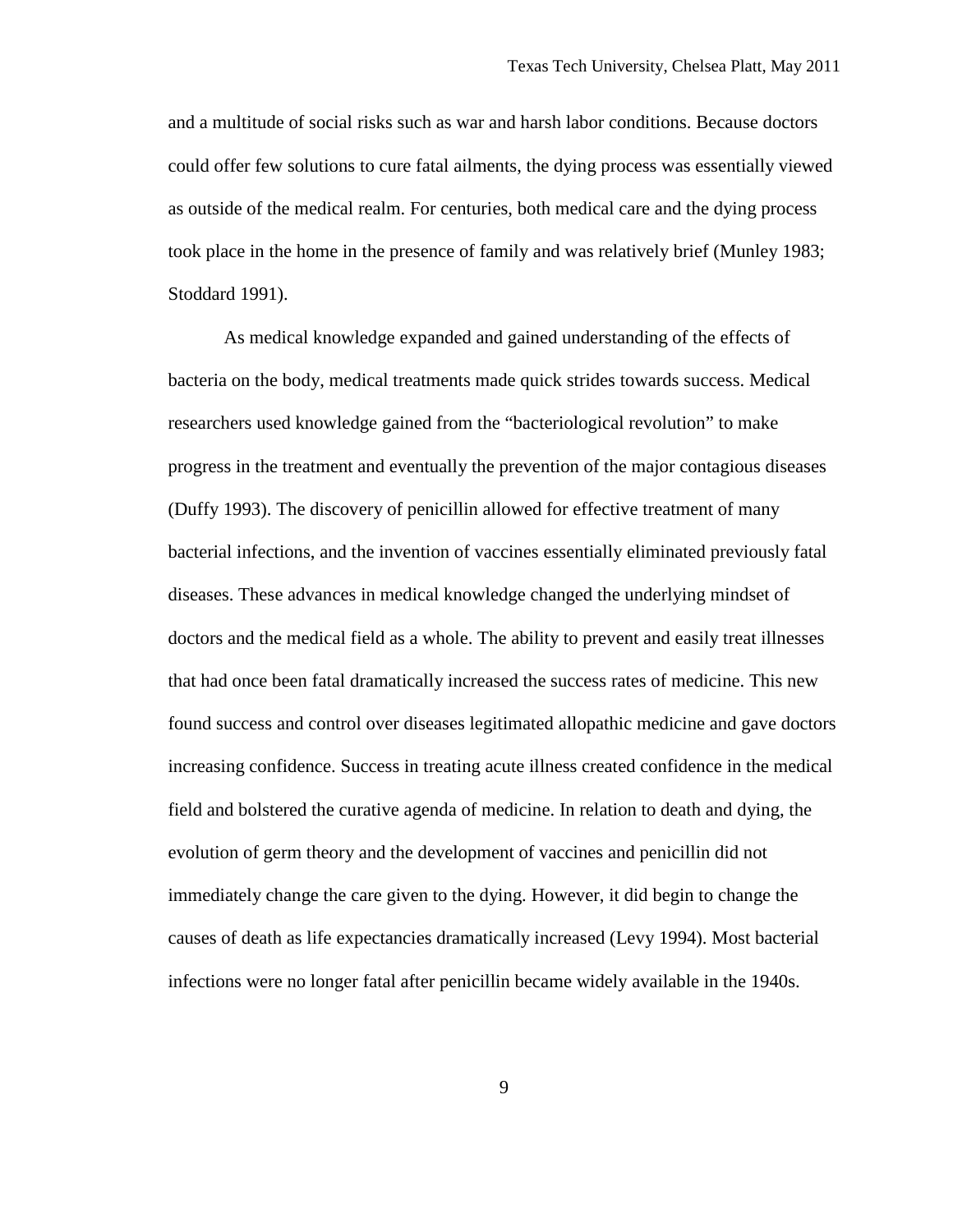The success of medical treatment affected the ways in which health care was delivered. Doctors assumed an elite position within society and heavily relied on their abilities to cure as seen in Parson's concept of the sick role (Bird, Conrad, Fremont 2000). In the sick role, doctors are viewed as holding the answers to cure whatever ailment the patient presented. The success of medicine affected the actual delivery process as well. As lay people become more confident in medical treatments, more individuals abandoned home remedies and sought professional medical care. Hospitals and private practices received more patients who expected cures for their illnesses. The understanding and successful treatment of bacterial infections and other acute diseases created a new market for medical care. Vaccines and penicillin injections became a demanded commodity to promote the health of individuals. As the demand for these medical commodities increased the medical industry continued to be successful and in high demand.

As life expectancies continued to increase with the effective treatment of acute illnesses, new health issues arouse. Health issues such as cancer, heart disease, Alzheimer's, and strokes became more prevalent with longer life spans. Penicillin and vaccines were no longer cure-alls, because these diseases could not be effectively treated or prevented with a shot. These illnesses represent a change in the types of diseases people began to experience. This transition from acute illness to chronic diseases is known as the epidemiological transition (Omran 1971).

Chronic illnesses have never been as effectively treated as acute illnesses. The successful elimination and treatment of many acute illnesses created a medical model that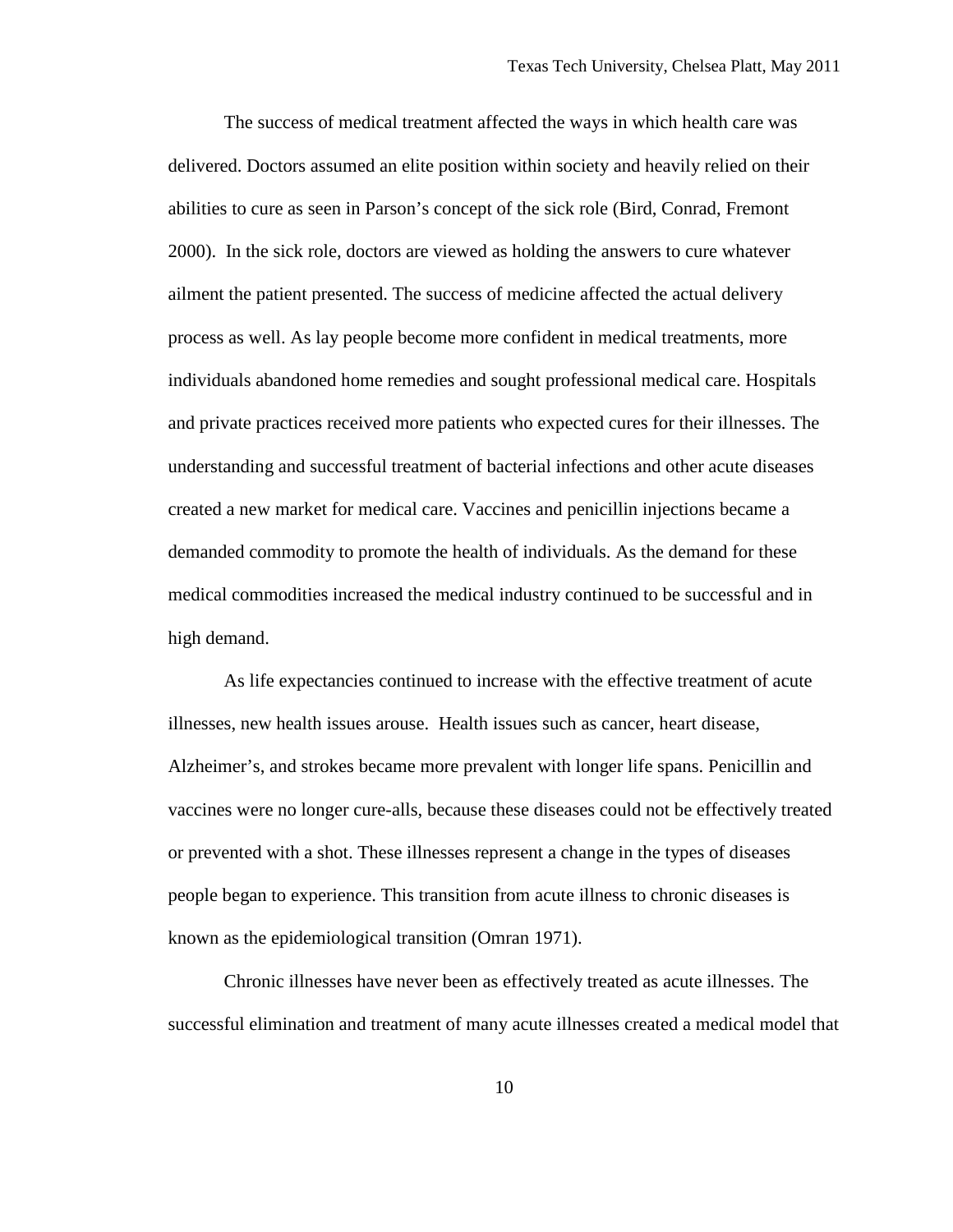gave physicians and patients inflated confidence in medical care. The repeated success in acute treatments gave doctors the sense that curing is possible and should be the goal. This medical model was transplanted onto the treatment of chronic illnesses as well. As medical knowledge and technologies have continued to develop new procedures and medications have been invented to at best alleviate pain and at least help prolong lives permeated by chronic illness. At the same time, the attitudes and beliefs towards finding a cure within the medical model lead to the development of intense treatments and increasingly invasive procedures for chronic illnesses. Life expectancies have been extended through these technologies, but actual cures for many of these diseases do not seem to be in our near future.

#### Formal Rationality and the Medical Model

In his writings about types of social actions, Max Weber examined motivations for action and developed the distinction between formal and substantive rationalities. Formal or instrumental rationality utilizes means/ends thinking. Actions that are formally rational are calculated to achieve the desired result in the most efficient and productive manner. Formal rationality is focused on the quantifiable results of any given action. "Action is instrumentally rational when the end, the means, and the secondary results are all rationally taken into account and weighed" (Weber 1914:227). Substantive rationality is the way of thinking based on values, emotions, and traditions. Substantively rational actions are based on the individual and group's ideologies, affect, and habits. These actions do not have to be the most productive or efficient, but have to match group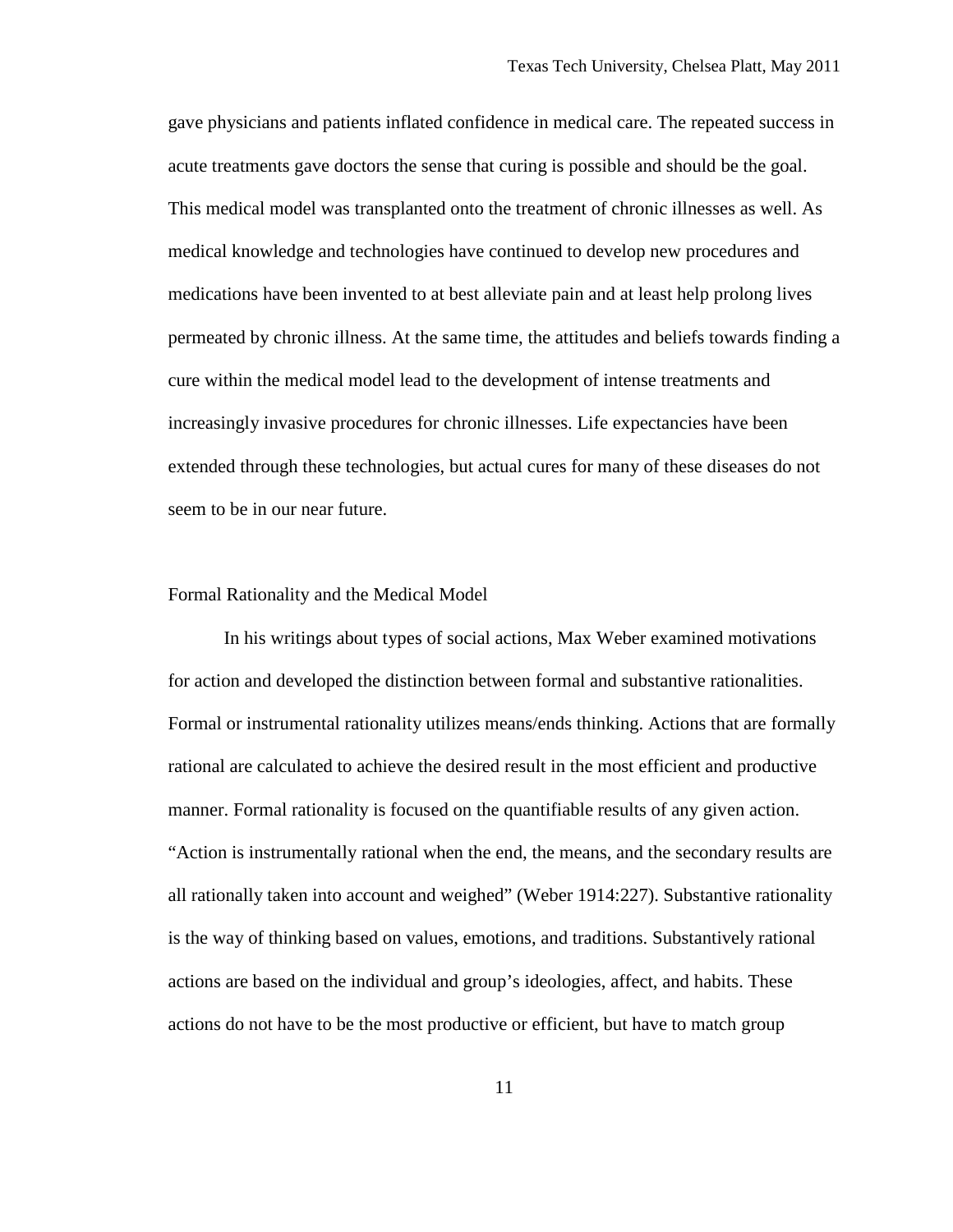norms. A substantive rational "orientation would be the actions of persons who, regardless of possible costs to themselves, act to put into practice their convictions" (Weber 1914: 227).

The development of the modern medical model reflects the implementation of formal rationality within the health care system. The success in treating acute illnesses created a logic that was based on physician's ability to cure a patient. As this mindset was replicated through more medical successes, the medical model became more and more driven by formal rationality. Patients present with a disease (problem). The doctor then has the knowledge and technology to diagnosis and treat the disease (means). The treatment, if successful, then attains the goal of curing (ends). This became the model for medical treatment and created expectations of doctor and patient roles. Through formal rationality, the medical model treats the body as a factory seeking to remedy malfunctioning "parts" to produce cured bodies.

Weber's conceptualization of formal rationality can be seen in the development of the cure-orientation within the medical model. Weber also argues that logics multiply in the culture through the continual replication of formally rational mindsets. As the cureorientation in treating patients became more successful, and therefore was repeated within each medical case, a culture of means/ends thinking was established within medicine. It is the repetition of this logic that creates the biomedical model. The ability to cure acute diseases gave doctors confidence in their cure-oriented rationality. This assurance in the model gave way to the spread of this logic to other areas of the medical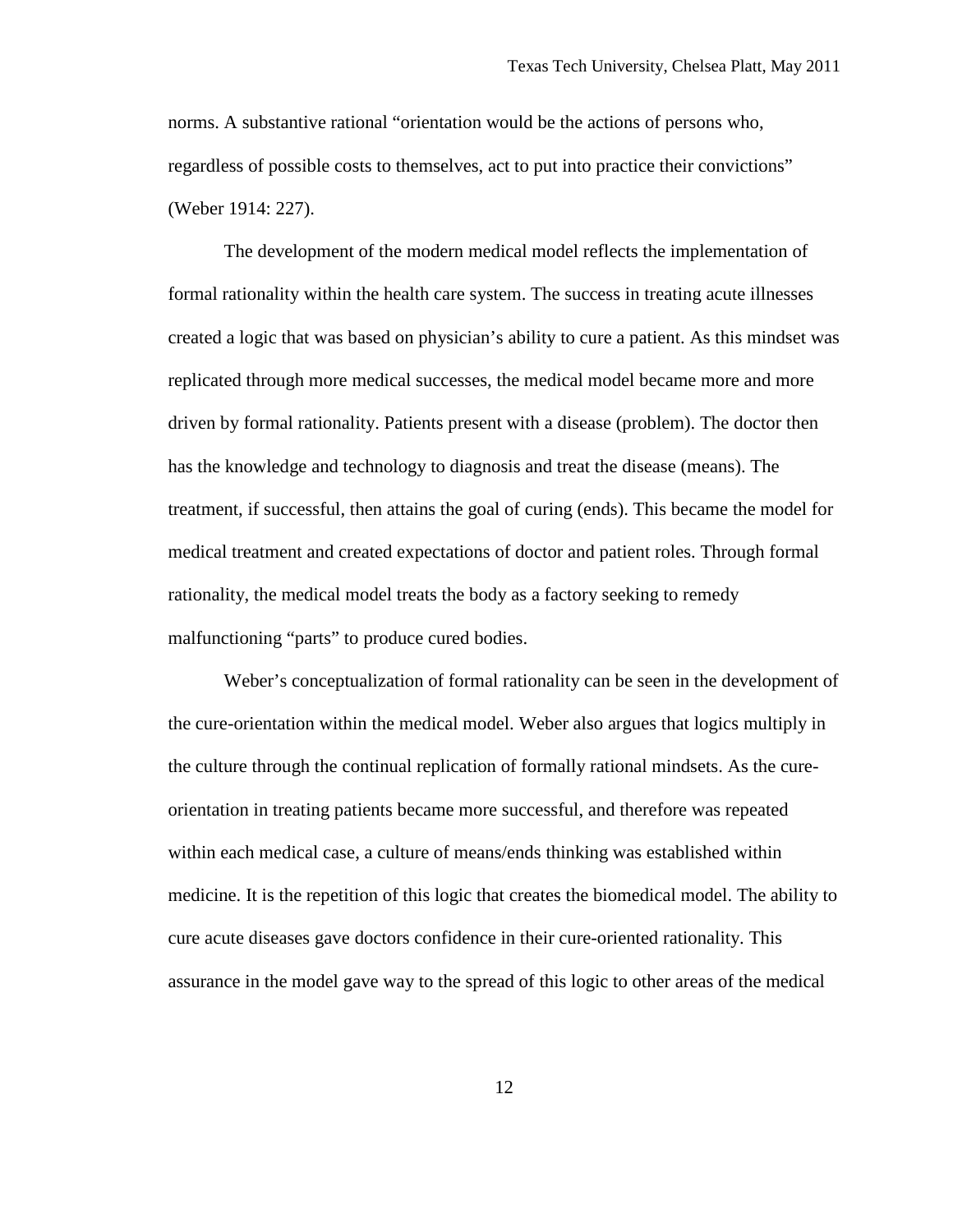system. The bureaucratization of hospitals and other healthcare delivery institutions reflect a focus on productivity and efficiency when treating patients.

As previously discussed, the advances in medical care and prevention have increased life expectancy and changed the ways in which people die. Because of the focus of the cure-orientation in the medical model, terminal patients often remain hospitalized and aggressively treated until their disease actually proves fatal. The formal rationality within the biomedical model creates a medical system with a secondary goal of avoiding death. This pattern was observed by early hospice supporters:

According to this model, disease is defined in terms of physical and biomedical deviations from the norm; physicians are to be problem solvers skilled in ferreting out the causes and remedies of disease; patients are to be compliant raw materials for the enterprise of curing; and hospitals are to be places designed and organized for the specific purpose of controlling death (Munley 1983:13).

The view that medicine has control of the death process has affected the ways in which dying patients are treated. However, when unchecked by considerations outside of formal rationality, the cure-oriented logic within the biomedical model can dehumanizes terminal patients. If the goal of a cure is not within reach, the goal often shifts to the prolonging of life through technology and not on the quality of life for the patient. Formal rationality maintains the focus of measurable (length of life) outcomes over subjective outcomes (quality of life). The inability to actual control death changes the formal logic that underpins the traditional biomedical model.

The bureaucracy within medicine has also affected the dying process. Weber explains that the characteristics of bureaucracies develop to maintain efficiency and productivity within an organization (Weber 1922). In the traditional biomedical model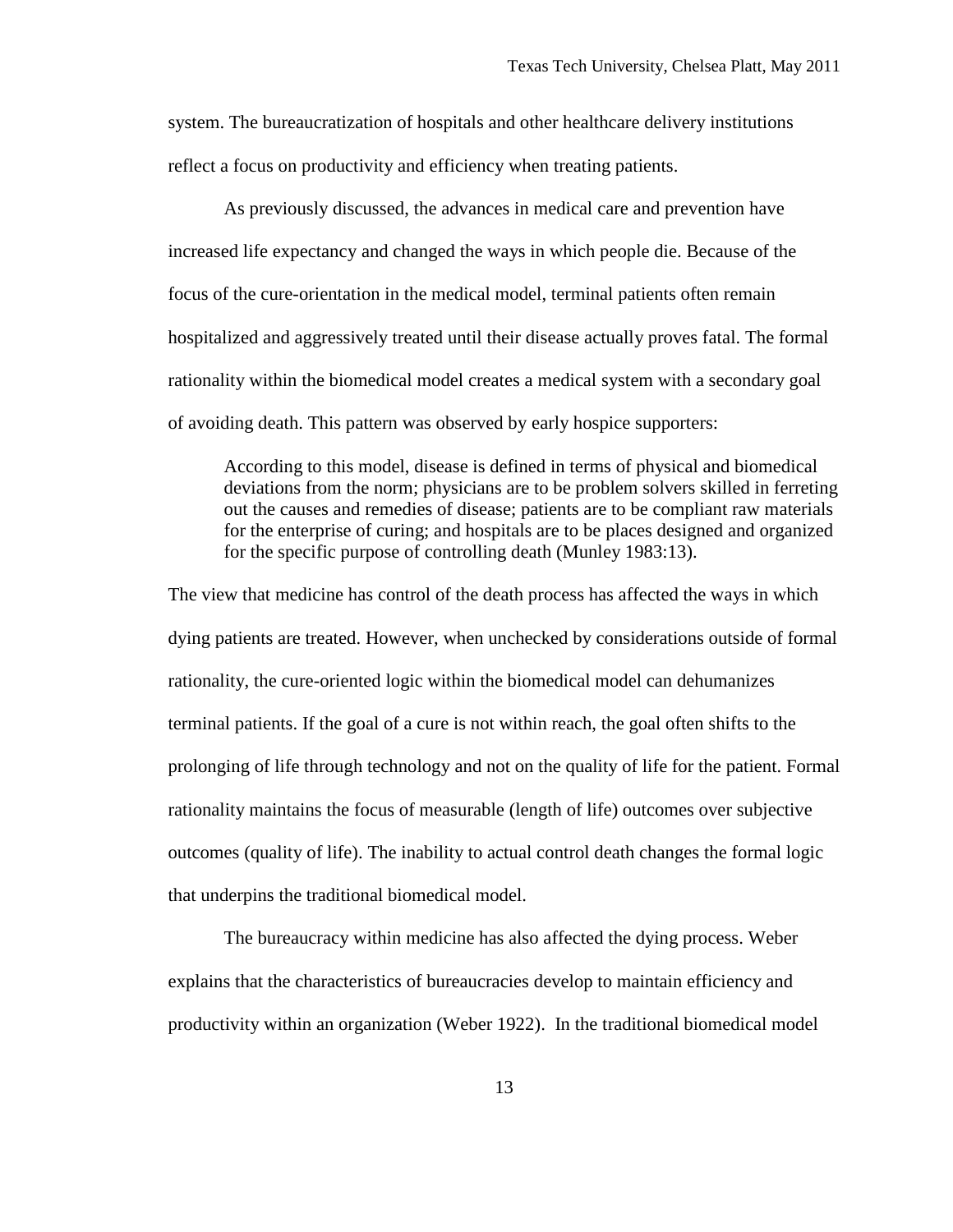death is viewed as deviant from those goals. A 1967 study conducted by sociologist David Sudnow, examined how bureaucratic hospitals were handling death issues (Munley 1983). He discovered that some hospitals allowed practices that would expedite post-death procedures. Some examples include:

Forcing a dying person's eyelids to close before death because it is more difficult to do so after death; inserting dentures in a dying person's mouth for the same reason; prewrapping portions of the body before death, 'leaving only a few moments of final touch-up work with the dead body'; and arranging for an autopsy or disposing of personal effects while the person is still living (Munley 1983: 18).

These cases demonstrate the dehumanizing consequences of the implementation of bureaucracy through formal rationality on the treatment of dying patients.

It took the success of allopathic medicine in treating of acute illness to highlight these problems within the biomedical model. If individuals were not living longer, the cure-orientation would not have been challenged through the dying process. As medical professionals and lay people began to observe these shortcomings in the biomedical model, space was created for a new ideology to emerge. The hospice movement offered an alternative to both formal rationality and the dehumanization of dying due to bureaucracy.

# Emergence of the Hospice Movement

The hospice movement sought to move away from a cure-orientation and develop practices that respected individual circumstances and worked to provide comfort (Mor 1988). "Each patient would be appreciated instead as a total person who had vital connections to other people and who should not be expected to surrender values and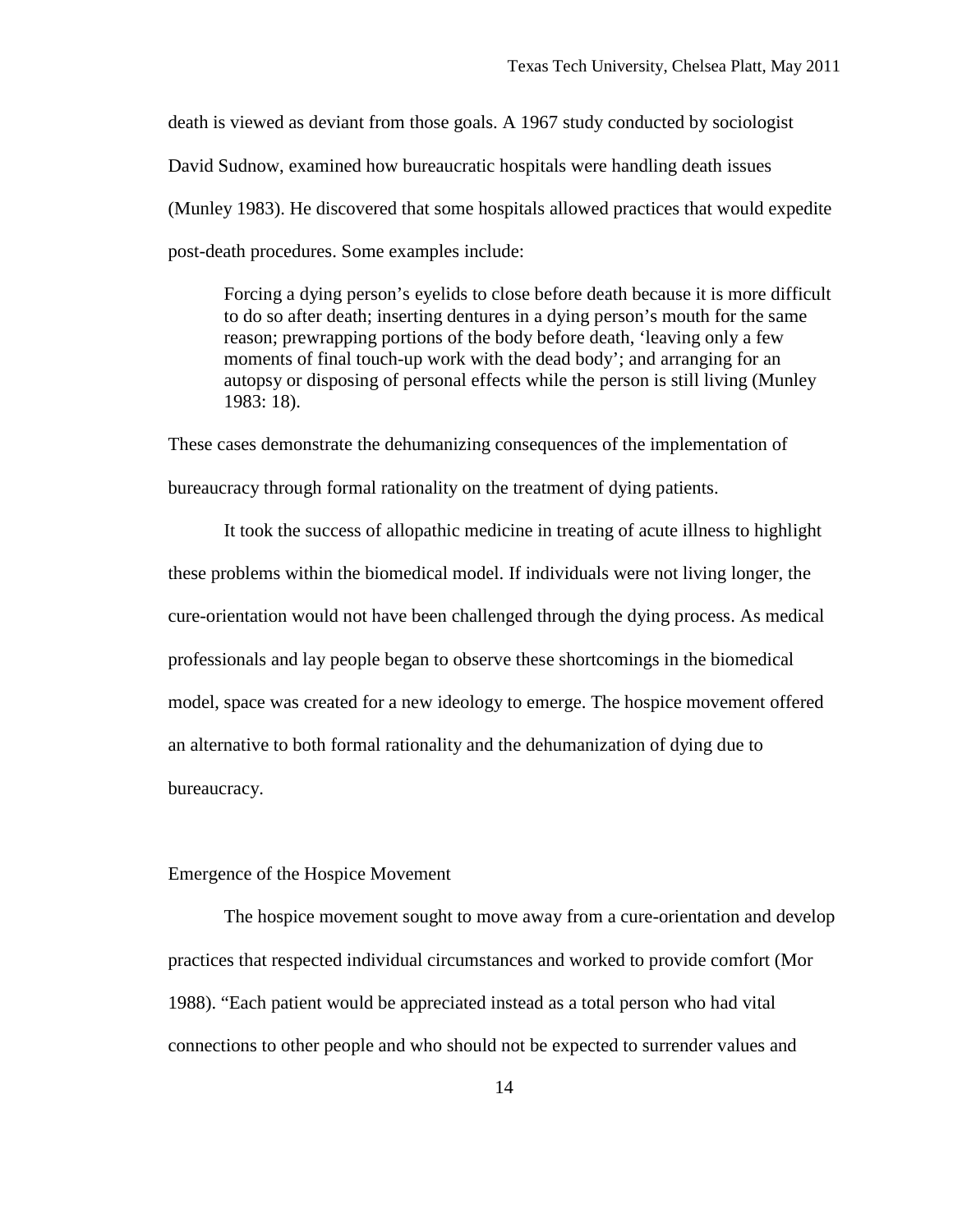preferences developed over a lifetime in order to die in a manner convenient to the system" (Mor 1988: 9). The cure-orientation within the medical model created a pattern of intense medical treatment until the very end of life. As it became more common that patients died connected to machines in an isolated hospital room, a movement emerged presenting an alternative way of dying. Lead by both medical professionals and lay people, the hospice movement was created to offer a different approach for the dying process.

Hospice maintains two goals for end of life care: "the terminally ill person's own preferences and life-style must be taken into account in all decision-making and family members and other caregivers also have legitimate needs and interests that must be taken into consideration" (Mor 1988: 9). The hospice movement challenged the cure orientation of the biomedical model. Hospice allowed for different goals and treatment plans based on each individuals preferences allowing patients to opt out of intensive end-of-life care that tended to produce small gains in the number of days lived, but at the expense of quality of life.

The movement began in England by medical doctor Cicely Saunders. She founded St. Christopher's, the first hospice, in 1967. As a medical professional she was exposed to the shortcomings within traditional medicine. Her work with terminal patients and her professional experience led to critical evaluation. Saunders (1958:46) highlights the growing problems of end-of-life care:

It appears to me that many patients feel deserted by their doctors at the end. Ideally the doctor should remain the centre of a team who work together to relieve where they cannot heal, to keep the patient's own struggle within his compass and to bring hope and consolation to the end.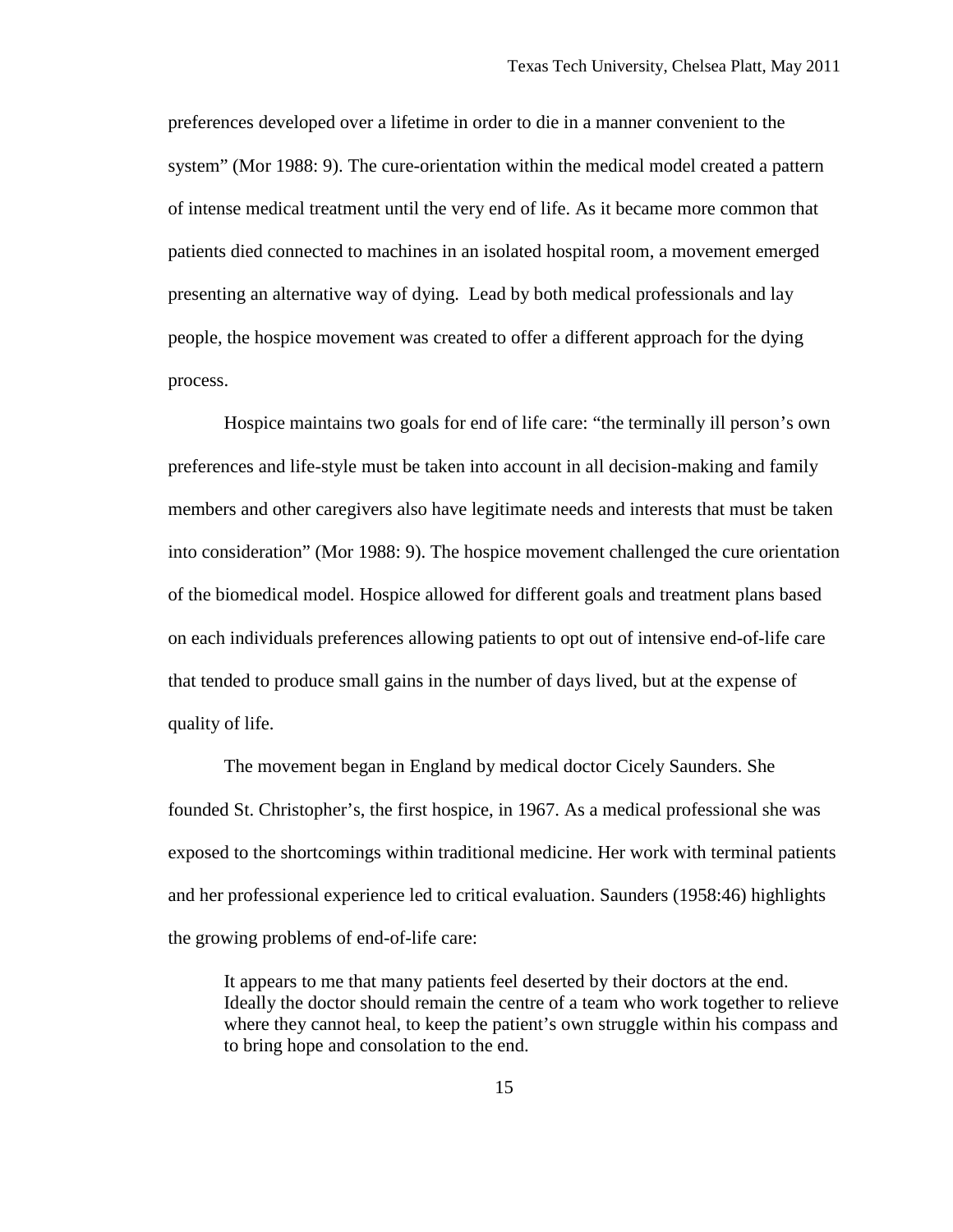The goals of hospice diverged from traditional medicine since its beginnings. Saunders believed that terminal care should be holistic, attentive to pain management, and directed by the individual narratives of the patients (Clark & Seymour 1999).

Saunders was also crucial in the start of the hospice movement in the United States. In 1963, she was invited to present a lecture at Yale's nursing school discussing her philosophy about death and dying (Paradis 1986). Florence Wald, a nursing faculty member, and Edward Dobinal, a local minister, were in attendance. Together these two would eventually found the first US hospice. Inspired by Sauders lecture, Wald was later invited to learn and observe at St. Christopher's hospice and used this experience to model the early hospice work in the US. Cicely Sauders continued to lecture in the US through the sixties and early seventies. Her leadership and narratives of her work quickly made her a charismatic leader (Clark & Seymour 1999). At this same time Elisabeth Kubler-Ross was beginning to bring awareness about the dying process. Like Saunders, Kubler-Ross was a physician who made some critical observations about the typical experiences of terminal patients. Through interviews with dying patients, Kubler-Ross discovered in the US there was a lack of knowledge about death (Paradis 1986). Her famous book, *On Death and Dying*, brought a humanitarian view to death and opened communication about a private issue. Kubler-Ross also frequently gave lectures and is viewed as another important leader in the hospice movement.

By 1974 the first US hospice was started in New Haven, Connecticut by Florence Wald and Edward Dobinal (Mor 1988; Paradis 1986). Like the British system, US healthcare had not adapted to the changes in the dying process and was increasingly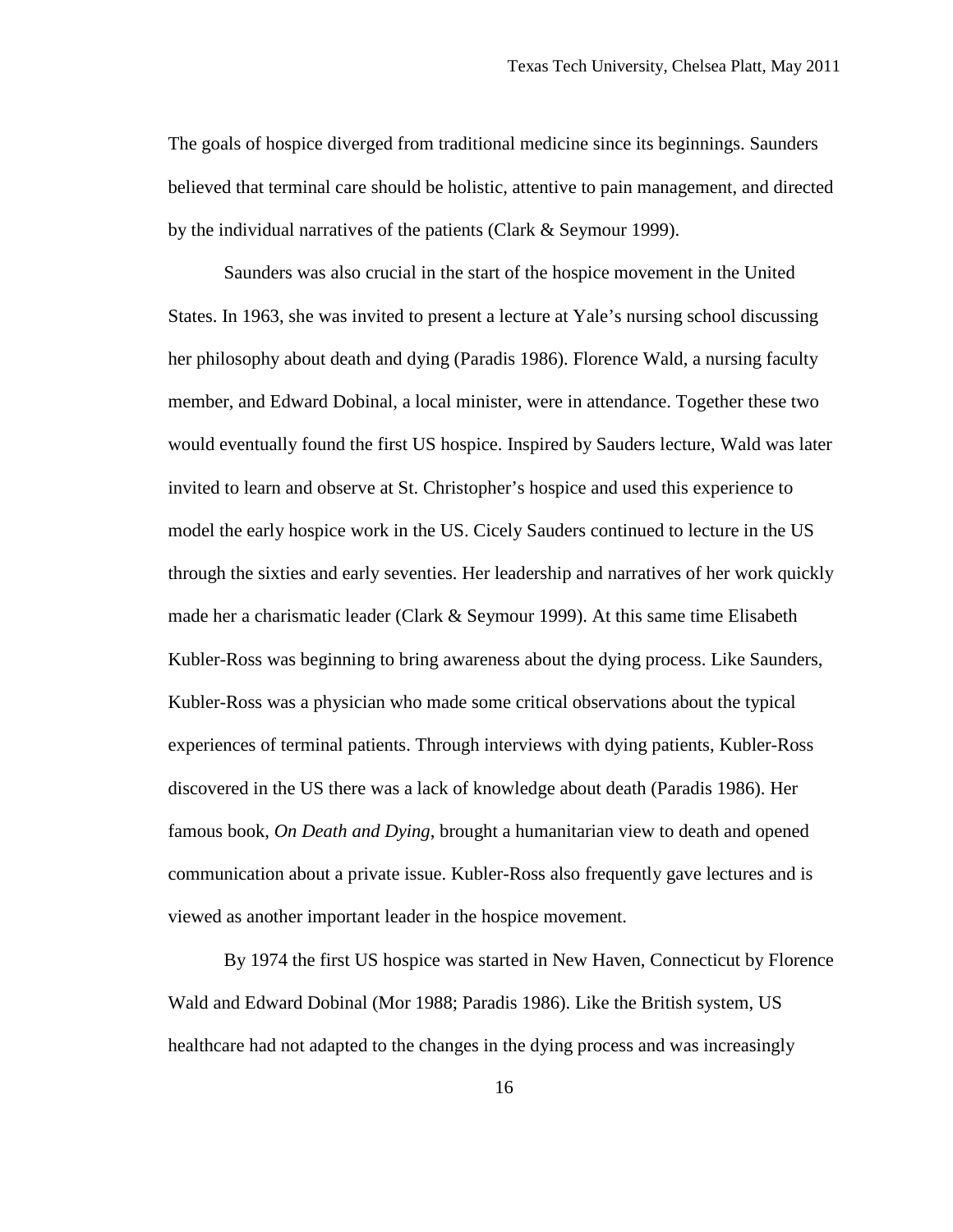criticized. The US hospice movement was driven by these problems in healthcare with

the goal of drastically altering end of life experiences. A focus on the need for holistic

care was crucial to early hospice:

The void exists partly because acute care hospitals are ill-suited to meet the physical and emotional needs of the dying, who must watch their own deterioration and the slow approach of death over a period of weeks or months. Such institutions are geared instead to cure patients and send them home as quickly as possible and to give efficient rather than individually optimized care (Kohn 1976:26)

The US hospice movement also saw the structure of the biomedical model as the cause of dehumanizing treatments for terminal patients. Restoring dignity was a goal of hospice care from its inception:

Whatever its efficacy in terms of cure, the bureaucratic, biomedical model has a vast potential for dehumanization. When a dying person is treated as a thing, a machine, a guinea pig, a problem, an inferior, or an isolate without options in impersonal, sterile environments, one is robbed of human dignity, of the freedom to die in one's own way and in communion with one's fellows (Munley 1983:13)

The hospice movement presented a critical alternative to traditional medicine's treatment of dying patients by proposing holistic care plans that preserve the dignity of every patient.

Early US hospices developed in three main models discussed previously (see also, Mor 1988). Saunders and the team at St. Christopher's encouraged visits to England for training and discussions (Paradis 1986). Using the British model, hospice in the US was able to grow quickly as a grassroots movement. Early organizers included physicians, nurses, and lay people concerned about maintaining human dignity throughout the dying process. In her lectures, Saunders stressed the importance of each hospice reflecting the needs of the individual communities (Osterweis & Champagne 1979; Paradis 1986). This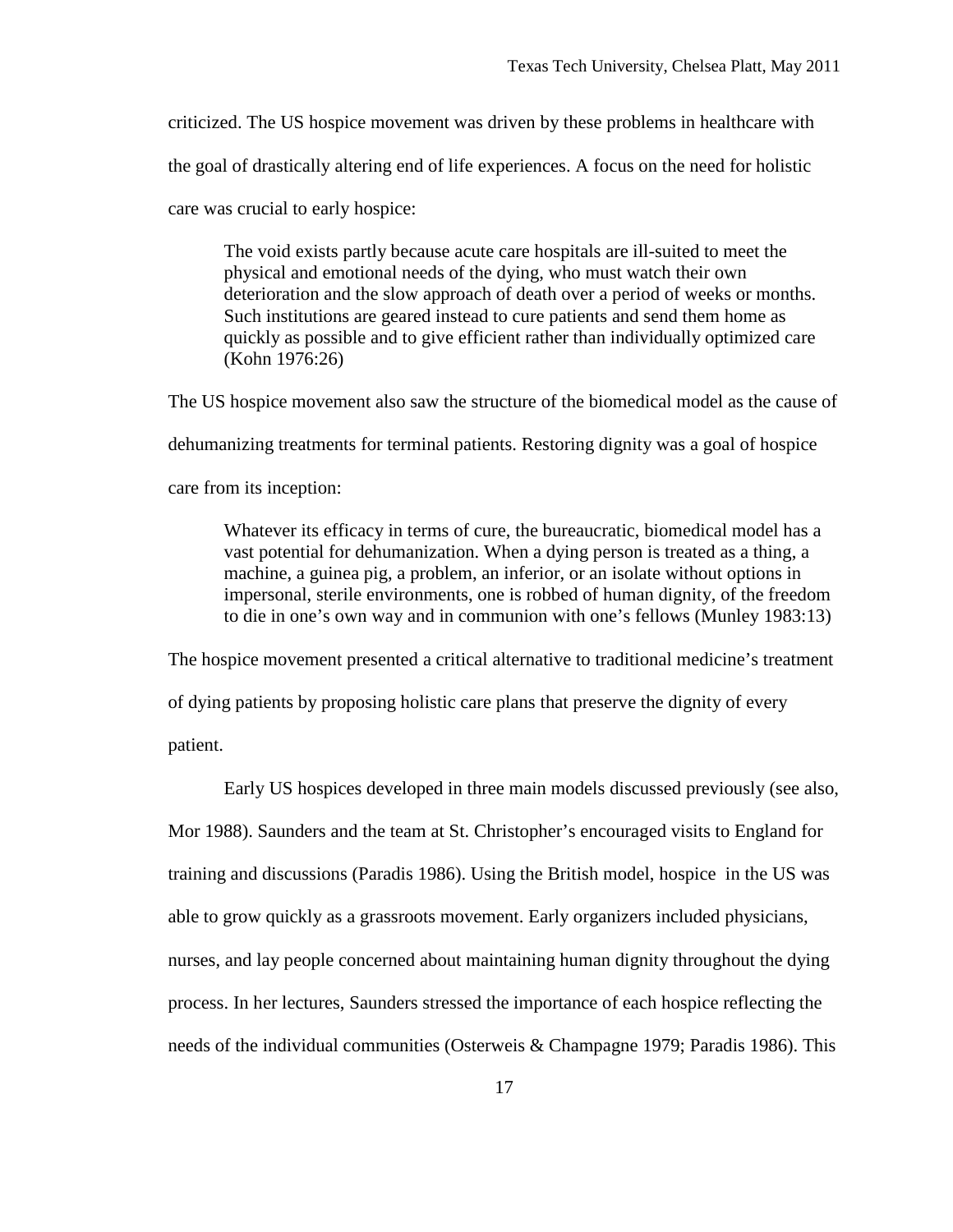individual assessment of need is one of the reasons early hospices took different approaches to care delivery.

The first US hospice in New Haven, Connecticut utilized two methods of care delivery. The organization began by providing home care to terminal patients. Through federal grants, foundations, and individual donations, a forty-four bed freestanding facility was eventually built and staffed with a full-time multi-disciplinary team (Osterweis & Champagne 1979). The New Haven Hospice hosted the first hospice conference in 1975 which allowed for community organizers to gather from around the country (Paradis 1986).

Hospice grew quickly, with more than two hundred and nine hospice organizations existed in the US by 1979. The steady growth and increased national attention of hospice during its early years engendered structural support not always given to other social movements. Alongside the spread of hospice philosophy, policies began to reflect hospice ideals. The "Death with Dignity" movement was a political movement aimed to provide families and patient's the right to discontinue life support (Munley 1983), a right guaranteed by the 1976 passage of the Natural Death Act. The emergence of the hospice movement paralleled the general increase in awareness of the need for dignity through all stages of life.

In 1982, legislation was passed allowing Medicare coverage for hospice services (Mor 1988). Hospice advocates and lobbyist were able to push this bill through Congress with relatively low resistance. The values of hospice and the focus of preserving dignity throughout the life course were accepted, not just as the interests of a small group, but as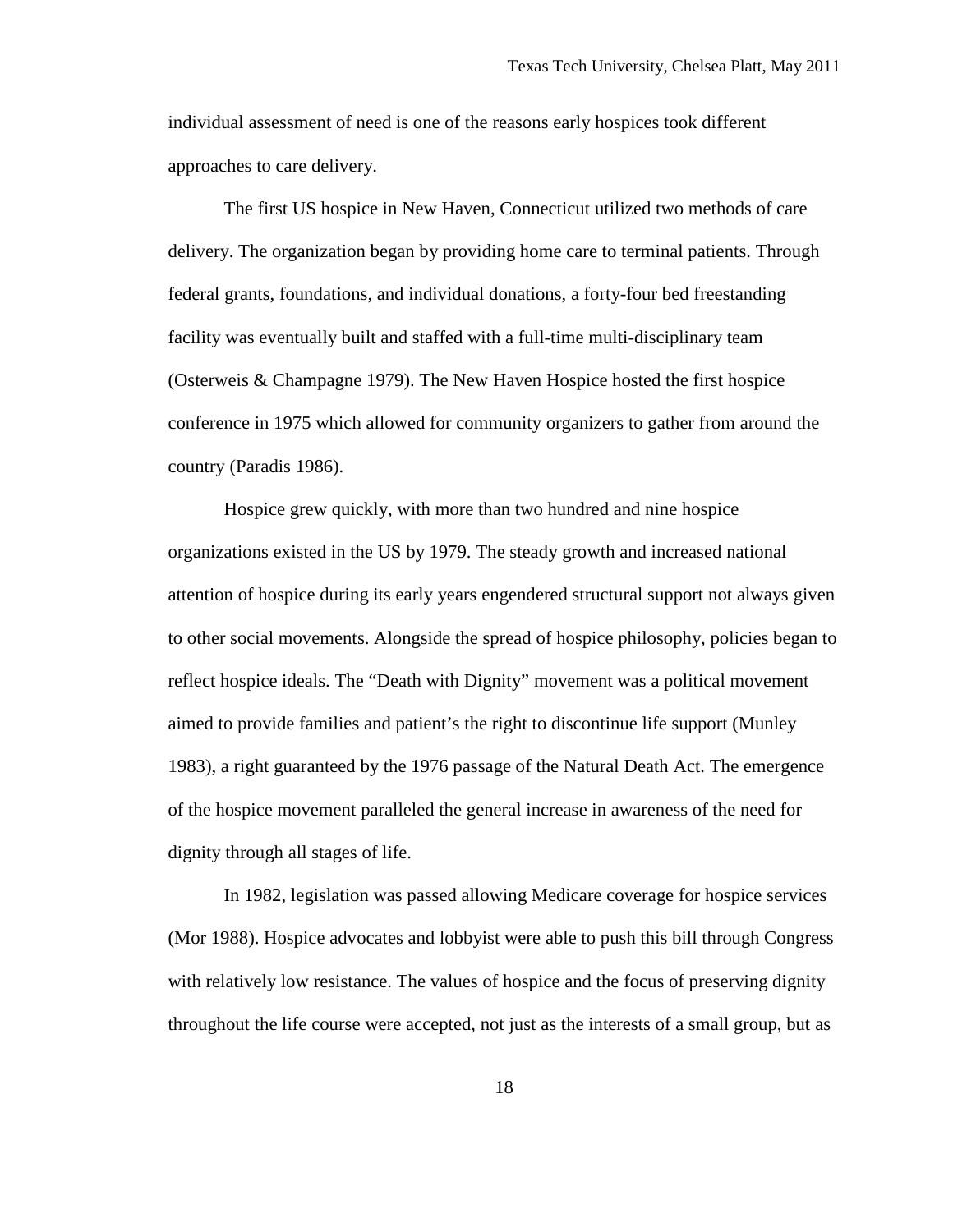a concern of all people (Mor 1988). This national recognition and financial support served to validate the goals of hospice, but at the same time, constraints were placed on its procedures and practices. Medicare is a bureaucratic system and requires specific documentation to receive benefits. Including hospice under Medicare coverage placed new guidelines on who could be admitted to a hospice program and how each hospice organization must operate. Physician referral was required and the documentation for each patient was formalized and standardized for each hospice organization. These changes led to an increase in uniformity for local hospice organizations and in the professionalization of the movement (Paradis 1986). Volunteers and laypeople are still crucial to hospice, but the increase in documentation due to Medicare requirements created a need for professionalization within the movement.

The three forms of hospice remain the same and the Medicare requirements have continued to standardize the functions and practices of each hospice organization. The late 1980s also saw an increase in the formalization of the movement. Professional organizations quickly formed to support education in hospice ideology and practice. The American Academy of Hospice and Palliative Care was founded in 1988 to promote hospice ideology through continuing education for physicians (www.aahpm.org). This organization started with 250 members and has grown to over 4000 members currently. The organization meets annually and offers hospice training for doctors. The Hospice College of America also serves a similar purpose in offering continuing education courses on hospice practices for medical professionals. The Hospice Foundation began in 1990 to provide information about hospice and end of life issues to patients and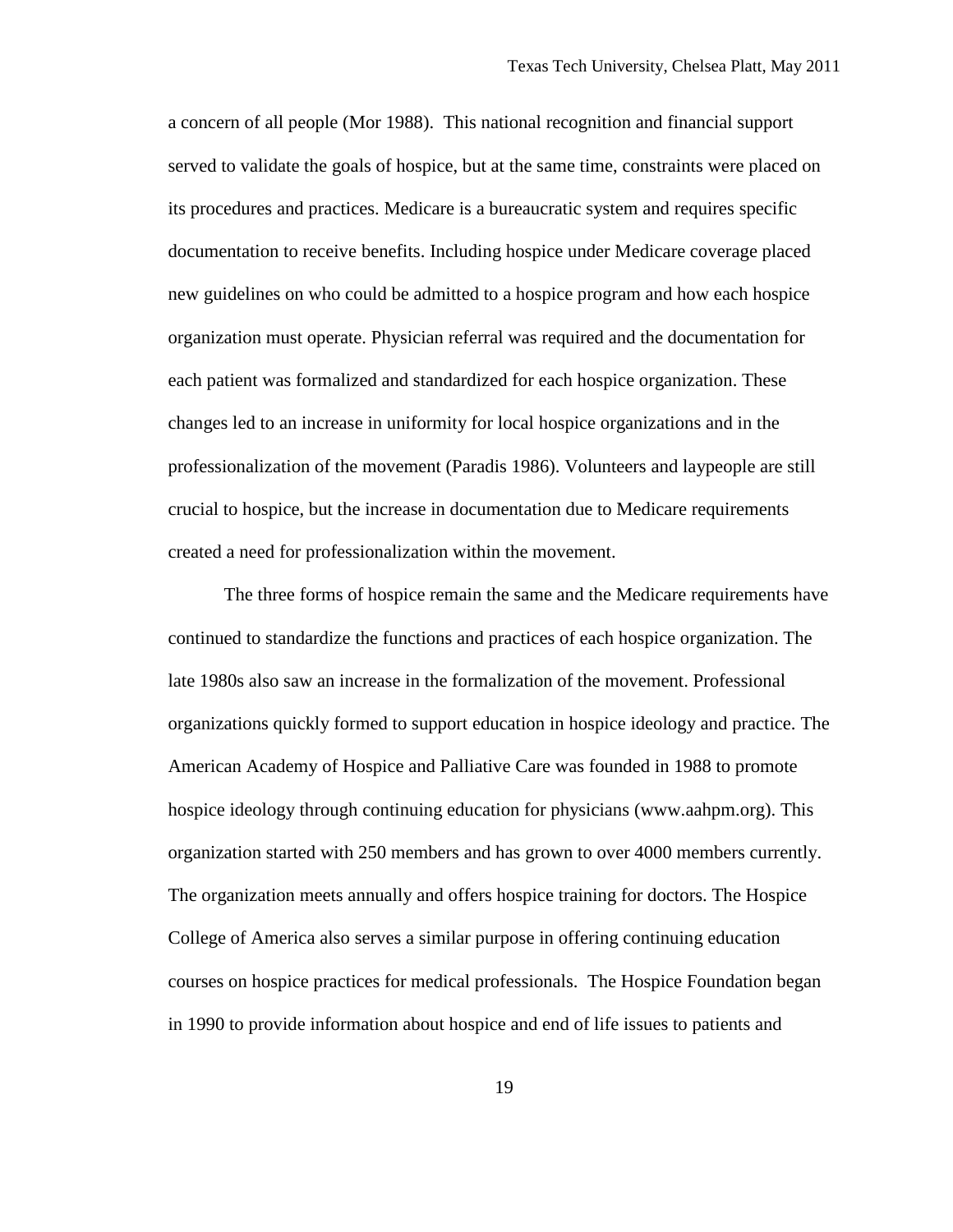doctors (www.hospicecollege.org). Currently this organization offers support and education to individuals and physicians through online resources, newsletters, and continuing education.

The National Hospice Organization was founded in 1978 and provided structure and support for the development of the movement (www.nhpco.org). The NHO offered assistance and guidance in starting a local hospice organization and also was involved in lobbying for Medicare benefits. The organization has remained central to the hospice movement and continues to offer support for local hospice organizations. The NHO also has worked to maintain professionalism and uniformity across different hospice organizations. In 2000, the NHO released standards of practice and a philosophy statement for hospice in general. The NHO now serves as a central organization point for the hospice movement providing resources for hospice organizations and politically advocating for the goals of hospice.

### Creation of Palliative Care

Like the hospice movement, palliative care as a subspecialty in medicine also originated in England. Palliative care developed alongside hospice and has similar values and ideas about the dying process. The first palliative care teams were established in hospitals in England in 1976 (Clark & Seymour 1999). These early palliative care teams were from a variety of medical specializations and focused on providing emotional support for terminal patients as well as pain management. By 1987, palliative care was recognized as an official specialization within Britain's health care system. At this same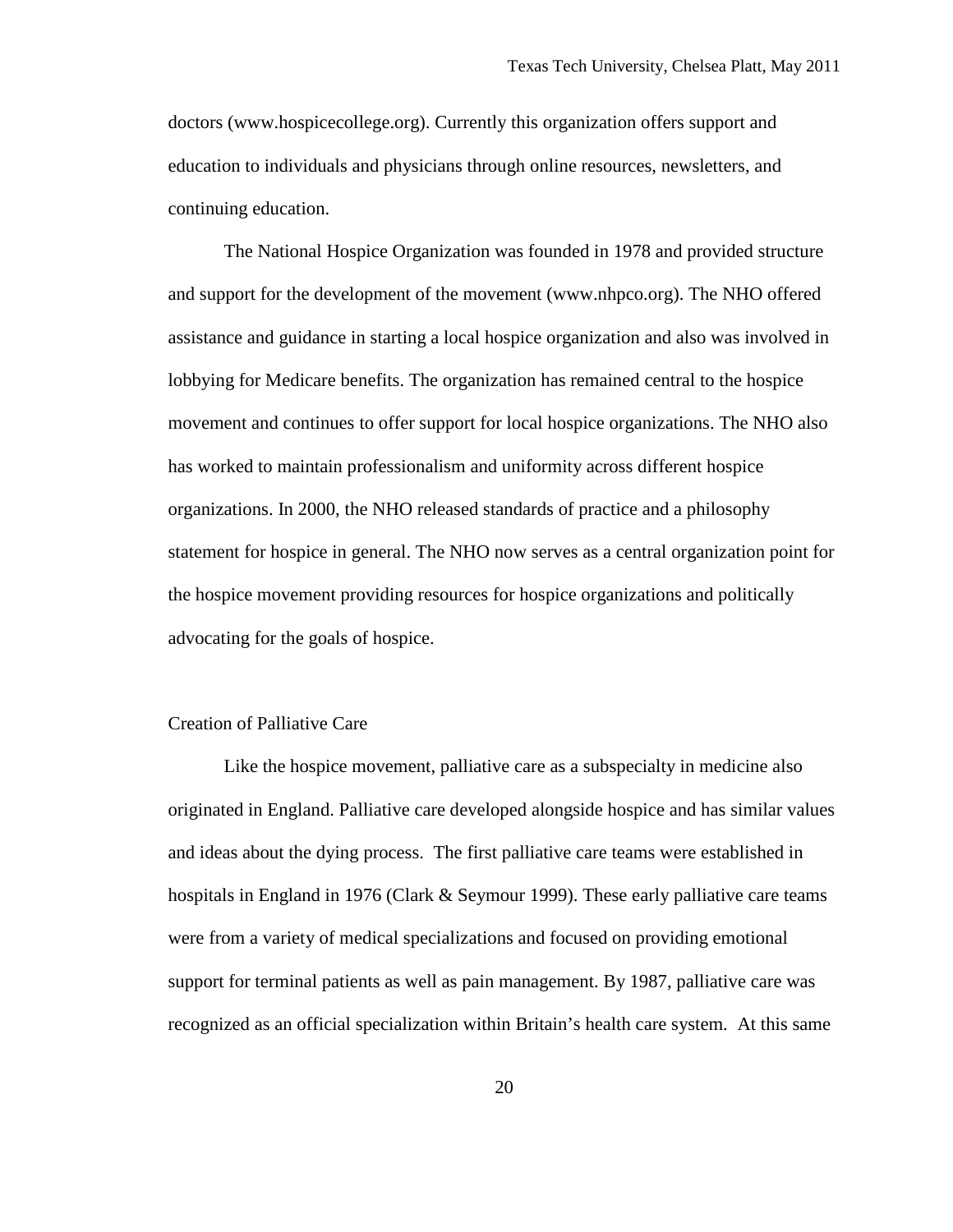time, there was a shift in the language used to discuss end of life care. In the UK there was a clear transition away from the terms "hospice" and "terminal" and an increase in the use of "palliative care" (Clark & Seymour 1999). However, the concept of "palliative care" does not significantly appear in the United States until the mid 1990s with the opening of palliative care centers in hospitals that mainly focus on pain management (Byrock 1998).

Palliative care is a difficult concept to define and there are a variety of interpretations of what qualifies as palliative care. Quill (2001) defines palliative care as "focuses on relieving pain and other physical symptoms, enhancing psychosocial supports, and allowing patients and families to achieve meaningful resolution to their lives together" (2001:100). This definition offers a broad understanding of palliative care as a holistic approach to patient care. The World Health Organization sees palliative care as an alternative to curative treatments in this definition below:

> The active total care of patients whose disease is not responsive to curative treatment. Control of pain, of other symptoms, and of psychological, social and spiritual problems, is paramount. The goal of palliative care is achievement of the best quality of life for patients and their families. (WHO 1990).

Other interpretations of palliative care allow for implementation of palliative care throughout the life course not just in cases where a patient is out of curative options (Clark & Seymour 1999). This more current view allows palliative and curative treatments to be integrated into one treatment plan.

The increase in palliative care within hospitals in the United States can be seen as the result of two trends within contemporary health care. First, the ongoing debate on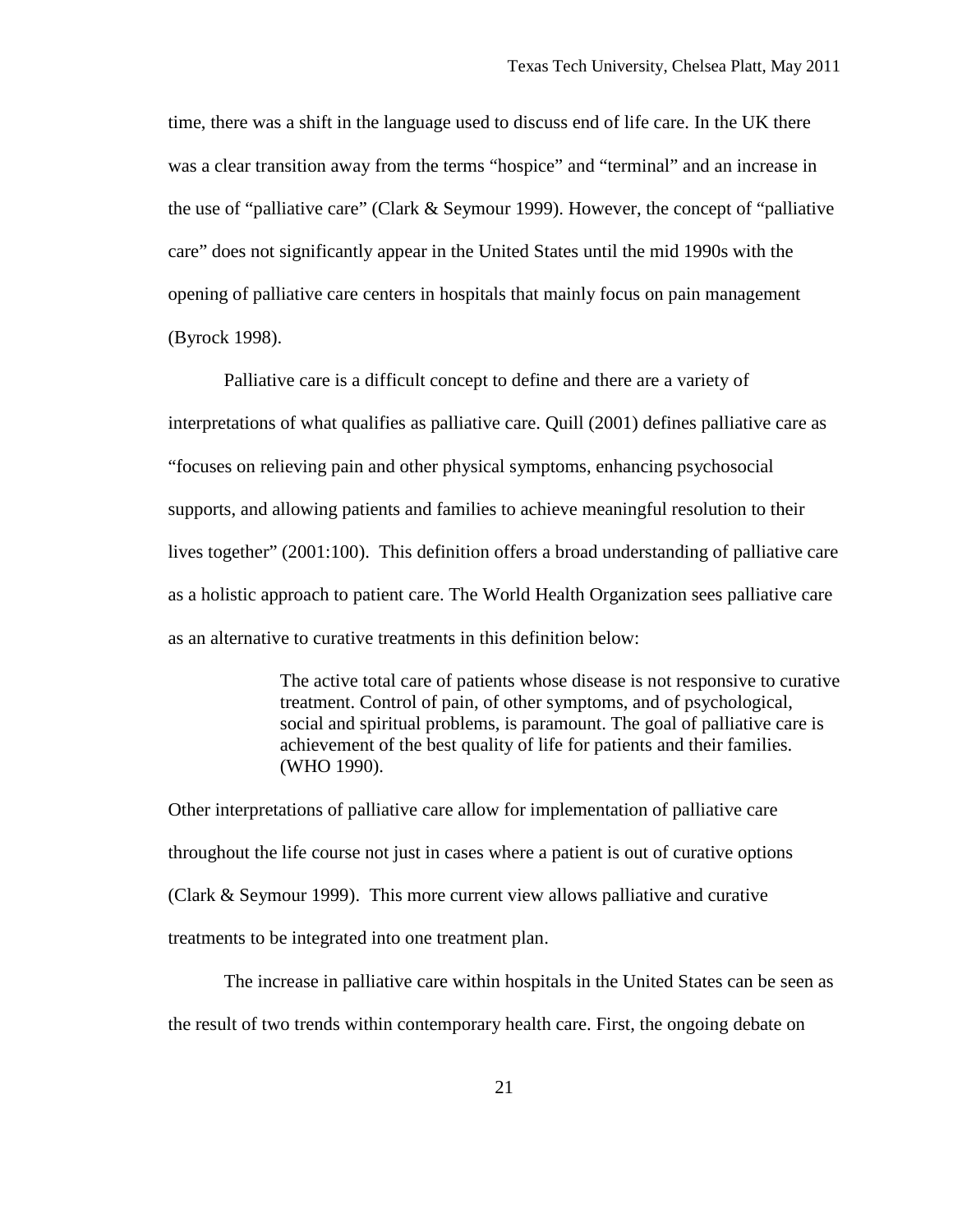physician-assisted suicide had sparked interest in end-of-life care (Byock 1998). Developing a strong palliative care programs offer an alternative to PAS that maintains dignity and quality of life. The second trend is the rapid growth and expansion of hospice programs through Medicare reimbursement. The acceptance of hospice philosophy towards death and dying prompted traditional medicine to become more self-critical and integrate the ideas of holistic care into traditional practices (Connelly 1998). Palliative care has become such a predominant approach to end-of-life care, hospice is now seen as one model of palliative care delivery (Byock 1998).

# Frame Analysis and Social Movements

One approach to understanding the evolution of a group or organization is to examine the discourse within and related to the group. The history of discourse analysis within the discipline of sociology originates with Erving Goffman's important book *Frame Analysis*. Goffman defines a frame as a "schemata of interpretation" (1974:21). These frames guide how experiences are conceptualized and defined. The purpose of frame analysis is "to try to isolate some of the basic frameworks of understanding in our society for making sense out of events and to analyze the special vulnerabilities to which these frames of reference are subject" (1974:10). The book continues by elaborating the concept of frame and its function within interaction including the development of frames, the problem of breaking frames, and the frame analysis of talk.

The ideas within *Frame Analysis* have been used across a variety of disciplines. In sociology, social movement researchers have adapted Goffman's ideas into the study of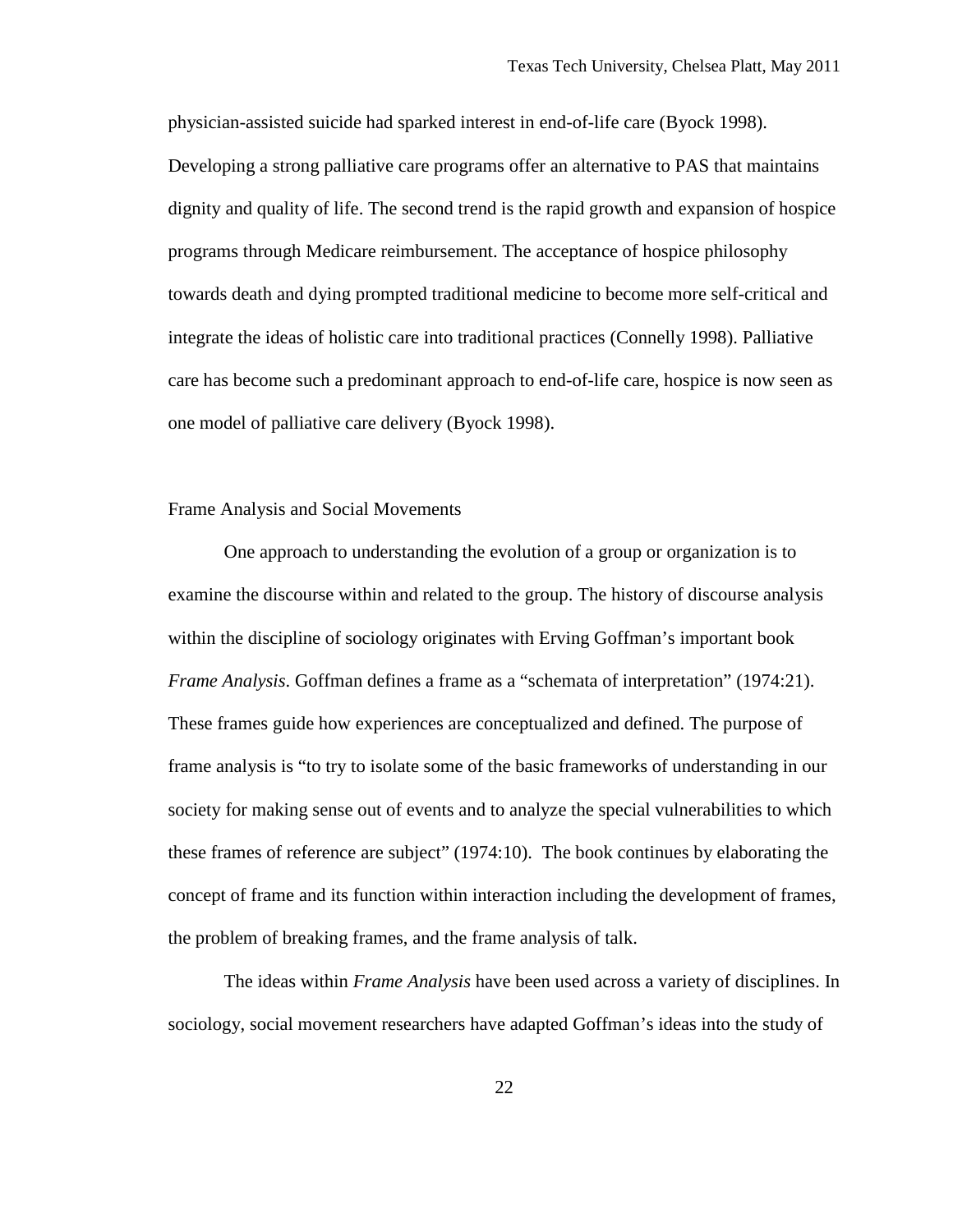collective action frames. This theory developed in the 1980s and emphasizes the importance of meaning construction through interaction in social movements (Benford  $\&$ Snow 2000).

> From this perspective, social movements are not viewed merely as carriers of extant ideas and meanings that grow automatically out of structural arrangements, unanticipated events, or existing ideologies. Rather, movement actors are viewed as signifying agents actively engaged in the production and maintenance of meaning constituents, antagonists, and bystanders or observers (2000:613).

The creation of action frames is a dynamic process and gives meaning and structure to the organization of a social movement. This type of analysis examines the language used to position the movement and has been utilized to study a variety of movements (Benford 1993; Cress & Snow 2000; Donovan 1995; Haines 1996; Heitlinger 1996; Johnson 1997; Nepstad 1997 Weed 1997; Zuo & Benford 1995).

Action frames are seen as having three main tasks. Diagnostic frames serve to identify problems within society (Snow & Bedford 1992). This type of framing task highlights the issues within social structure and the causes of those problems. The next framing task moves beyond simply stating the problem. Prognostic frames also offer some direction towards a solution (Snow & Benford 1992). A direct plan of action is included in this framing task. The final framing task is to provide motivation for individuals to act (Benford  $&$  Snow 2000). The language used to establish these three tasks must resonant with potential members in order for the movement to fully organize and attempt to encourage social change (Snow & Benford 1992).

The history of the hospice movement illustrates clear changes over time in organization and function. Based on a contextualized frame analysis, an analysis of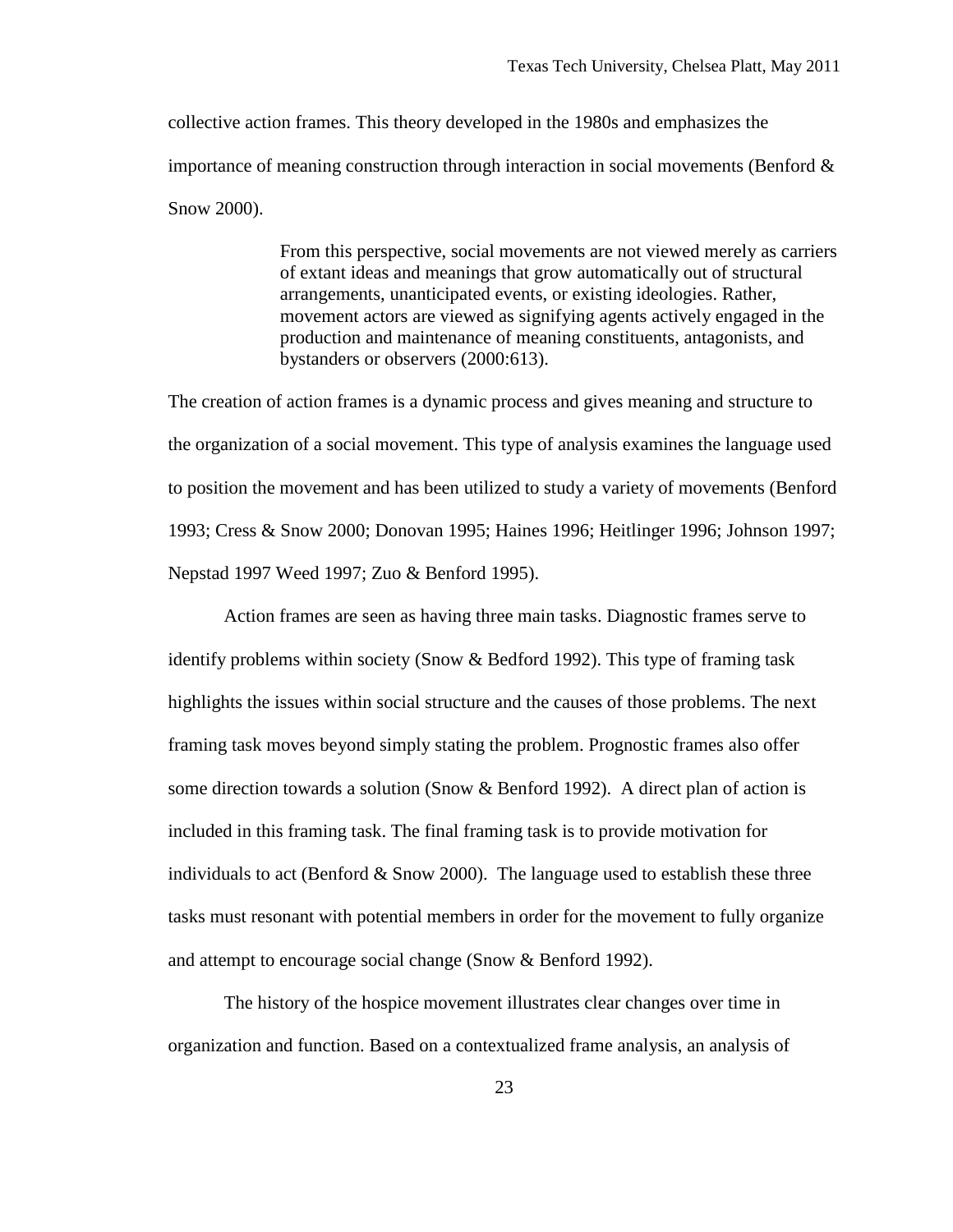language and issues over time will reflect these changes. The topics presented as significant for the movement at a given time reflect how the movement was framing its purpose. Discovering key changes over time in the discourse and language of hospice will provide understanding in the evolution of the movement.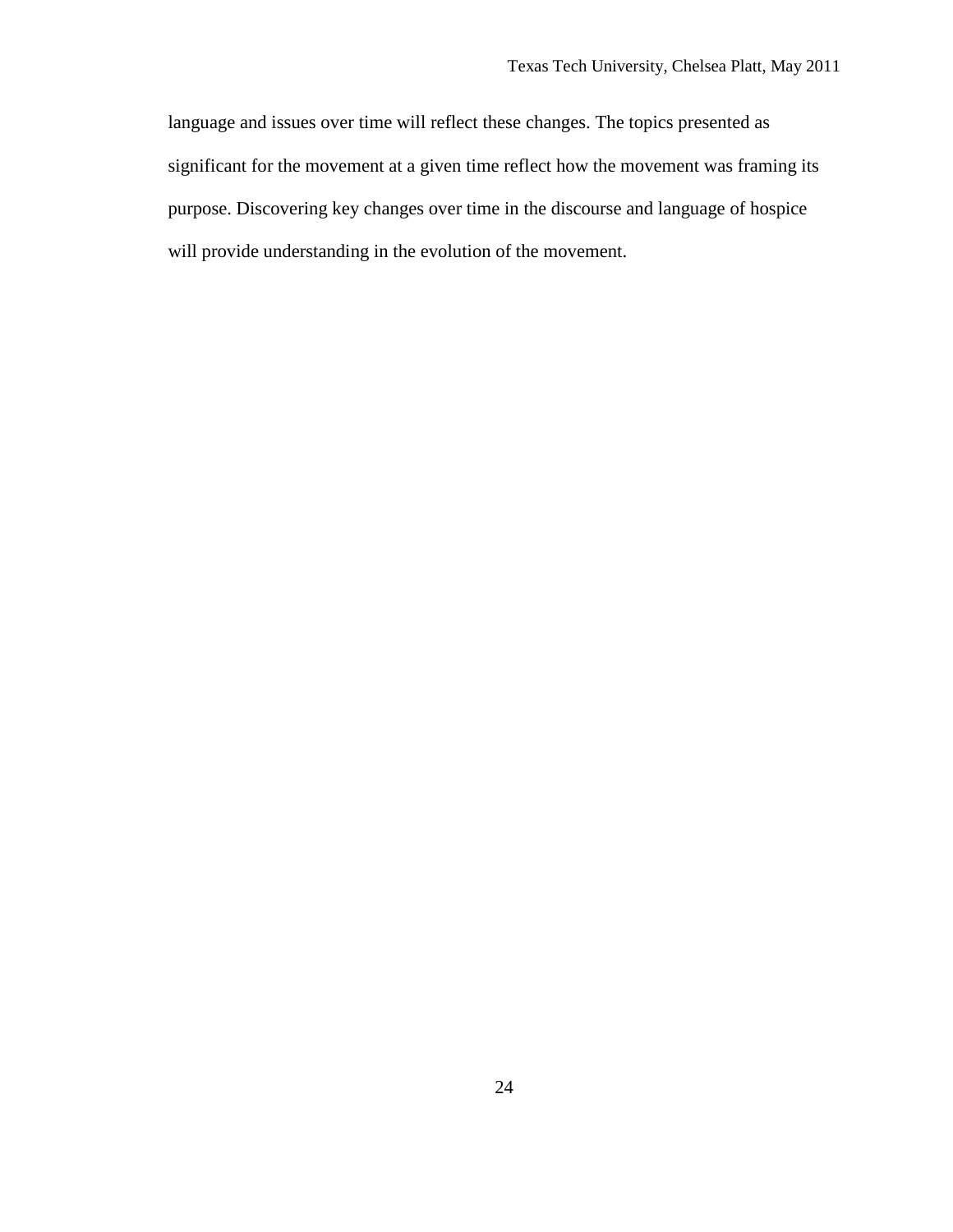# CHAPTER III

# **METHODS**

The importance of frame and language within social movements, led to a desire to study changes in the discourse of the hospice movement. An analysis of the changes in language and issues within the hospice movement over time would provide insight into the development of the movement. Content analysis was selected as the most suitable method to collect this type data.

#### Content Analysis

Content analysis developed as a research technique in the late 1800s starting with the analysis of the information published in popular newspapers (Krippendorf 1980). The method continued to develop and is commonly used as a technique in the social sciences especially in communication studies. A simple definition of content analysis is "a research technique for the objective, systematic, and quantitative description of the manifest content of communication" (Berelson 1952:18). The premise of this technique is that the researcher has the ability to make inferences from the data to determine the meaning of the content. Content analysis allows for a systematic method to empirically observe content within text (Sepstrup 1981). There are multiple designs within content analysis resulting in both quantitative and qualitative data. In quantitative content analyses, characteristics are recorded through quantifiable measures such as absence or presence of a particular word or concept. A qualitative content analysis treats narrative data in its natural form, looking for themes with a focus on meaning and rich description.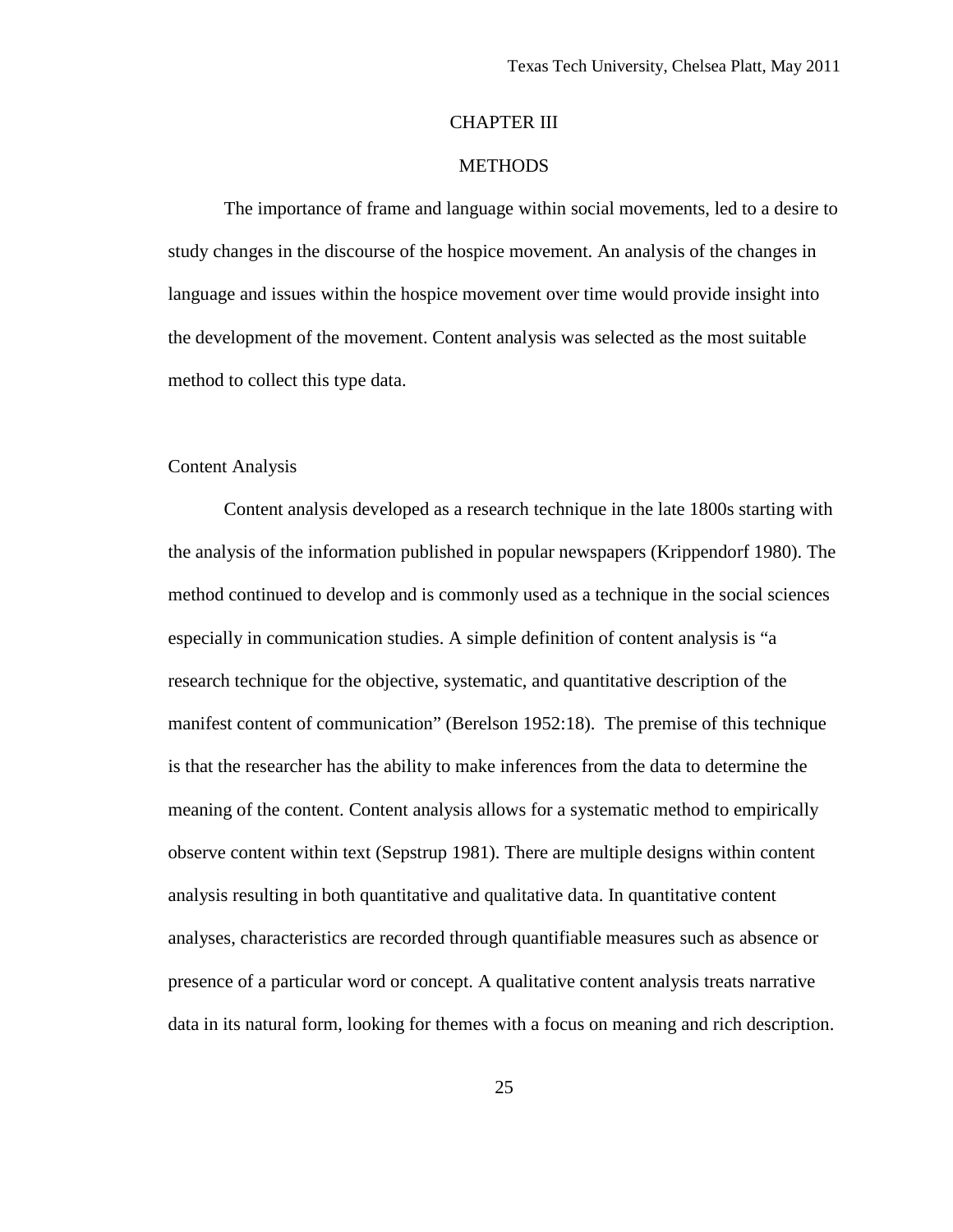One strength of content analysis is this method allows the researcher to gain empirical information about events that are not directly observed and which often cover comparatively long periods of time. Analyzing historical documents through a systematic content analysis allows a researcher to collect data about a time period or event that has already occurred. Content analysis can also provide access to groups without physical observation of their interactions. The major critique of this technique is the difficulty to maintain objectivity (Carney 1972). Content analysis is based on the interpretations of the researcher and one criticism is that content analysis can become an "impressionistic reading" (1972:11). The manner in which a content analysis is designed can help combat this criticism. While complete objectivity is not possible, there are research designs that help maintain objectivity.

In an attempt to maintain objectivity, a two-phase content analysis was selected as the method to address the development of the hospice movement. By not using a predetermined coding scheme, a two-phase content analysis reduces the researcher bias. The themes and codes can emerge from the data objectively without the preconceived opinions of the researcher reducing bias in the examination. Establishing inter-coder reliability will also reduce the interpretive bias of this method. A two-phase method was developed to first let the data arise from the text and then to quantify these observations. The first phase analyzed the articles for patterns in language and topics to create an emergent coding scheme. The second phase was conducted as a traditional content analysis finding absence or presence of the codes. The following sections offer a detailed description of the sample, development of codes, and the analysis used in this study.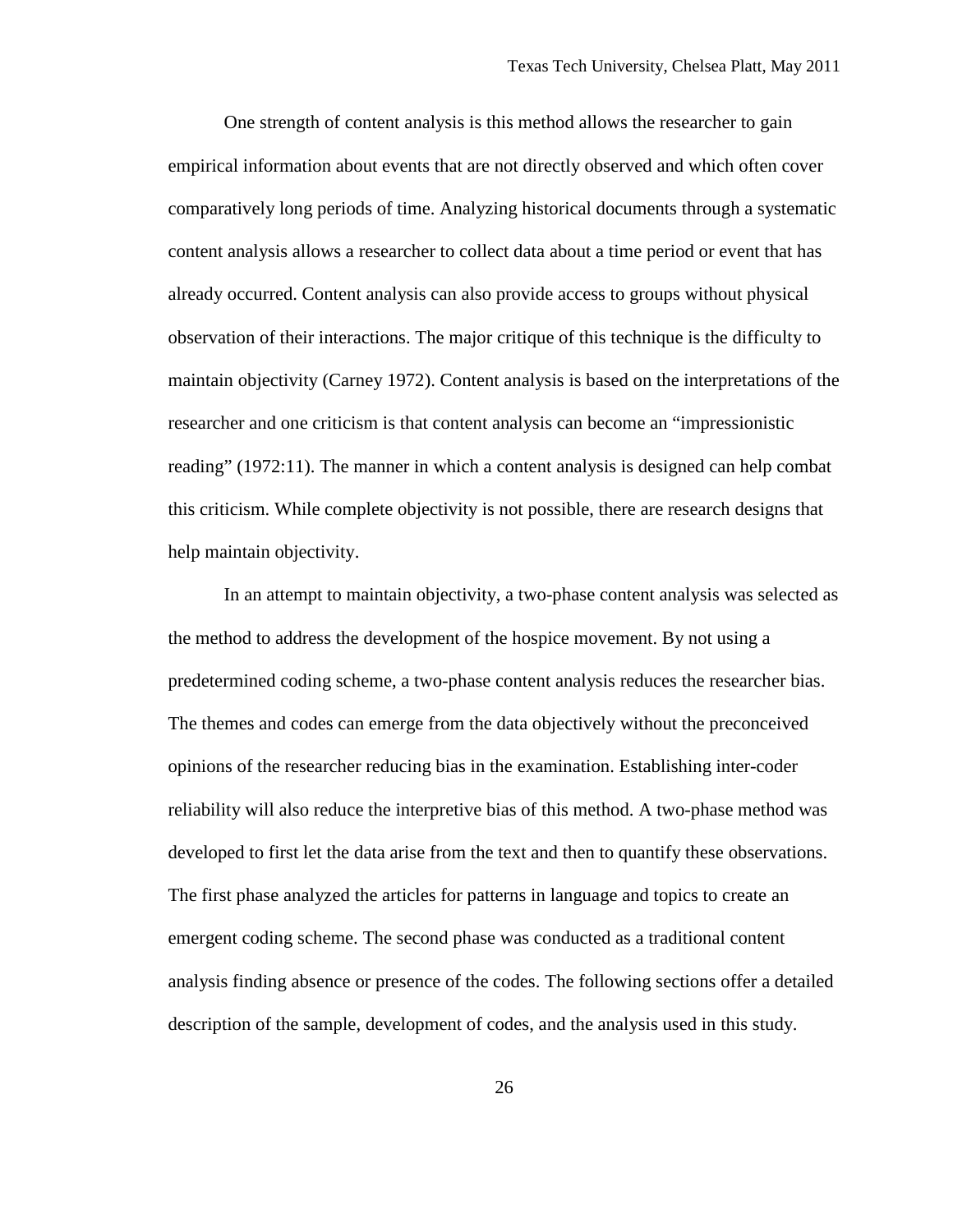# Description of Sample

For this analysis, *The Hospice Journal* was selected as the data source using articles published between 1985 and 2001. This journal was the official publication of the National Hospice Organization (NHO) and reflects how the movement framed itself and the issues of interest within the movement. This journal offers access to ideas and language of the past. This journal is currently being published as *The Journal of Pain and Symptom Management*. The name was changed in 2001 and because of this change in focus, the sample ends in the same year, even though the National Hospice Organization sponsored the journal under each of the names. Through this peer reviewed journal, NHO advances knowledge and understanding of hospice and palliative care from scholars in a variety of fields including medical, psychology, social work, sociology, and religion. Using the journal sponsored by NHO offers an insider's perspective into hospice as a movement during this fifteen year time period. The endorsement by NHO demonstrates the salience of the topics represented in the journal's content. Another reason this journal was selected over other hospice publications is its multidisciplinary approach. There are other reputable journals within the different hospice specializations, but *The Hospice Journal* includes articles from a variety of different subfields. This diversity in the content publish provides a more complete understanding of the overall discourse.

Two random samples were selected from the first fifteen volumes of the journal spanning the years 1985-2001. In this time period three hundred and forty-two articles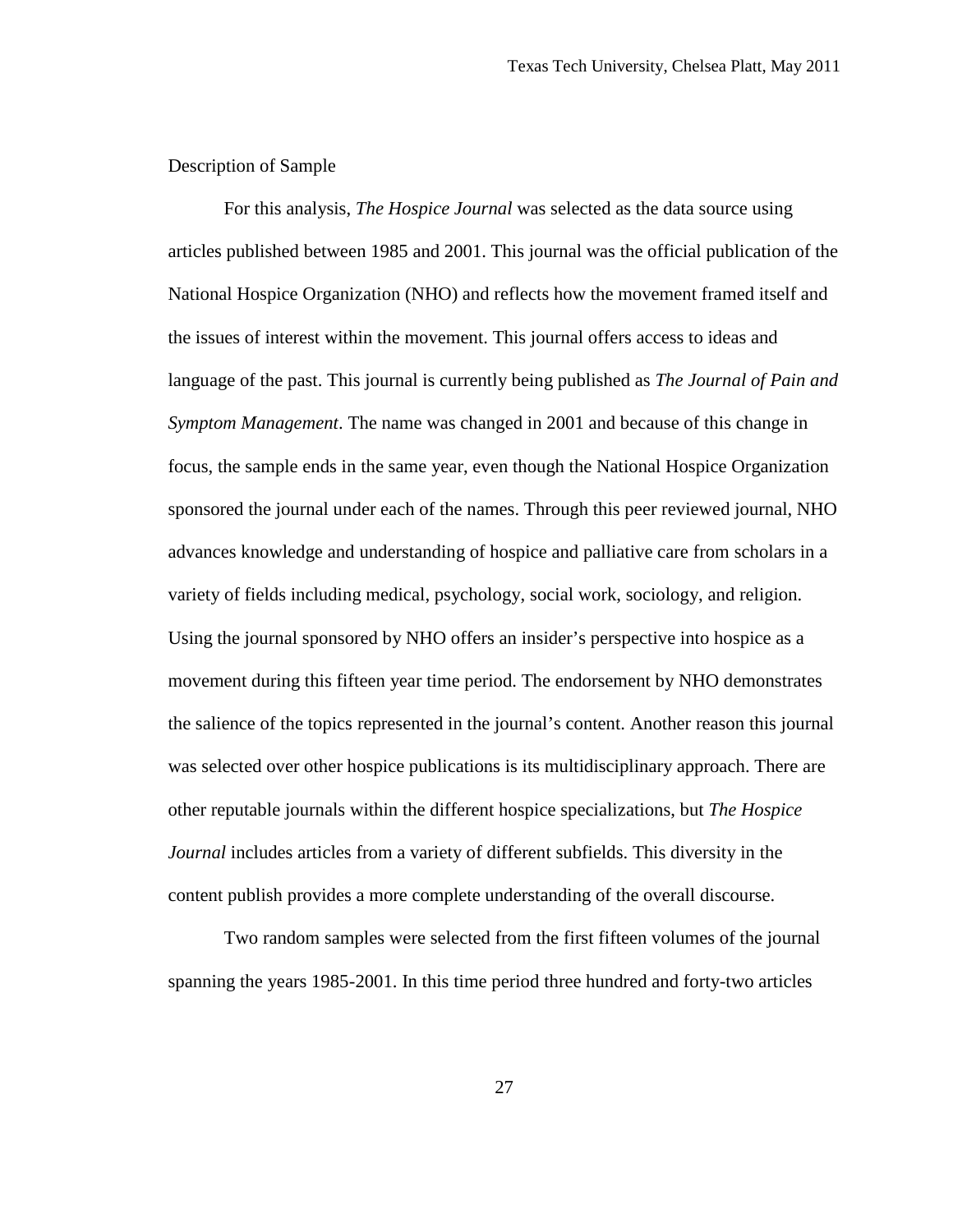were published excluding book reviews and clinical notes. Issues were published quarterly and the number of articles in each issue ranged from three to nineteen.

The first sample selected was a small sample of articles. The purpose of this phase was to develop a coding scheme based on an emergent understanding of the language and main concepts related to the development of hospice. The third article was selected as a random starting point. Every fifth article was selected from that point totaling sixty articles. After analyzing the first fifteen articles, it was determined that the sense of the field was already clearly established as emergent themes were repeating. The sampling frame was therefore shifted to include every third article of the first sample. These articles were analyzed to reach saturation and the final sample of the first phase totaled thirty articles.

The second sample was much larger because of the nature of this stage of the analysis was partly quantitative. To gain a full understanding of the development of hospice in this time period at least one article from each issue was included in the sample. Since the shortest issue contained three articles, every third was selected starting randomly at the fifth article. If an article was selected that was previously included in the first sample, the preceding or following articles were selected alternating with each article selected for a second time. The count of every third article remained consistent with the original article selected regardless if it had been previously selected. The final total used for the second phase of the analysis was one-hundred and thirteen articles.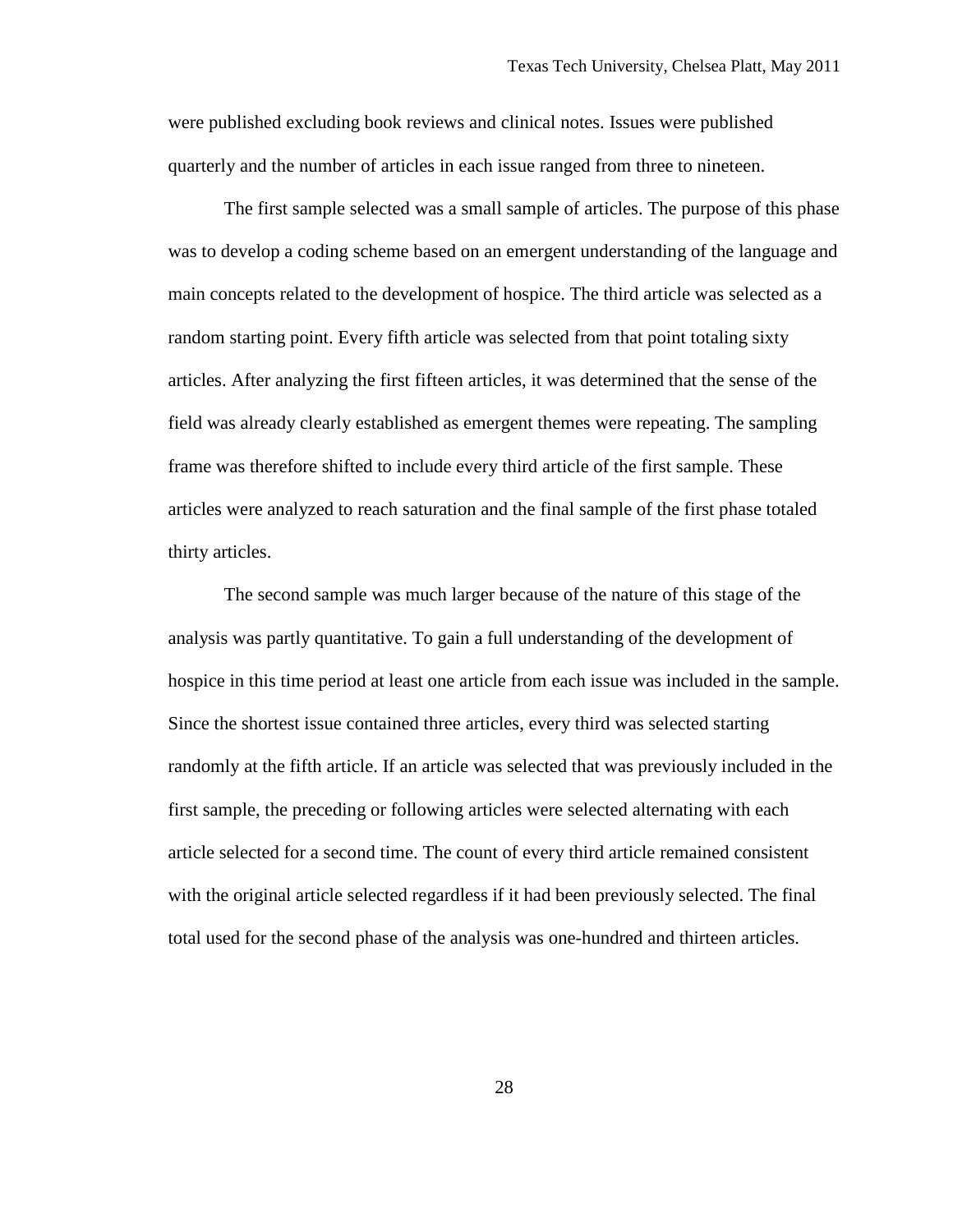Development of Coding Scheme

To develop a coding scheme that reflected the data without imposing preconceived categories, the first sample was analyzed through line by line analysis. Each article was read closely and detailed notes on the language, topic, method, and field were recorded. This technique provided understanding of the overall discussion about hospice and allowed the codes to emerge from the data source. This analytical technique resulted in the observation of overarching trends, which were then broken down into more general themes. The abstract themes were then formalized culminating in the creation of forty-six discrete codes.

The themes and codes will be described more fully in the following chapter. The discrete codes represent the language and key issues found within this period of the hospice movement. In addition to the codes related to the discourse within hospice, each article was also coded for the field, year, method, data source, technique, and qualifications of the author. These descriptive codes provided further understanding of the journal's focus in topic and method.

#### Data Collection

After developing this emergent coding scheme, the second sample of one hundred and thirteen articles was analyzed. Each discrete code was marked as absent (0) or present (1) in every article. This technique resulted in the creation of binary variables for each of the codes. Along with these quantified observations, notes were recorded for each article about any patterns or interesting changes in the topics and language used. This qualitative element provided a richer understanding of the dynamics within the hospice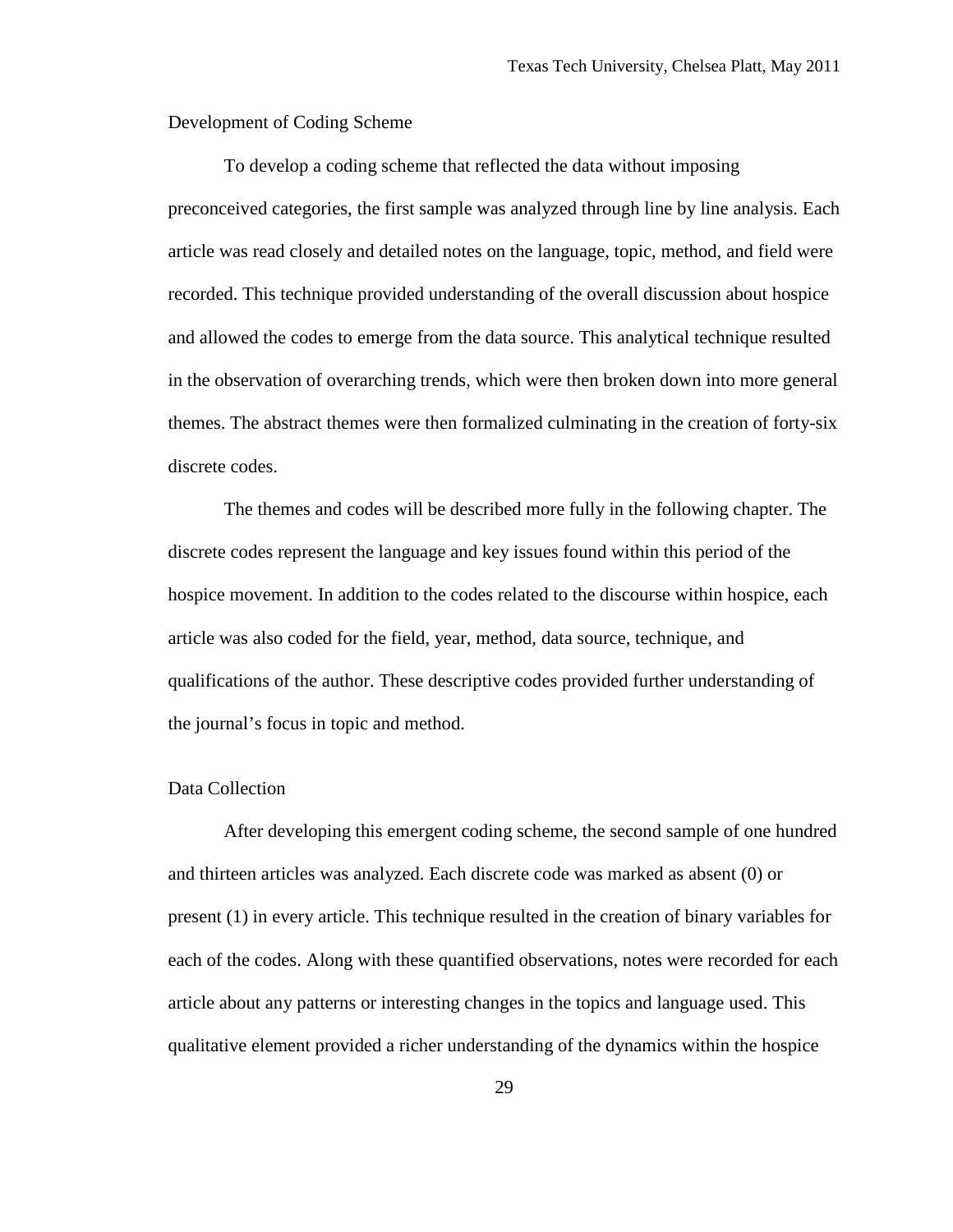movement and ensures any changes neglected by the coding scheme will still be accounted for. Once the content analysis was completed the raw data was transferred to SPSS for statistical analysis.

The previous section describes the development of the coding scheme as a move from abstract observations to more general themes to discrete codes. The process produced forty-six discrete codes that represented specific language and topics within the hospice movement (see appendix). The presence of such a large number of discrete codes can present a challenge in obtaining statistical significance due to lower frequencies within the variables. To avoid this potential problem, the discrete codes were combined to reflect the more general themes observed in both the first and second phases of the content analysis. The combined variables represent a set of related conceptual categories related to the hospice discourse. The first phase provided a strong base in the understanding of the development of hospice and the notes on the second phase further fleshed out these concepts. Although the final themes are quite similar to the themes discussed in the development of the coding scheme, the qualitative analysis in the second phase provided a more detailed understanding.

A three stage model of the trajectory of the hospice movement was developed that will be explained more completely in the next chapter. For methodology purposes, only the combination of the variables that represent these stages will be discussed here. Six variables were created to reflect each stage. The first variable is more general and the second more specifically reflects the discourse for the stage.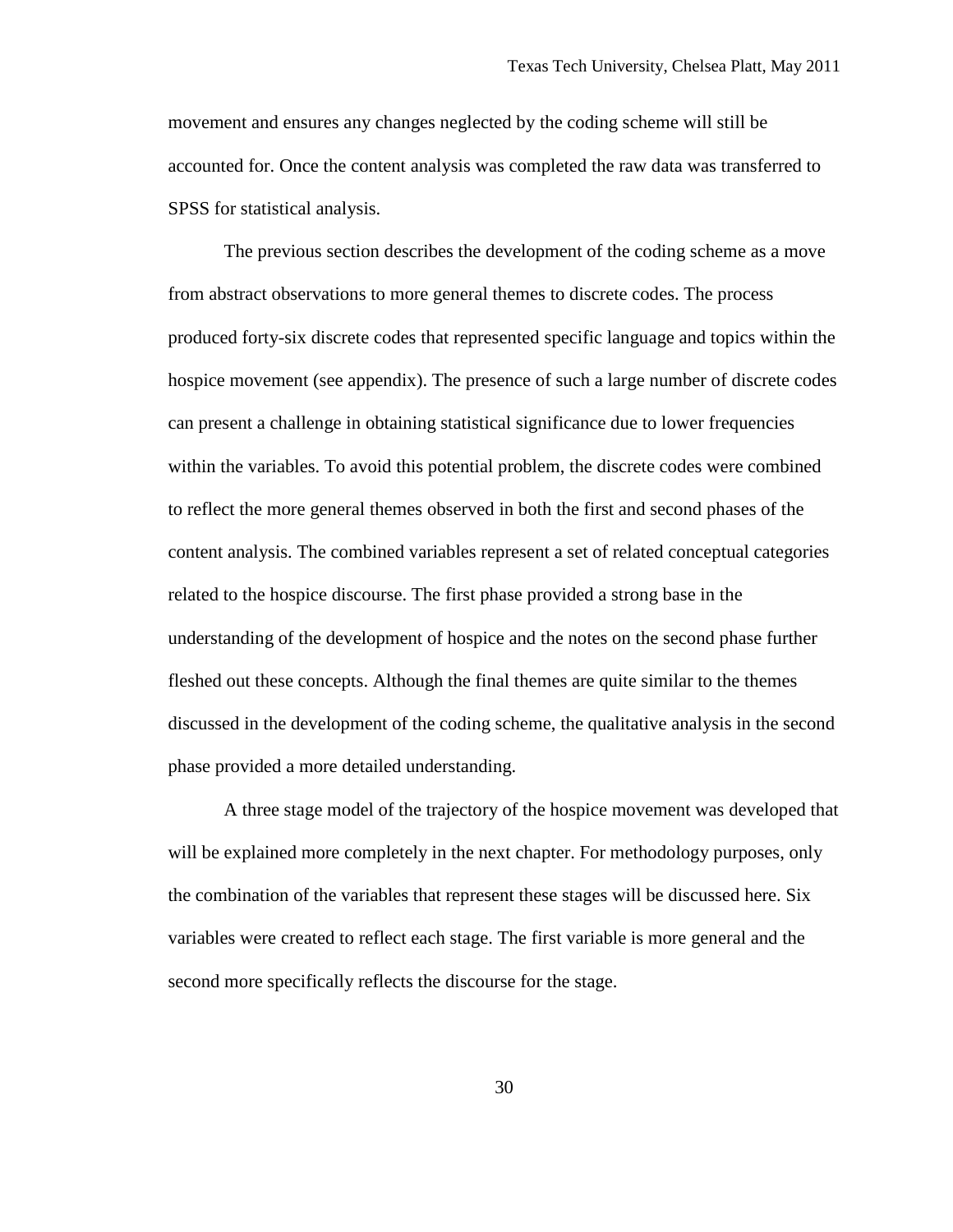To represent the first stage two variables were created for the analysis. Combining the discrete variables "alienation," "alternative," "non-traditional," hospital as negative, bureaucracy as negative, isolation from family, and inability to cure created the variable "oppositional". This variable represents the oppositional attitudes and language of early hospice. Also related to this stage the variable "movement language" was also created by combing the discrete variables political campaign, "Die with Dignity," and "Movement". This variable is more specific in representing the social movement elements of the oppositional stage.

Again, two variables were created to reflect the discourse of the second stage. The variable "institutional" is comprised of the discrete variables "program," "organization," scope of services, assessment, access to care, and definition of roles. This combined variable represents both the presence of a formal hospice organization and an internal awareness of this change to a formal hospice organization. One important factor in the formal organization of hospice was the introduction of the Medicare Hospice Benefit. Combining the discrete variables cost of dying and power of physician to reflect this facet of the institutional stage created the variable "medicare".

For the final stage the general variable "incorporated" was created with the combination of the discrete variables hospital based hospice, patient as consumer, high technology, and discussion of integration. To more specifically address the language in this stage, the variable "incorporated language" was created using the discrete variables "palliative medicine," "hospice physician," and "hospice patient".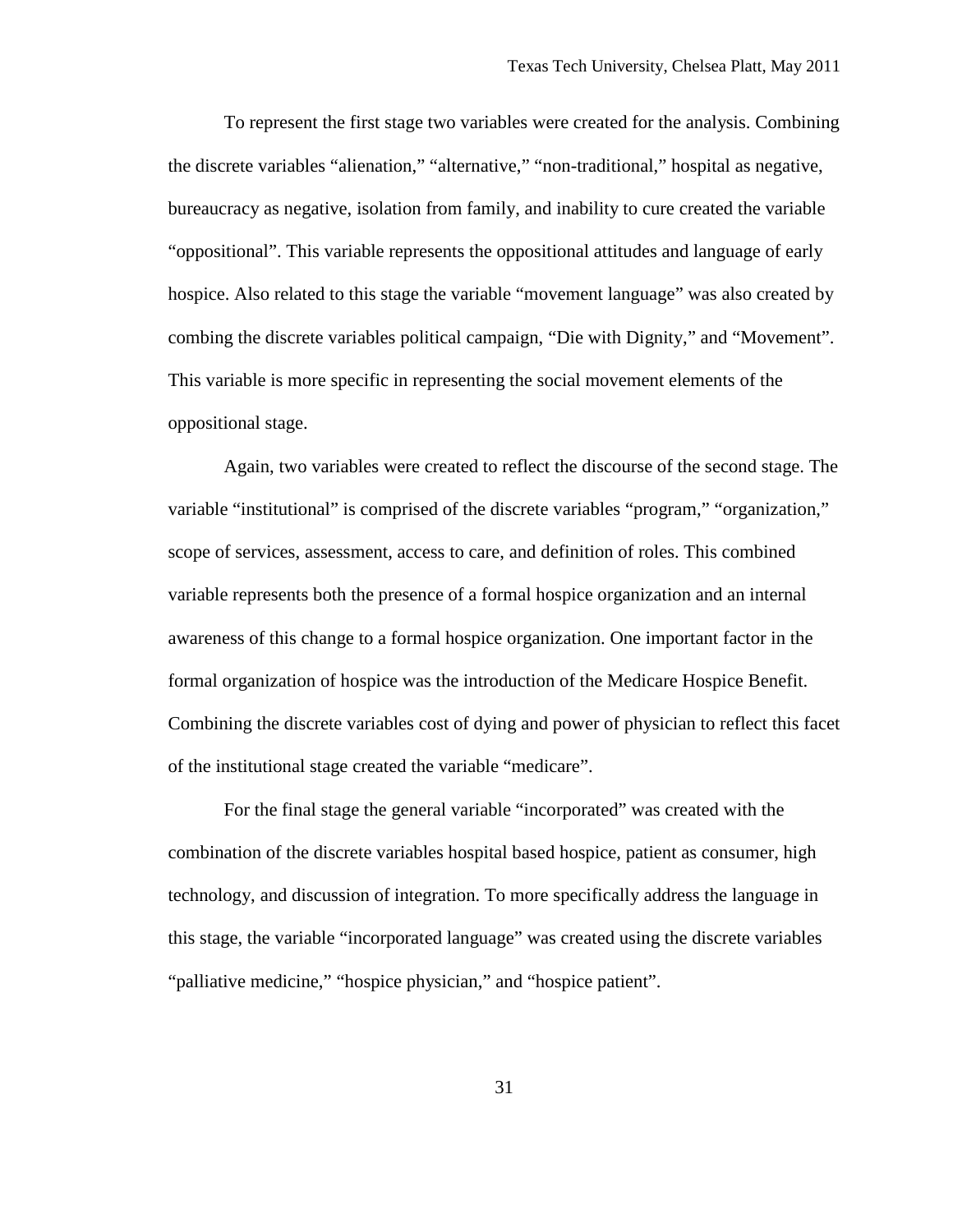The final combined variable, "ideology," does not necessary fit within the threestage model of hospice development. This variable will be used to assist in the explanation of the co-option of hospice philosophy in traditional medicine. This relationship will be explained more fully in the following chapter. Each of the seven combined variables was recoded back into a binary variable. This technique allows the presence of these variables to be observed instead of creating a scale and observing the intensity of the variables.

## Inter-Coder Reliability

Because one individual coded the sample, reliability in the coding process needed to be established. A subset of the sample was selected to include every third article. The subset began at the sixth article as a random start totaling in thirty-six articles. These articles were distributed to a group of coders along with the description of the codes found in the appendix. After the articles were recoded, the data was entered into SPSS to test for reliability.

The Kappa reliability statistic ranges from  $-1$  to  $+1$  (Cohen 1960; Fleiss 1973). A score of -1 represents total disagreement, 0 represents total chance agreement, and  $+1$ represents total agreement (Cohen 1960). The results of the reliability statistics demonstrate weak agreement ranging from -.065 to .357 and the results for each combined variable can be found in the appendix.

Although the kappa scores indicate low reliability, the coding scheme maintains reliability through its emergent design and the qualitative aspect of the analysis. The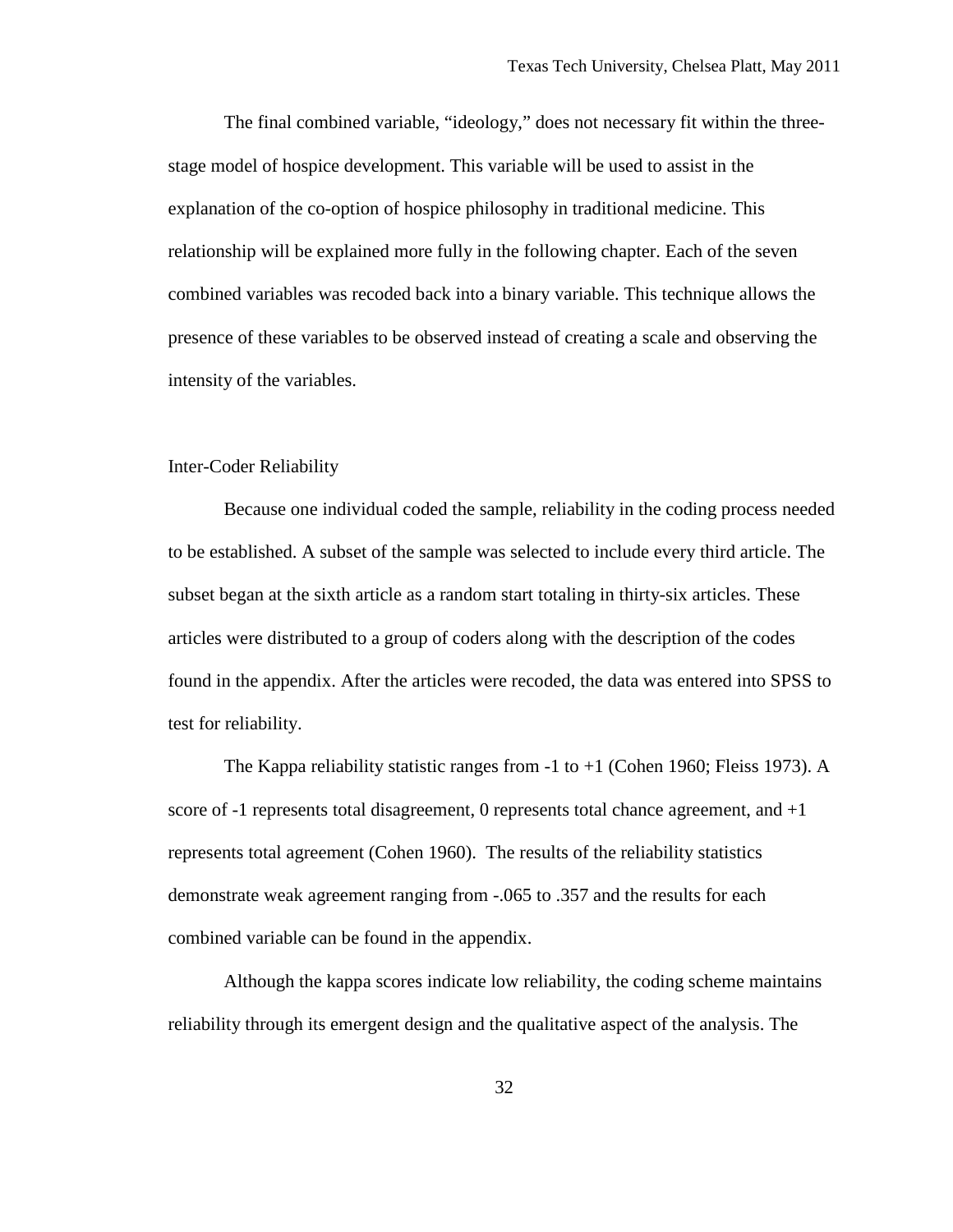problems with establishing inter-coder reliability are attributed to the difficulty in recruiting enough experienced coders. There were a few coders whose results differed from the original codes and when those are removed there is reliability.

#### Analysis

The purpose of this study is to gain understanding of the changes within hospice over time. ANOVA was used to test for significant change over the time span of the sample. The seven combined variables were used as the dependent variables and the independent was the variable "year". This analysis examines the variance between the fifteen years individually. In this first analysis "year" is treated as a continuous variable. This resulted in a small case number for the combined variables in each individual year and there were no significant difference over time, likely because of low counts of presence on each variable when divided into fifteen years.

In order to address the small number of counts, a new variable to represent time was created. This variable is a modification of the variable "year" and divides the time period into three periods based on theoretical considerations. The years were divided into groups to reflect three distinct time periods within the sample. Years 1985-1990 were coded as time one. By 1990 the majority of the changes in hospice Medicare policy were enacted. The benefit was made permanent, reimbursement for services had been increased, and accreditation procedures were formalized (Mor 1988). Years 1991-1996 were coded as time two and years 1997 to 2001 were coded as time three. In 1997, changes in hospice's relation to traditional medicine began to surface. The National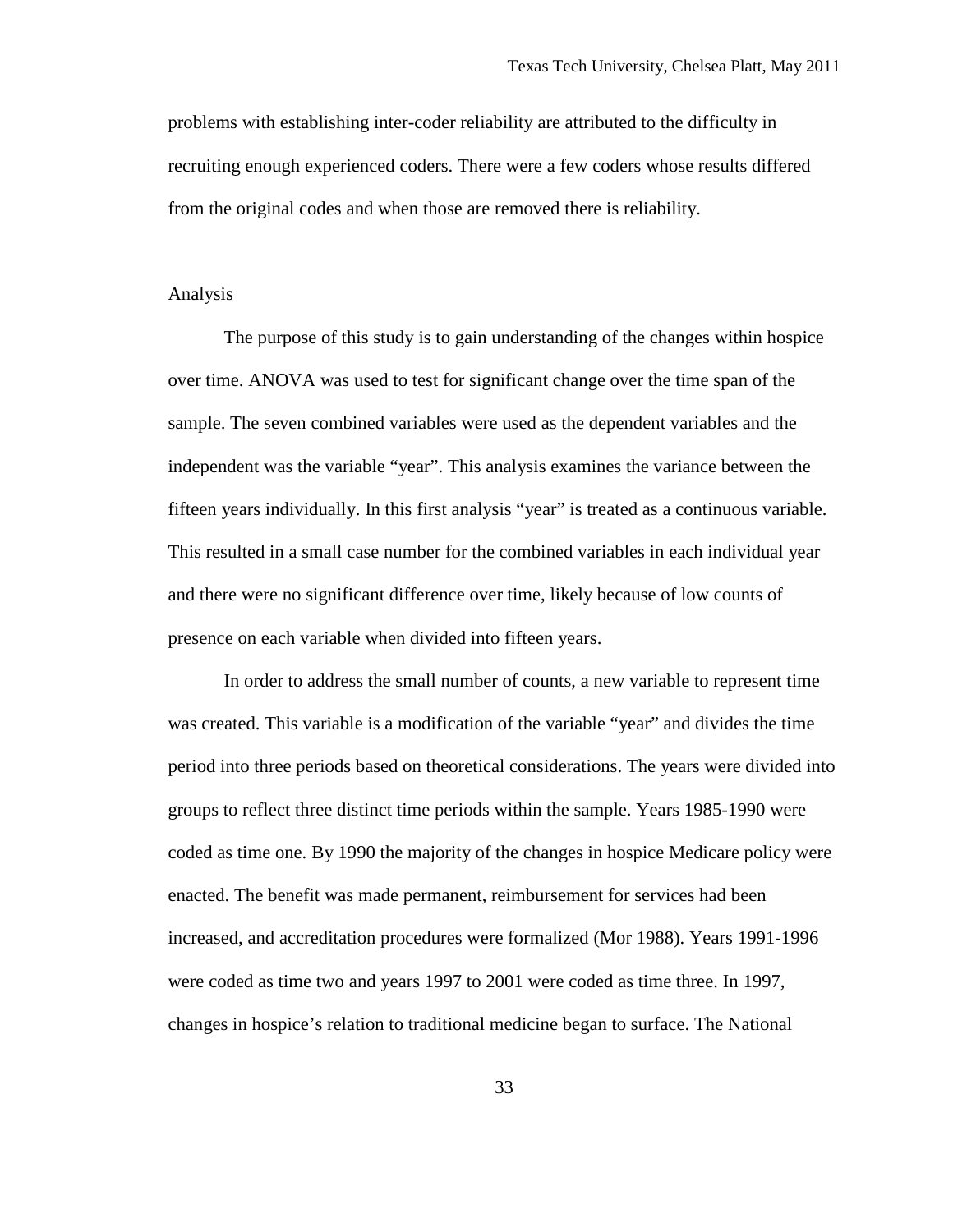Hospice Organization notes this year as significant in the integration of hospice philosophy into palliative and end-of-life care (www.nhpco.org). The second division was used to test for differences before and after integration. A second ANOVA was then completed using this new "time" variable as the factor for the seven combined variables.

In conjunction with the statistical analysis, a qualitative analysis of the themes was also conducted. After data collection was complete, the notes on the articles were reviewed for further understanding of the language and development of the hospice movement. The themes developed in the first phase were reexamined with the data from the larger sample. Articles were divided into categories that reflected each theme. Then relevant sections and quotes from the articles were abstracted to be used in the analysis.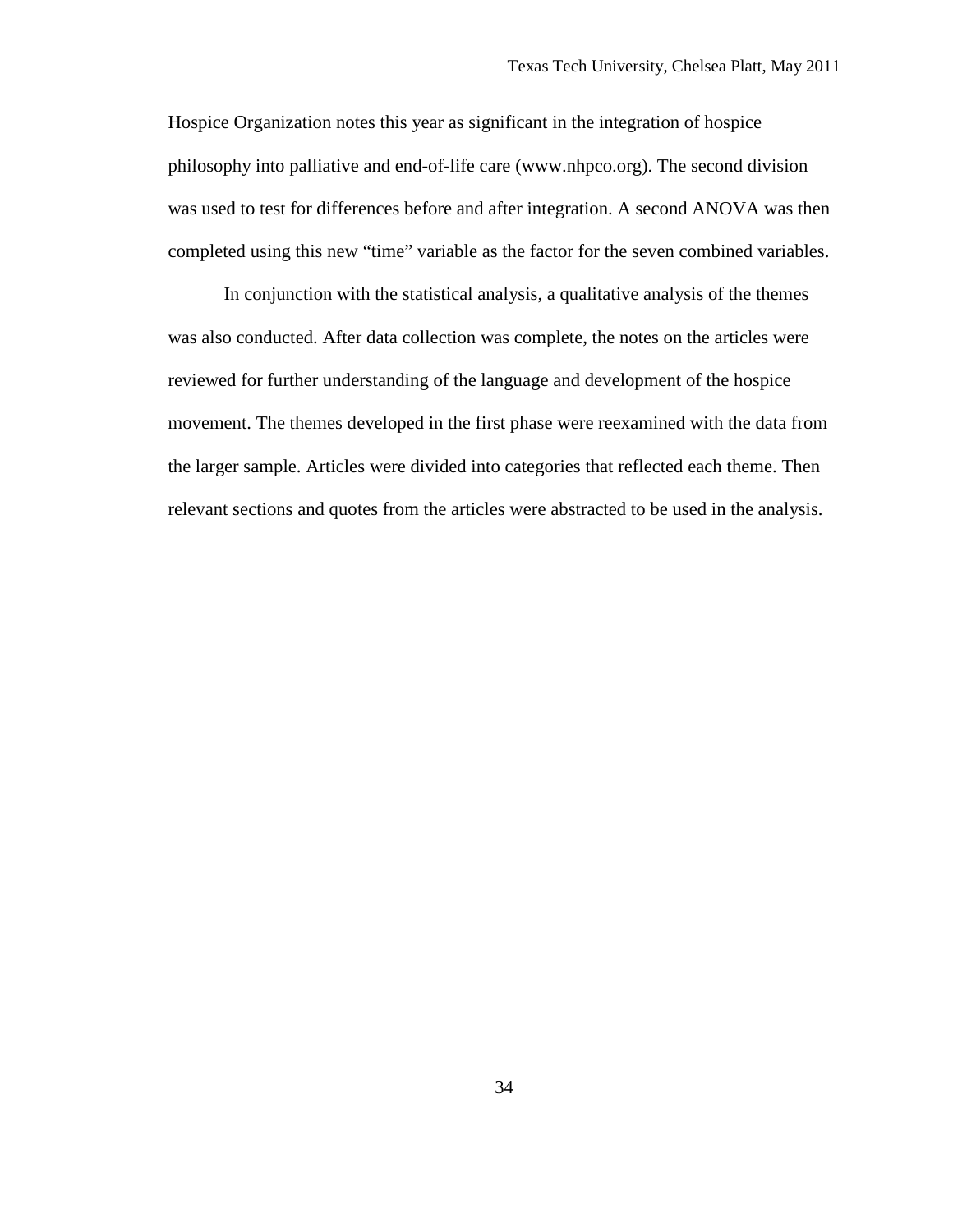# CHAPTER IV

### FINDINGS

The purpose of this study is to examine the development of the hospice movement in relation to traditional medicine. Through a review of the literature, it was evident that hospice began as a consensus movement aiming to reform the dying process and now currently functions as a formal element within the health care system. The systematic analysis of articles from *The Hospice Journal* provided insight into the discourse of the hospice movement allowing for the conceptualization of a three-stage trajectory model for hospice (see appendix C for Three Stage Model).

#### Phase One

In the first phase of the study, articles were analyzed to determine key topics and language within the hospice discourse. The content analysis led to the observation of two interdependent transitions within the hospice movement. During the span of the sample, hospice can be seen as developing from a social movement to a formal organization and as transitioning from alternative to incorporated within traditional medicine. For each of these general patterns, themes were conceptualized and discrete codes were further developed.

In the transition from the hospice movement to hospice organization, three themes were observed (see Table 1). The first was discussion of hospice as a social movement and the strategies needed to develop the movement. Many of these topics are typical issues within any social movement such as obtaining members and spreading awareness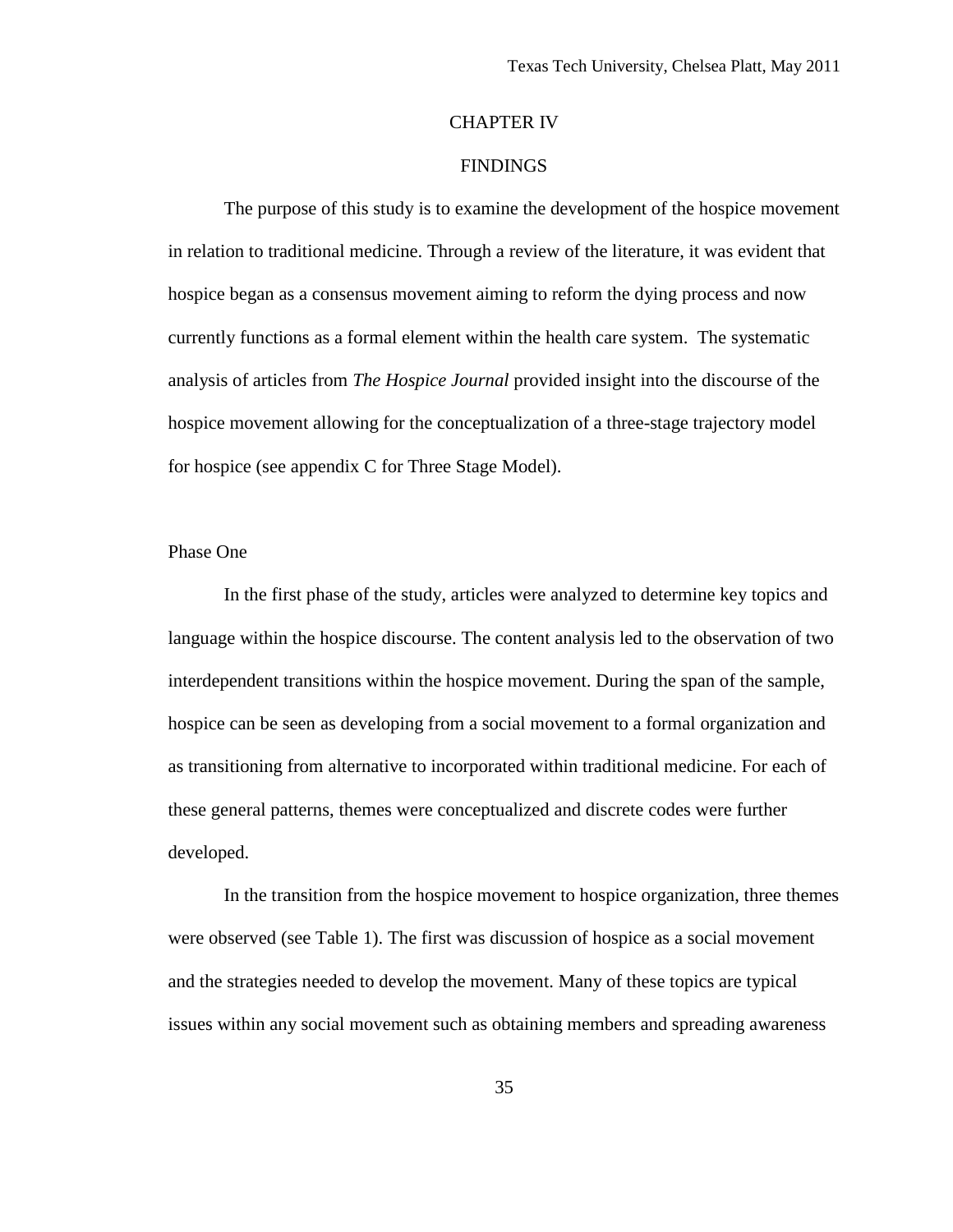(see also, McAdam & Paulsen 1993). Under this category, there were nine discrete codes that represent the language and issues related to the movement strategies theme including volunteer recruitment, political campaign, "die with dignity", community education, definition of movement, ideology/philosophy, program maintenance, rapid growth, and "movement". A full description of all the discrete codes used in this analysis can be found in the appendix. The second theme in the progression away from hospice operating as a social movement is the presence of organizational awareness. Hospice framing itself as a formal organization instead of a social movement is one indication of the change within the discourse. Concepts of professionalization, critique of programs and practices, and the presence of national organizations all reflect the development of organizational awareness. Under organizational awareness there were nine discrete codes: scope of services, definition of roles, professionalization, program assessment, access to care, costs of dying, National Hospice Organization, "organization", and "program". The final theme related to the transition of the hospice movement into an organization is an assumed presence of hospice. This theme represents a point in the development of hospice in which the need for and definition of hospice are accepted and no longer need to be clearly defined. Three discrete codes were developed under this theme: no definition of hospice, role assumed, and no discussion of hospice. Table one describes the three themes related to the transition of hospice from a movement to organization.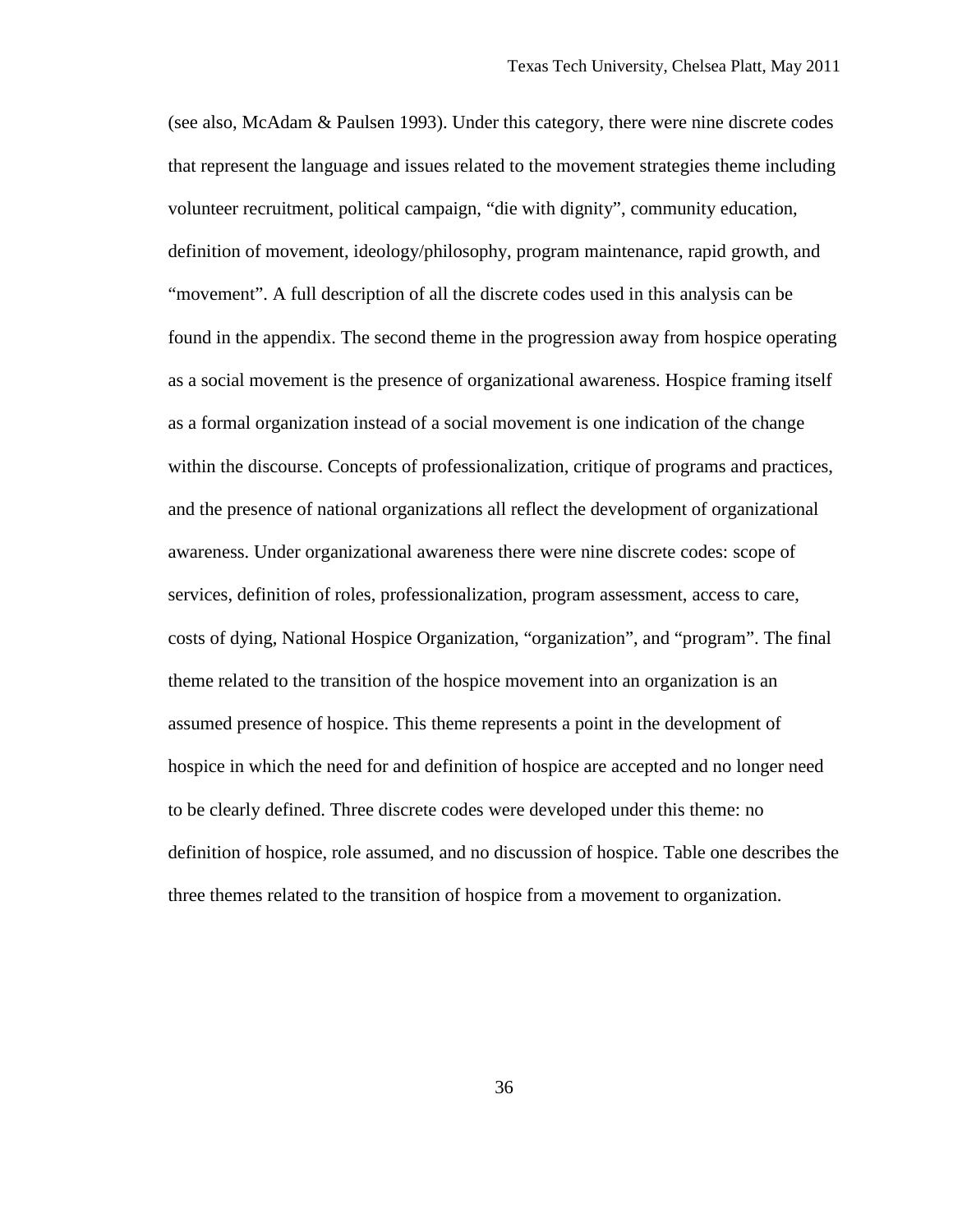|                            |                                         | # of Discrete |
|----------------------------|-----------------------------------------|---------------|
| <b>Themes</b>              | Description                             | Codes         |
|                            |                                         |               |
|                            | Grassroots organization, methods, and   |               |
| <b>Movement Strategies</b> | language used to promote hospice ideals |               |
| Organizational             | Operations begin to formalize and       |               |
| Awareness                  | hospice can be seen as a profession     |               |
| Assumed Presence of        | Role in death and dying process is      |               |
| Hospice                    | assumed                                 |               |

Table 1. From Movement to Organization

Hospice programs and ideology also can be understood as beginning as alternative and over time becoming incorporated into traditional medicine. Four themes were observed that explain this trajectory (see Table 2). The first theme speaks to the oppositional attitudes present when hospice was viewed as alternative to traditional medicine. This theme has six discrete codes ("dehumanize," role stress, hospital as negative, bureaucracy as negative, "alienation," and isolation from family) and reflects the negative sentiments of the early hospice movement toward traditional medicine.

The next theme highlights the shortcomings within the medical model from the hospice and traditional perspective. There are four discrete codes that represent issues within the cure orientation of the biomedical model: inability to cure, high costs of dying, power of physician, and fear of no treatment.

The third theme is the need for hospice to be defined as fundamentally different from the practices within traditional medicine. By defining hospice care as unique and different than traditional care, a clear need for the presence of hospice can be established. There are four discrete codes related to this theme: family as unit of care, holistic care, "alternative," and "non-traditional".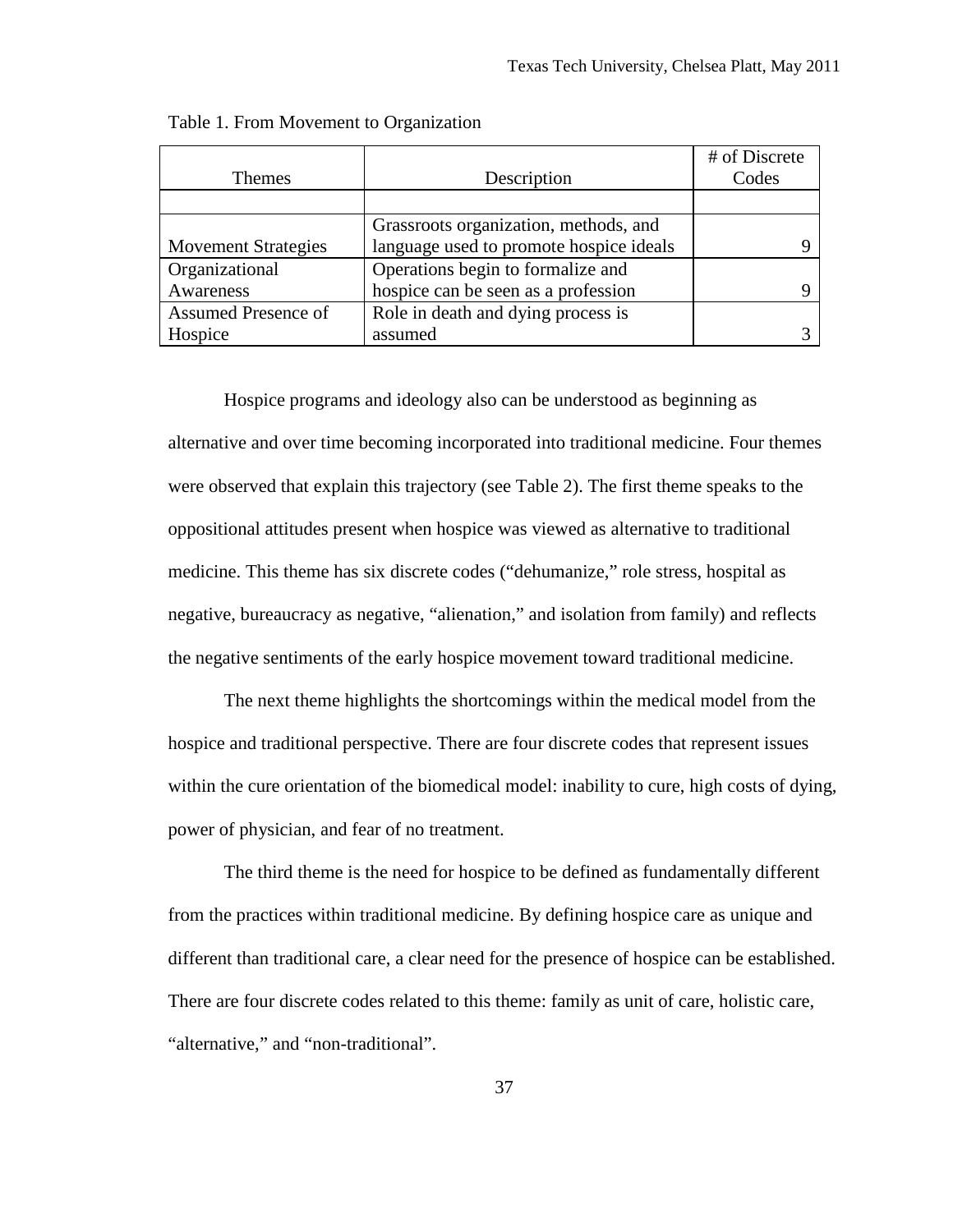The final theme in the transition from alternative to incorporated is evidence of co-option. Within this theme the language and organization of hospice programs reflect a change in the relationship between hospice and traditional medicine. Attitudes of opposition are no longer present and language of traditional medicine is incorporated into the hospice vocabulary. Eleven discrete codes were developed to reflect the dynamics of this theme: "palliative medicine," general dying issue, hospital based hospice, "hospice physician," multi-disciplinary team, pain management, patient as consumer, high technology, discussion of integration, cultural acceptance, and "hospice patient". Table two summarizes the four themes within the alternative to incorporated transition.

|                      |                                                   | $#$ of          |
|----------------------|---------------------------------------------------|-----------------|
|                      |                                                   | <b>Discrete</b> |
| <b>Themes</b>        | Description                                       | Codes           |
|                      |                                                   |                 |
| Oppositional         | Negative sentiments and language used in          |                 |
| Attitudes            | relation to traditional medicine                  |                 |
| Shortcomings of      | Topics related to the drawbacks of the cure       |                 |
| <b>Medical Model</b> | orientation within biomedical model               |                 |
|                      | Establishing hospice as a fundamentally different |                 |
| Defined as Different | approach to death and dying                       |                 |
| Evidence of Co-      | Hospice becomes integral aspects of end-of life   |                 |
| option               | care                                              |                 |

Table 2. Alternative to Co-opted within Traditional Medicine

#### Phase Two

The first phase of the analysis produced this coding scheme that moves from general observations to discrete codes. The final coding scheme of forty-six discrete codes was applied to the second sample of articles. After the second phase of data collection was complete a model to understand the changes within the hospice movement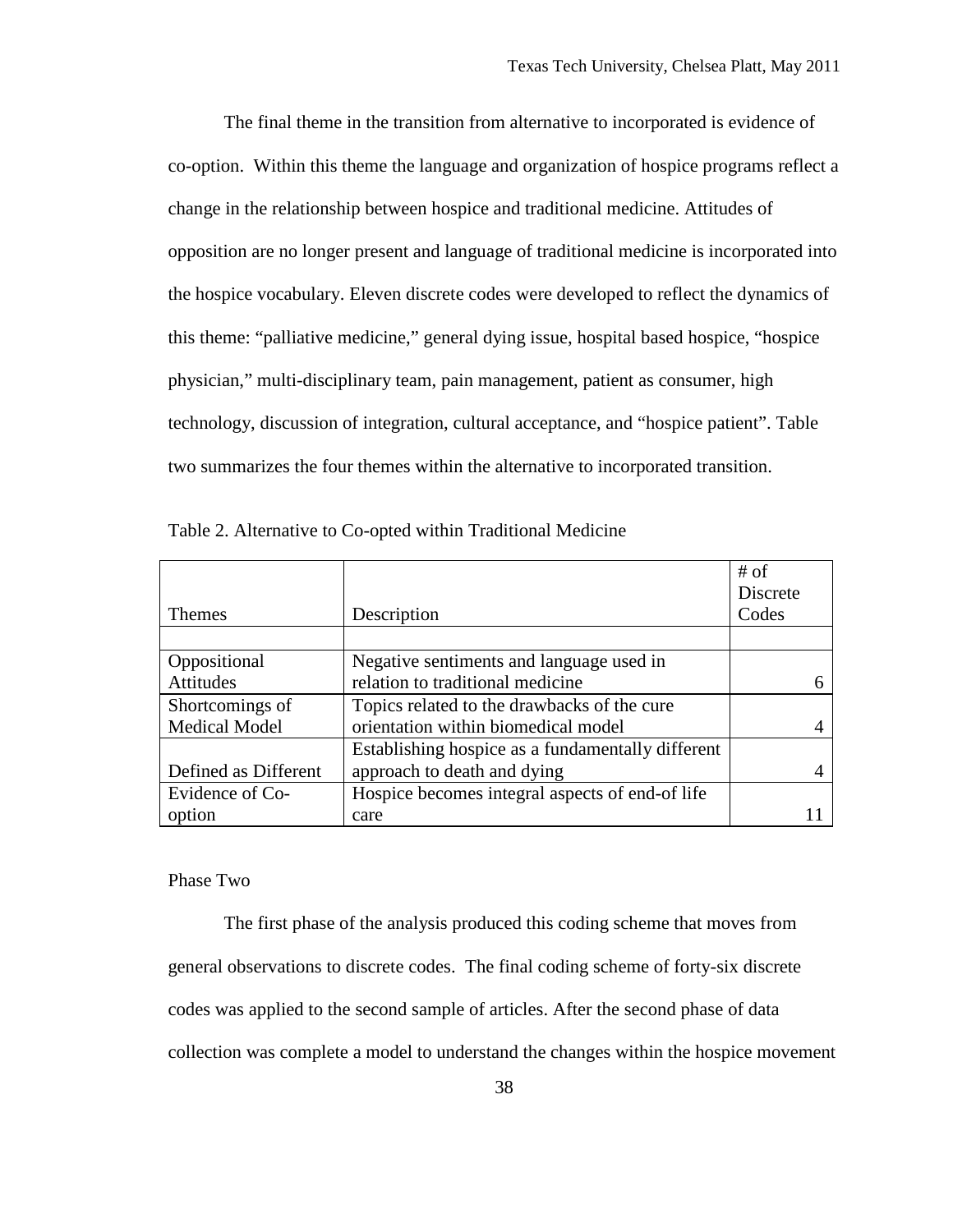was created. The analysis produced an understanding of three distinct stages of hospice. An early grassroots movement started among a small group of volunteers and medical professionals organized around their passion to reform the dying process. Throughout the 1980s, this social movement grew quickly and began to formally organize and develop professional standards of practice. Finally, hospice currently operates as an integral aspect of end-of-life care working in conjunction with traditional medicine. Reflecting these observations, hospice can be seen as moving from an oppositional social movement to an institutional organization to an incorporated element of traditional medicine. Through the analysis of articles from *The Hospice Journal* an expected three-stage trajectory was developed and the sections below further explain these findings.

#### The Three-Stage Trajectory of Hospice

The first period finds hospice oppositional to traditional medicine. The discourse reflected this opposition and hospitalization was viewed negatively because of extreme, dehumanizing treatments and the alienation of the patient from their families. H1: Journal articles from this stage should contain significantly higher numbers of codes related to hospice as oppositional and the use of movement language.

The second stage of the hospice movement is institutional. This stage reflects the changes from a social movement to formal organization. The passage of the Medicare Hospice Benefit in 1982 created a new motivation to formally organize. Hospice practices and services become standardized through the accreditation process. Hospice became a profession at this time with the development of professional organizations and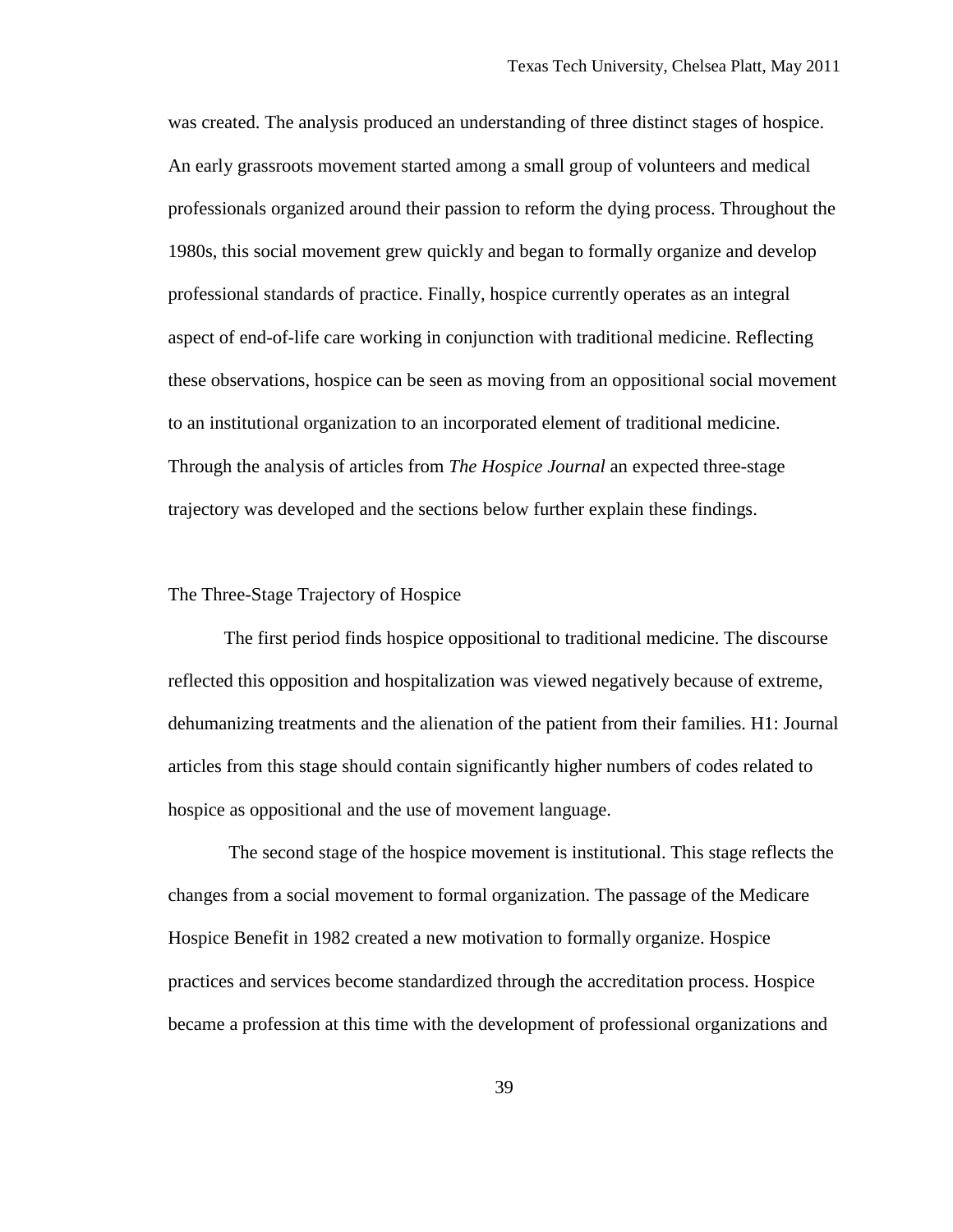education specializations. H2: Journal articles from this stage should contain significantly higher numbers of codes related to hospice as institutional and related to Medicare.

The final stage of the hospice movement is incorporated into traditional medicine. The stage is marked by the reduction of oppositional attitudes and language and willingness for hospice to operate within the medical system. Hospice is integrated into hospitals and home health care and uses language and techniques from traditional medicine. Hospice care and philosophies are no longer viewed as antithetical to allopathic medicine. H3: Journal articles from this period contain significantly higher number of codes relating to hospice as incorporated and the use of incorporated language.

#### Analysis of Variance between the Three Stages of Hospice

The transition from alternative, oppositional movement to incorporated, formal organization clearly happened gradually over time. It was hypothesized that variables reflecting the different stages of the development would change significantly in relation to time as stated in the previous section. Generally, two variables for each stage were tested for significant difference over time with an ANOVA. One variable broadly represented the sentiments and themes within the stage of development. The second variable reflected specific language or events associated with the developmental stage.

The results of this test were significant and are presented in table three. As the table illustrates, there is significant change over time when the years were divided into three time periods. While only one of the general stage variable was found to be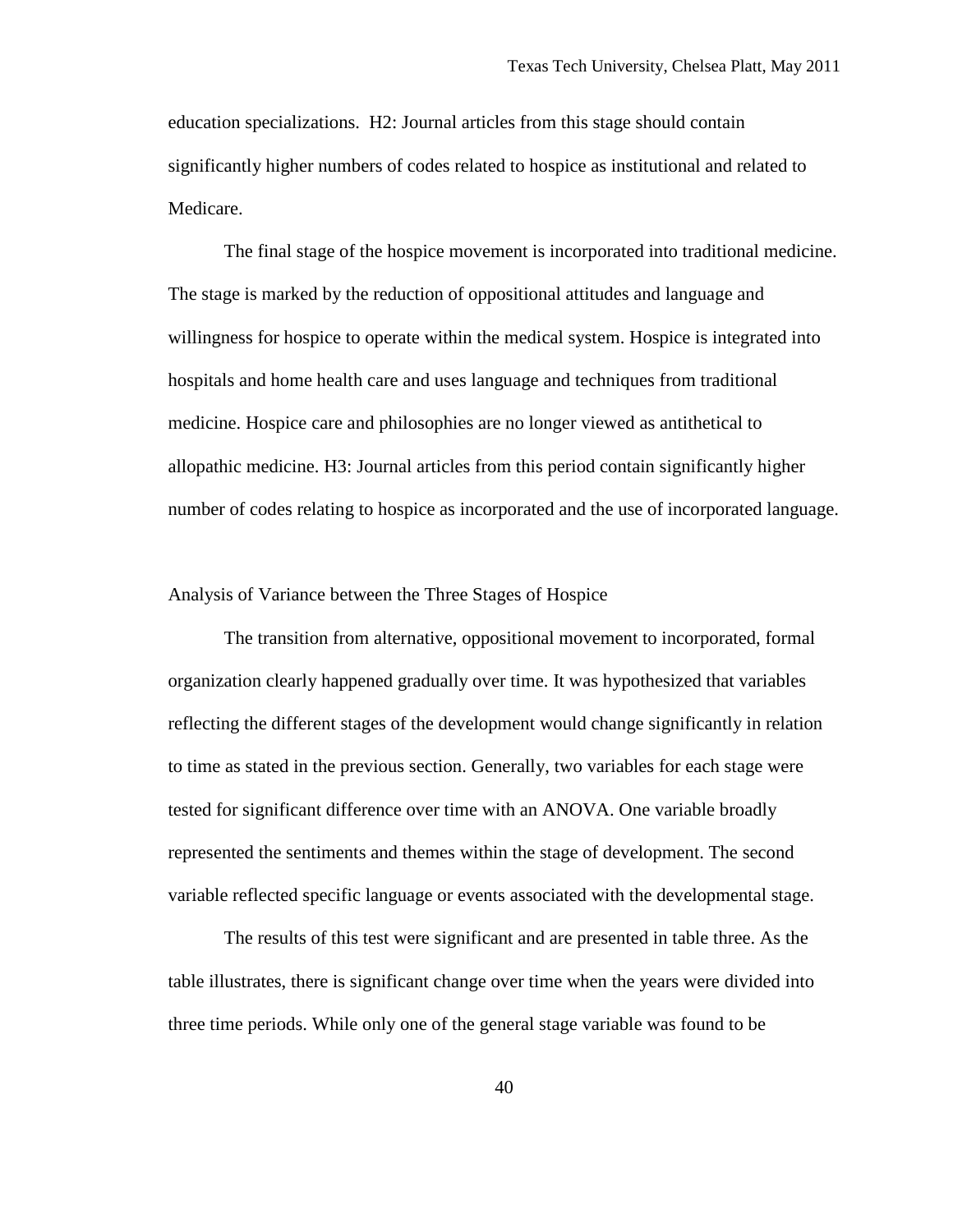significant, all three of the specific variables experienced statistically significant

variation.

|               |        |        | Standard  | $\overline{F}$ |              |
|---------------|--------|--------|-----------|----------------|--------------|
|               |        | Mean   | Deviation |                | Significance |
| Oppositional  |        | 0.2301 | 0.42276   | .355           | 0.702        |
|               | Time 1 | 0.2439 | 0.43477   |                |              |
|               | Time 2 | 0.1842 | 0.39286   |                |              |
|               | Time 3 | 0.2647 | 0.42276   |                |              |
| Movement      |        |        |           | 6.560          |              |
| Language      |        | 0.2743 | 0.44817   |                | $0.002*$     |
|               | Time 1 | 0.2683 | 0.44857   |                |              |
|               | Time 2 | 0.1053 | 0.31101   |                |              |
|               | Time 3 | 0.4706 | 0.50664   |                |              |
| Institutional |        | 0.708  | 0.45672   | .121           | 0.616        |
|               | Time 1 | 0.6829 | 0.47112   |                |              |
|               | Time 2 | 0.7105 | 0.45961   |                |              |
|               | Time 3 | 0.7353 | 0.44781   |                |              |
| Medicare      |        | 0.2566 | 0.43872   | 3.622          | $0.030*$     |
|               | Time 1 | 0.1463 | 0.35784   |                |              |
|               | Time 2 | 0.2368 | 0.43085   |                |              |
|               | Time 3 | 0.4118 | 0.49955   |                |              |
| Incorporated  |        | 0.2655 | 0.44356   | 4.237          | $0.017*$     |
|               | Time 1 | 0.2195 | 0.41906   |                |              |
|               | Time 2 | 0.1579 | 0.36954   |                |              |
|               | Time 3 | 0.4412 | 0.50399   |                |              |
| Incorporated  |        |        |           |                |              |
| Language      |        | 0.3009 | 0.46069   | 3.459          | $0.015*$     |
|               | Time 1 | 0.2195 | 0.41906   |                |              |
|               | Time 2 | 0.2368 | 0.43085   |                |              |
|               | Time 3 | 0.4706 | 0.50664   |                |              |

Table 3.Effect of Time on the Three Stages of Hospice

 $*_{p<.05}$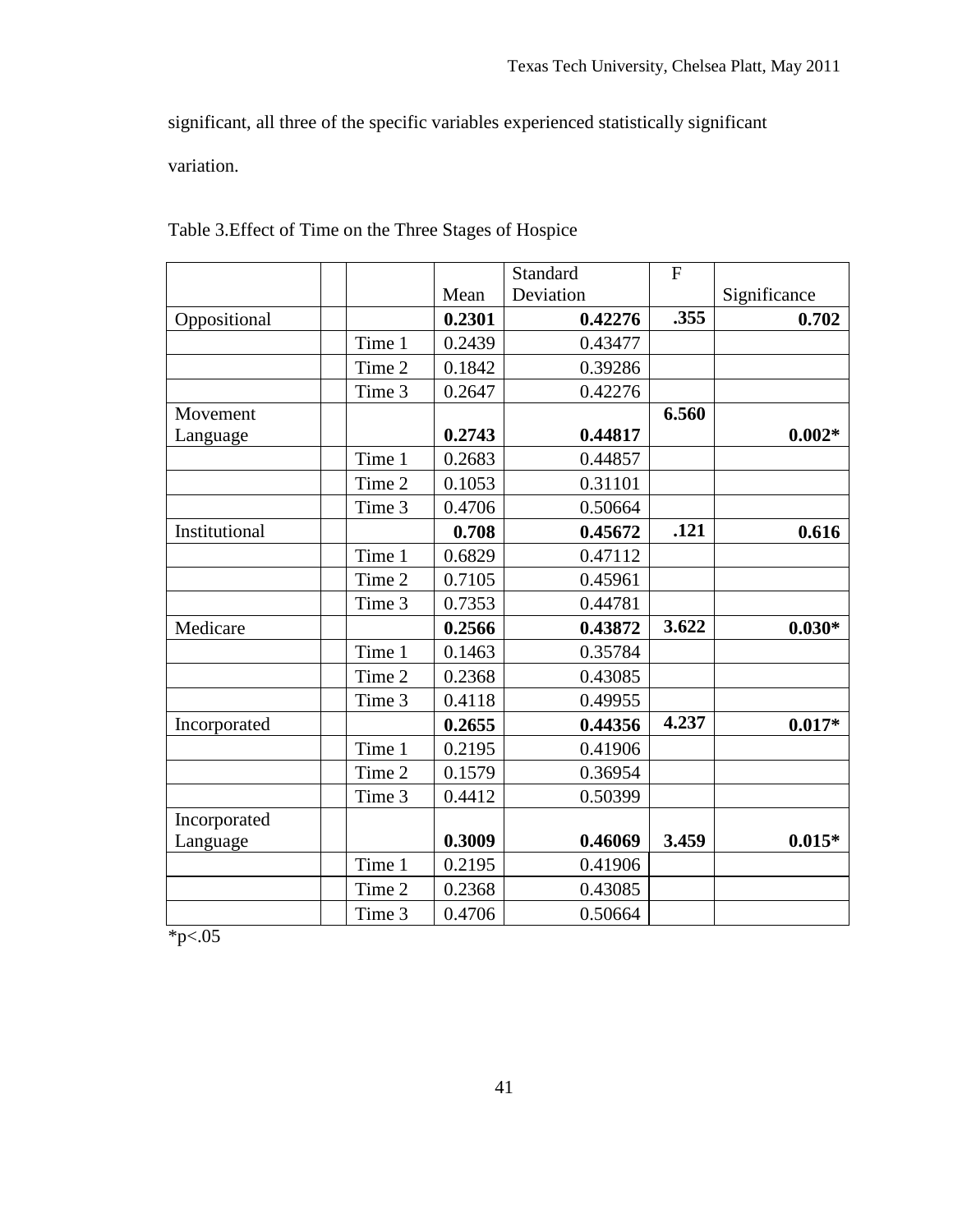Interpretation of the Results

The statistical findings provide space for in depth discussion of the data. The patterns of variance between the time periods provide interesting information about the trajectory of hospice. In addition to a report of the statistical findings, a qualitative approach to the data will offer further insight into the development of hospice. Each developmental stage will be discussed from a statistical perspective then expounded upon with qualitative observations.

## *Opposition and Movement Language*

The "oppositional" variable combined codes that reflected the negative views of traditional medicine and the alternative language used in the early hospice movement. This variable did not change significantly in the three time periods. Sample size is one possible explanation for the lack of significance. While the total sample size was large enough to produce significant results, the coding scheme drastically reduced the number of cases. The variable "oppositional" was only present in twenty-six of the articles and the low frequency could contribute to a lack of significance. Another possible explanation for the lack of significance is the nature of the journal. As a peer-reviewed academic journal, strong oppositional sentiments could have been perceived as biased. The academic focus of the journal could have reduced the expression of oppositional attitudes.

"Movement language" reflects the terminology used during the oppositional time period. This variable was found to be significant ( $F=6.560$ ,  $p<.05$ ) with the significant difference occurring between the second and third time periods as revealed by the post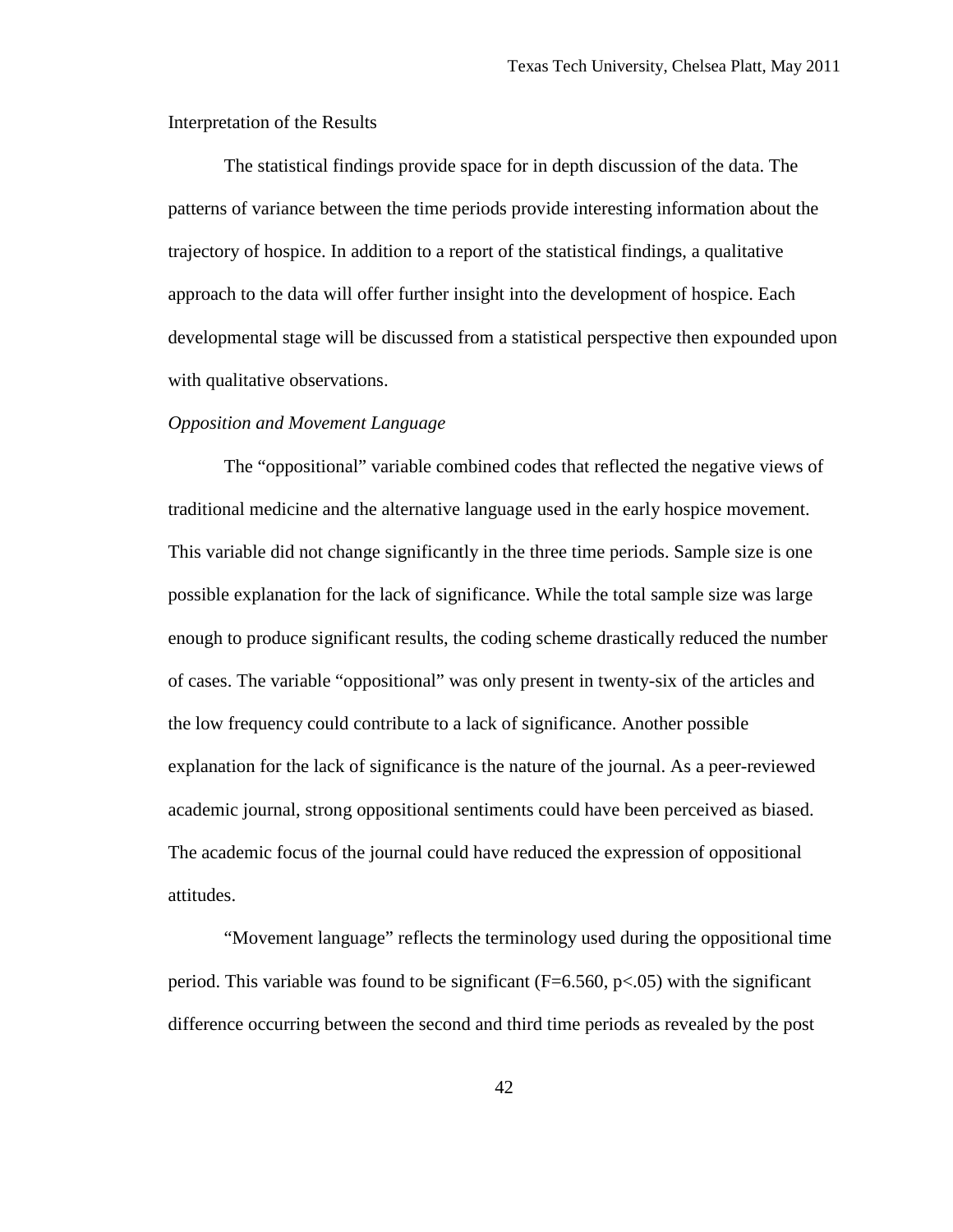hoc analysis Tamhane. The third time period (1997-2001) contained the greatest use of "movement language" with a mean of .4706, which is almost twice the total mean. The second time period (1991-1996) has the lowest mean of .1053. These findings are peculiar when framed in the three-stage model. Movement language should have been most prevalent in the first time period and slowly diminished over time, but the data produces a different trend. Time one's mean mirrors the total mean. Time two is lower and time three is higher than the total mean. One explanation for this pattern could be the presence of reflective articles in the later years. Discussing the past might have increased the use of terminology of the oppositional time period. In 1997 there was an entire issue dedicated to the history of hospice. This reflection on the past could have contributed to the increase of movement language in the third time period.

Another potential explanation both for the lack of significance of "opposition" and the unpredicted pattern in "movement language" is the time period of the sample. The journal began in 1985. At this point the Medicare bill had been approved and hospices had been operating in the United States for over a decade. Although the sample spans a fifteen year time period, these findings indicate that the sample fails to capture the earliest stages of the movement. Within the articles analyzed, hospice is only referred to as a "movement" in twenty-seven cases with thirteen occurring in the third time period. Alternative language such as "alienation" and "non-traditional" was only used is twelve cases. Discussing traditional medicine as negative only appeared in thirteen cases. These low frequencies in three areas that reflect the grass roots beginnings of the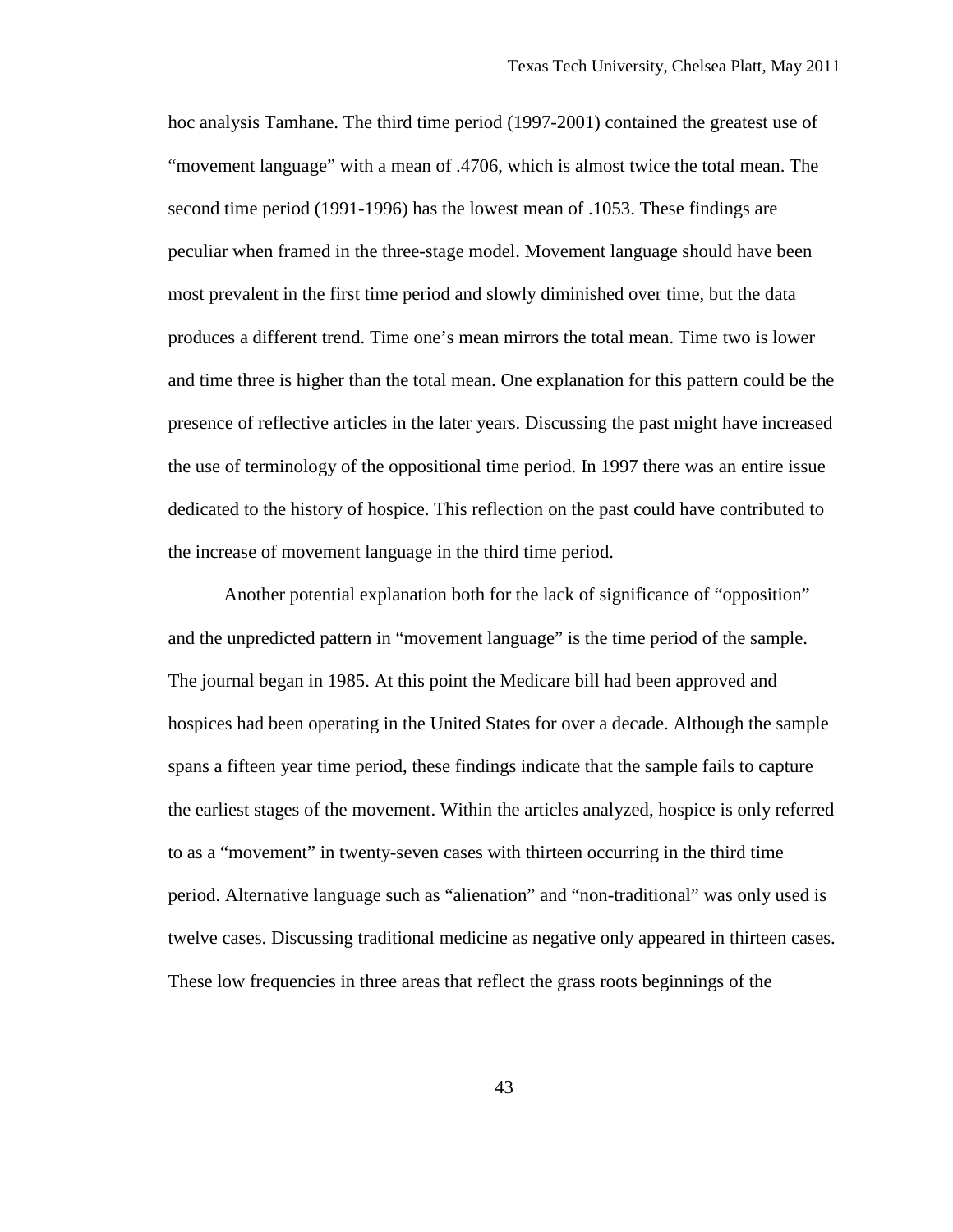movement indicate that this stage may not be represented within this sample. It can be argued that the sample begins in the midst of the institutional development.

A qualitative analysis of the articles further supports the notion of this sample failing to capture the oppositional phase. The dynamics of this stage were learned through articles that discuss the history of hospice and through the literature review. As a social movement, this stage of hospice was marked with goals, language, and ideals attempting to provoke changes in the way death and dying was viewed within the traditional medical system. One article describes the environment of the early hospice movement as impassioned and energetic:

> The mood of hospice leaders in the 1970s was what you would expect from crusaders: the energy and enthusiasm for improving care of the dying was seemingly boundless. We were crusaders, visionaries-people committed to changing the way people lived and died. The inadequacies of the health care system in caring for terminally ill patients were the springboard for our action (Article 107, Tehan 1999:219).

This passion and clear opposition towards medicine was not fully captured within the time period of this study. An example of the strongest oppositional language within this sample comes from an article in the first volume of *The Hospice Journal*: "Lengthy terminal illness in hospital is often accompanied by loneliness, anxiety about death and a sense of alienation in the patient and his/her family"(article 5, Downe-Wamboldt and Ellerton 1986:17). This quote presents traditional terminal care in a negative light, but the impassioned sentiments of the early hospice movement are lacking. One of the more direct critiques of the medical model only addresses the logics embedded in traditional medicines leaving dehumanizing practices out of the assessment: "within medical ideology, death is the final enemy, and dying serves as a visible sign of staff failure"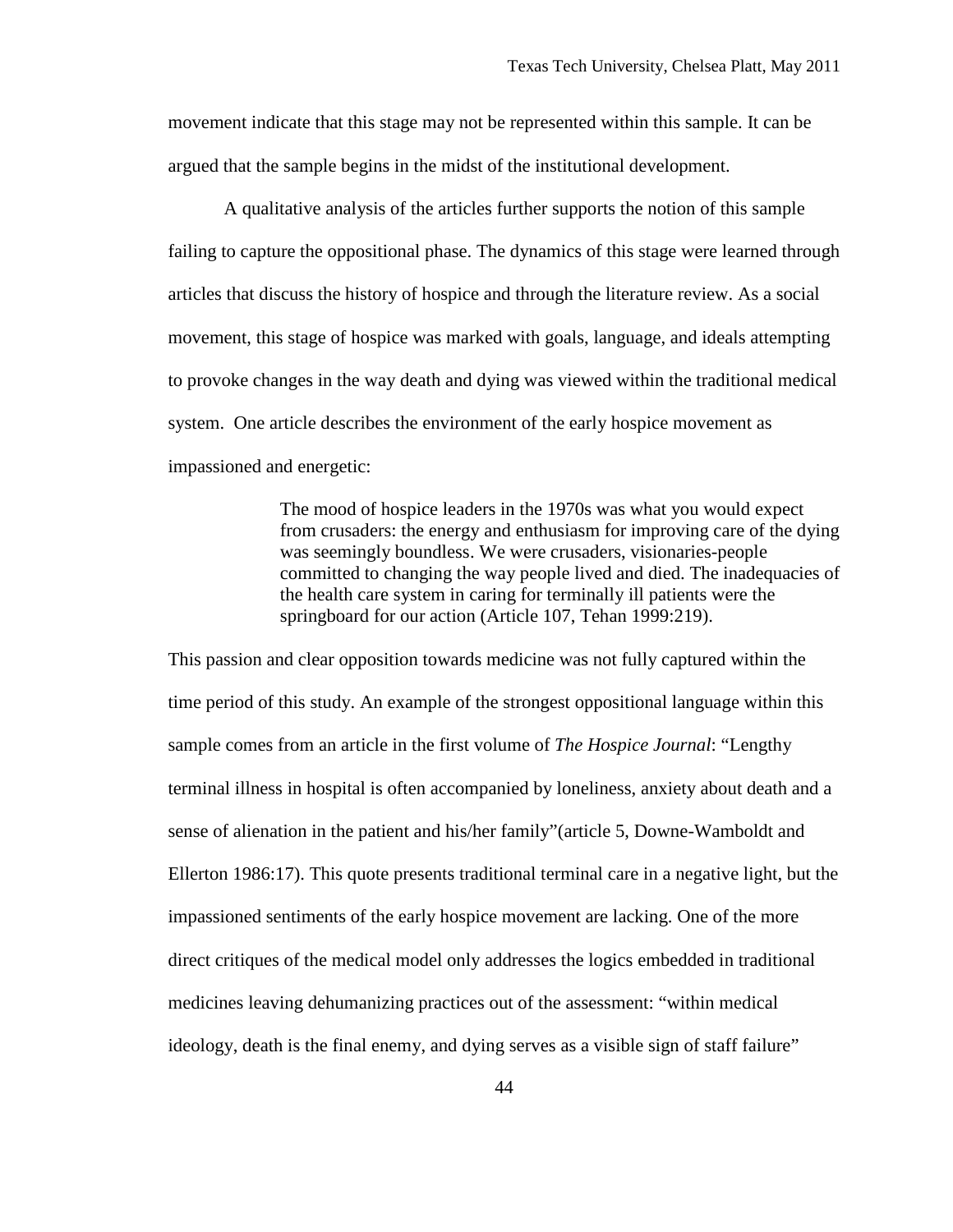(article 18, Levy and Gordon 1987:32-33). The low frequencies of variables representing this stage of the hospice movement suggest that the stage is completed before this sample begins. It was expected that the use of alternative language and negative presentations of traditional medicine would be reduced throughout the sampling period. Instead, this piece of the discourse is essentially absent from the sample.

I argue that this sample begins at a point of institutionalization. The publication of this journal begins three years into the Medicare Hospice Benefit. Managed care operates as a formal organization and requires policies and practices that promote efficiency and productivity. For hospice to maintain a Medicare benefit, the day-to-day operations must match those goals.

### *Institutionalization and Medicare*

The "institutional" variable combined codes that represent the transition from movement to formal organization including professionalization, organizational awareness, and referring to hospice as an organization or program. Although this variable did not undergo significant change during the three time periods it was well represented at each stage. Low frequency of presence does not appear to be a factor with this variable. "Institutional" occurred in eighty-five articles. The high frequency and consistent presence of this concept supports the idea that this sample begins at the institutional stage. Hospice can be seen as operating as a formal organization throughout the sample.

A qualitative look at the data also reflects the evolution of hospice into a formal organization. Through the necessary accreditation process associated with Medicare, hospice organizations become standardized in their practices and hospice emerged as a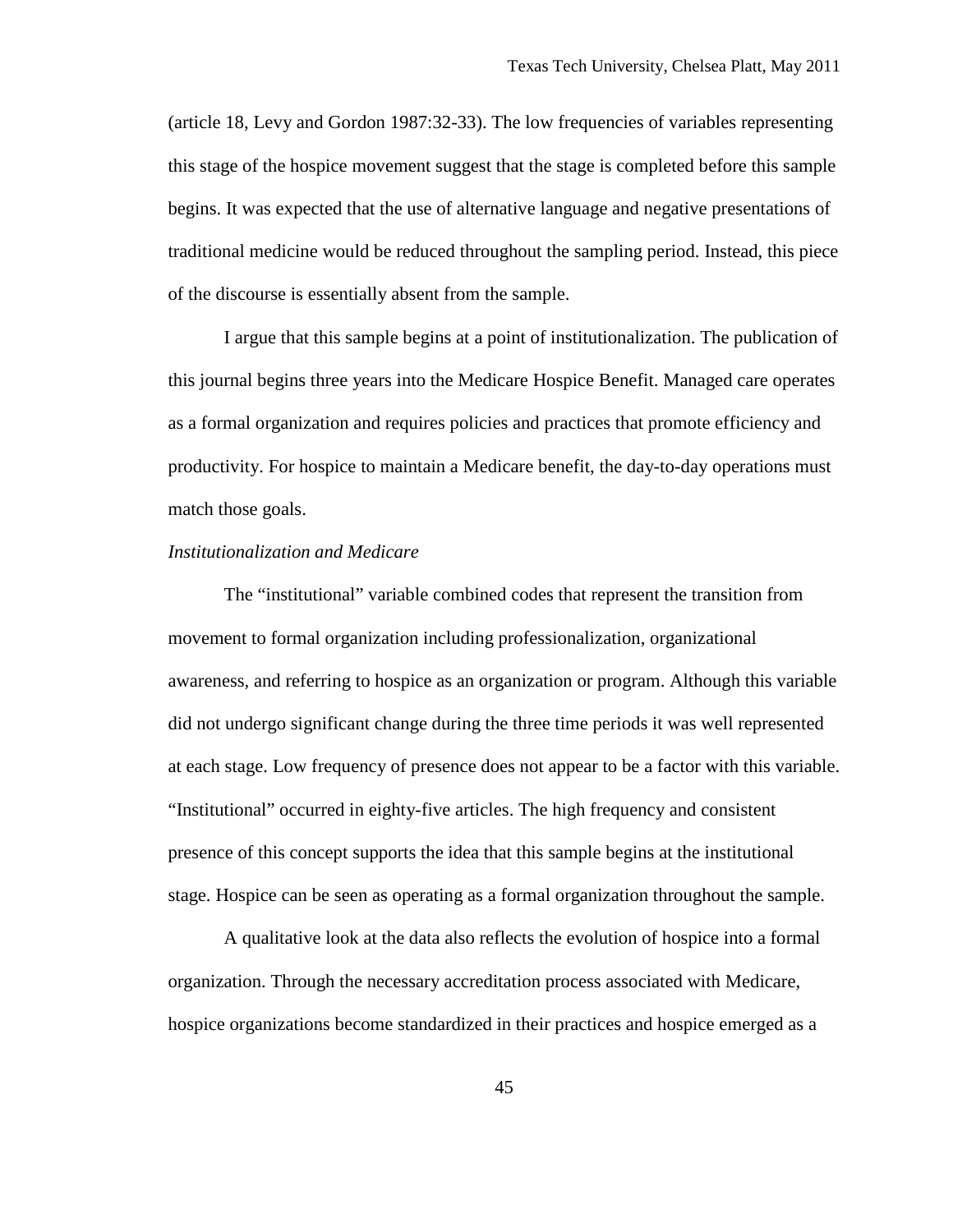professional specialization (article 28 Dush 1988, article 36 Olson 1990, article 37 Kriebel 1990, article 58 O'Rawe Amenta 1993). "Hospice nurse", "Hospice physician", "Hospice social worker" emerged as job titles at this time. This sample presents the use of this terminology as relatively constant over time. Even from the beginning of the sample, professionalization had already begun to take place. One article offers a clear summary of the events that took place at this stage of development. The authors are assessing an existing hospice, but this pattern can be applied to the movement in general. "Standards and written policies were established, a formal accounting system was instituted, and more formal less personal communication networks emerged"(article 51 Hecht and Moser 1992:65). This single statement exemplifies formal organizations. In the literature review, the organization of traditional medicine was analyzed using Weber's theory of bureaucracy and formal rational organization. This same rationalization occurs in the hospice movement at this stage of institutionalization. As hospice begins to operate as a formal organization, it is compared to other health care services and is even referred to as the "hospice industry" (article 107 Tehan 1999). One article written in the late 1990s argues that it is hospice's ability to adapt that allows for its survival. "Tools and knowledge gained from business and industry, such as systems thinking and continual improvement, offer a means of understanding and planning for hospice's position in the turbulent period in health care" (article 86 Goodlin 1997:72).

The existence of *The Hospice Journal* also speaks to this stage of institutionalization. The National Hospice Organization utilized this journal as a way to provide academic research that relates to hospice, but also as a way to communicate with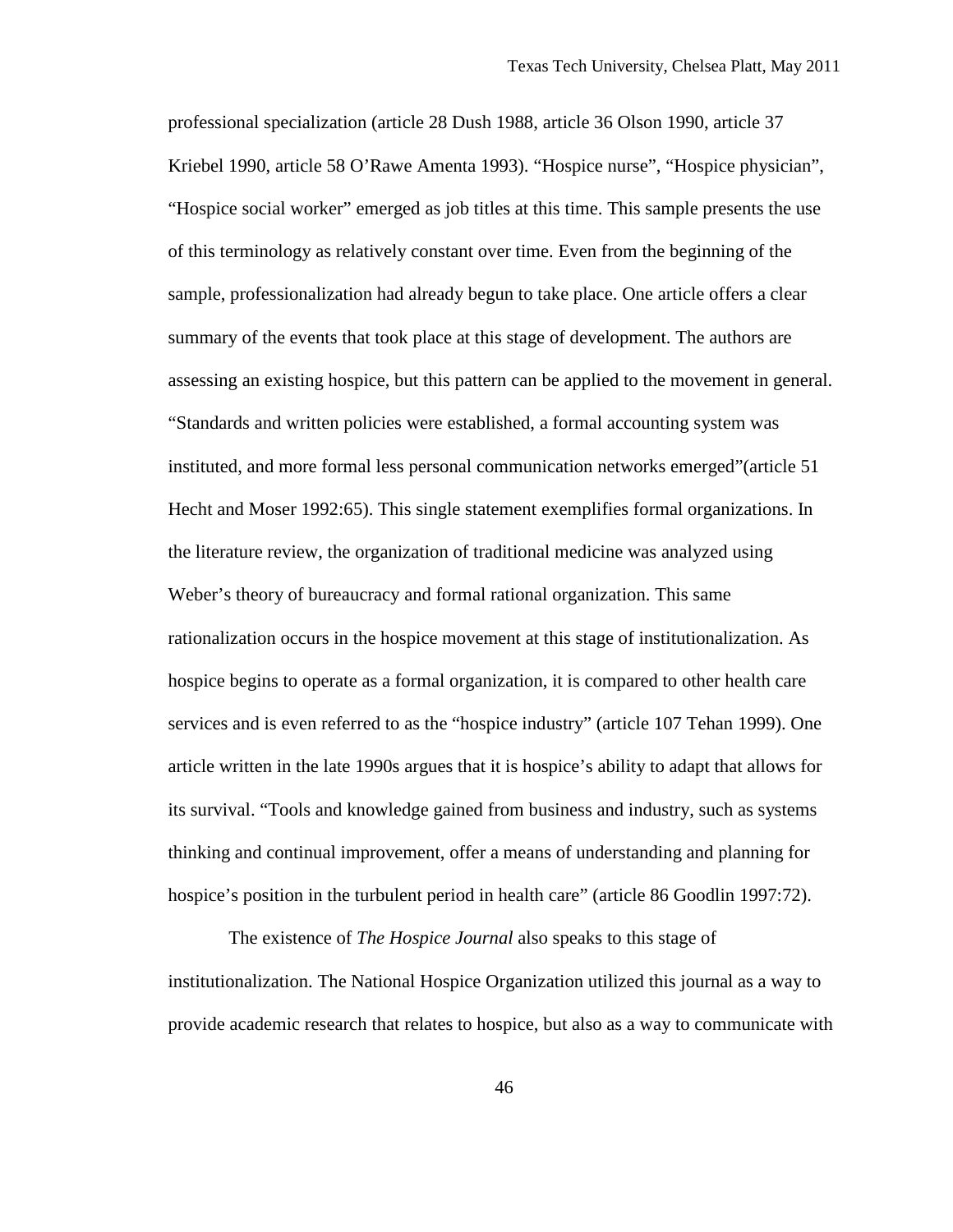hospice organizations. The editors used the journal to publish official documents of NHO and allowed for special response articles to be published by leaders within NHO (article 12 1986, article 77 1996). The publication of this journal signifies some level of formal organization. Not only is NHO established, but also is formally producing information and knowledge on topics related to hospice care through the publication of the journal.

The enactment of the Medicare Hospice Benefit can be seen as one potential factor in moving hospice into the institutional stage of development. The "medicare" variable represents the implementation of the Medicare benefit by combining the discussion of Medicare and the need for a physician referral. "Medicare" was significant  $(F=3.622, p<.05)$  and post-hoc analysis Tamhane reveals that the significant change occurred between the first and third time periods a difference significant at a .035 level. The discussion of "medicare" increased steadily over time and was highest in the third time period (1997-2001) with a mean of .4118. The Medicare benefit shaped how hospices functioned in day-to-day practices, but also created a niche for hospice within the medical system. With reimbursement, hospice can provide inexpensive end-of-life care. Over time Medicare became essential to the application of hospice philosophy and care for terminal patients. The increasing discussion of "medicare" reflects this relationship.

The statistics indicate the importance of Medicare for the organization of hospice, but a qualitative analysis provides deeper meaning to this relationship. In an article about the history of hospice, a former president of NHO explains the relationship between hospice organization and Medicare: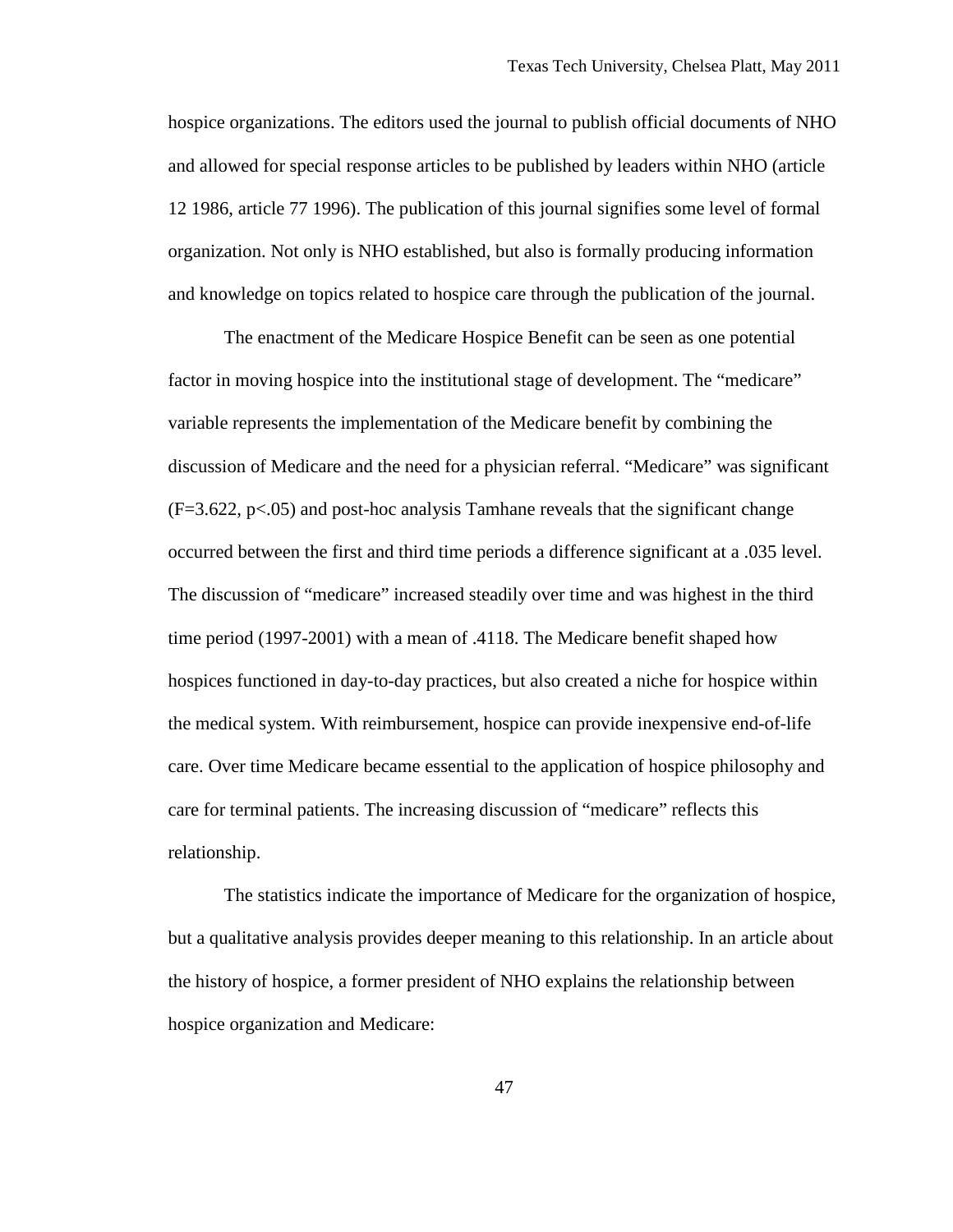It also became clear to me that we would not survive unless we were tied in to the health care reimbursement system- and the reimbursement system would not make big changes just for those nice hospice people in New Haven. One idea follows another. Hospice was going to need a national thrust. So in true American tradition, we created an organization (article 102 Beresford and Connor 1999:18).

This quote clearly establishes the connection between the Medicare benefit and creating a

formal hospice organization. Hospice leaders were aware of the threats to the survival of

hospice and saw the reimbursement system as a way to continue to grow. The

organizational changes required were seen as necessary in the development of hospice.

This same article later eloquently explains the effects of the Medicare benefit on the

organization and structure of hospice.

This surprising legislative victory helped to secure the survival and growth of the hospice movement as a professional health care provider industry, but at the same time it solidified a certain philosophy of hospice care, as well as a structure and configuration of services (article 102 Beresford and Connor 1999:20).

The organizational changes spurred by the Medicare benefit shaped the operation and

structure of hospice and allowed for the continued growth of hospice programs.

### *Incorporation and Incorporated Language*

The final stage of development for hospice is the incorporated stage. At this stage hospice and traditional medicine are no longer seen as at odds with one another and there is cooperation and collaboration in providing end of life care. The variable "incorporated" combines discussion of integration and codes related to hospice's incorporation into the medical model. In the ANOVA, "incorporated" was found to be significant ( $F=4.237$ ,  $p<0.05$ ). The significant change occurs between the second and third time periods at a level of .027 shown through post hoc analysis Tukey. Discussion of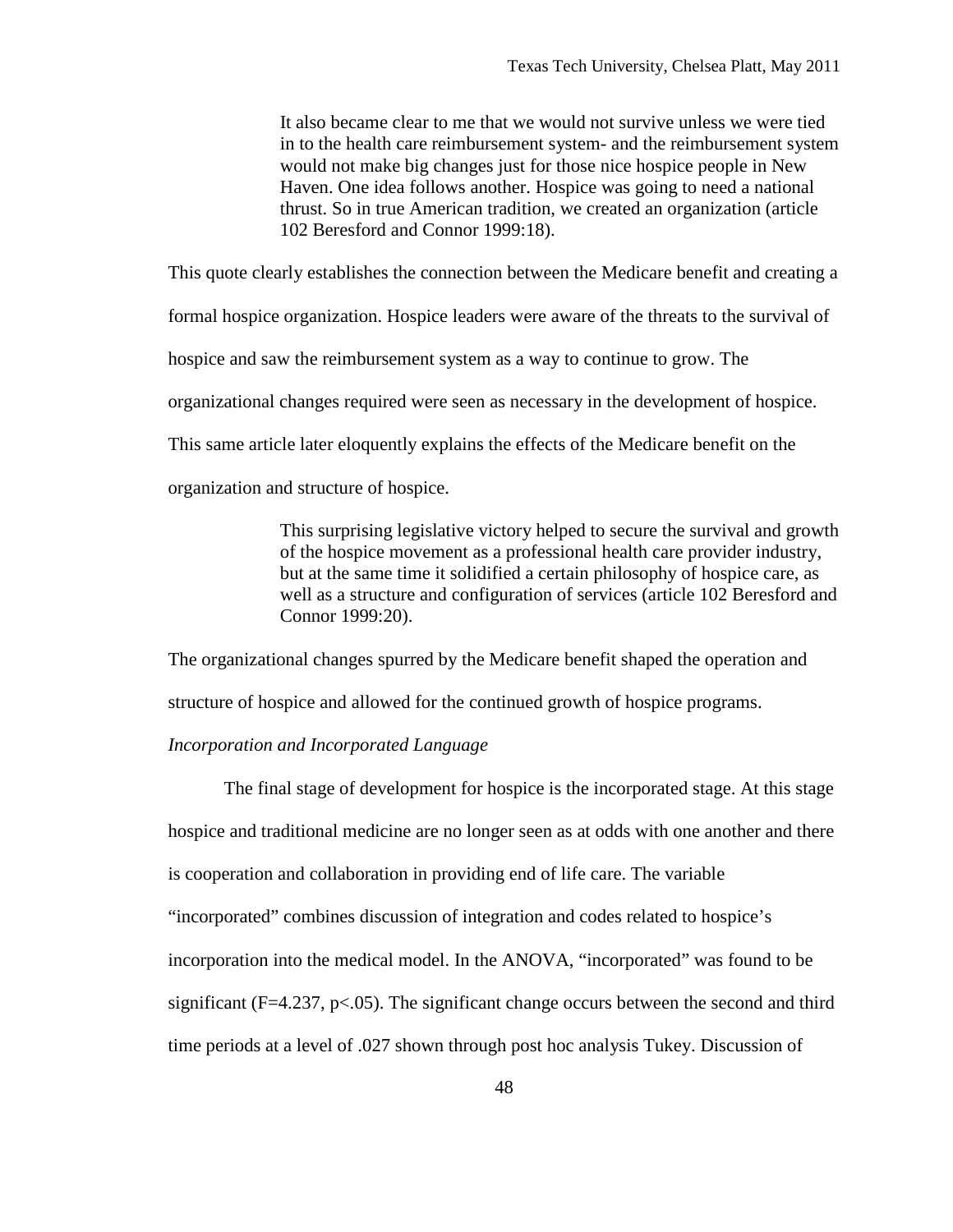incorporation is greatest in the third period (1997-2001) with a mean of .4412. Finding significant change over time in the variable "incorporated" supports the evolutionary nature of the three-stage model. The incorporated stage as the final stage of development should be represented more in the latter part of the sample.

Many of the articles in the third time period assume hospice's presence within the health care system. One article describes hospice as "now firmly set in the mainstream of American medicine" (Article 88 Jones, Nackerud, & Boyle 1997:44). Problems within hospice care begin to be compared with issues within other health care settings (Article 75 Gordon 1996). Hospice is no longer presented as a philosophy of care that is outside the traditional medical realm.

The specific variable under this stage examines the changes in the use of incorporated language over time. This variable represents the use of traditional medical language in relation to hospice. The variable "incorporated language" was significant (F=3.459, p<.05). Like the more general variable "incorporated", "incorporated language" was more prevalent in the third time period with a mean of .4706 through the post hoc analysis Tamhane. The use of incorporated language is low and consistent in the first two time periods. The significant difference occurs between the first and third time periods. As discussed with the variable "incorporated", these findings match the expectation of the three-stage model confirming H3. The use of medical language in relation to hospice should be higher in the final time period.

The three-stage trajectory for the hospice movement reflects the previous theory of a consensus movement. Consensus movement can more easily become formalized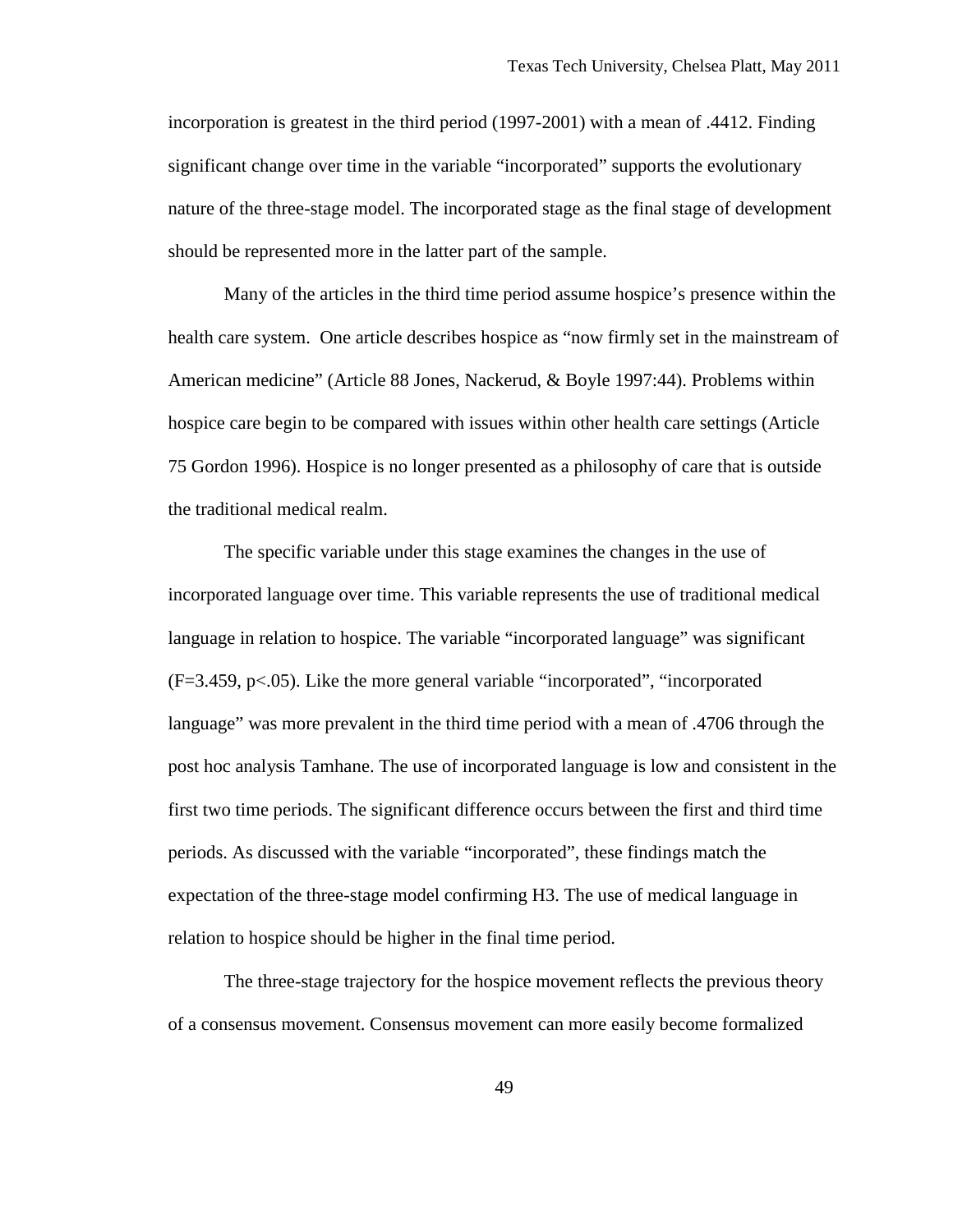through structural support in society (McCarthy & Wolfson, 1992). This is observed in the hospice movement. In the oppositional stage, hospice operated as a traditional social movement and attempted to use their humanistic philosophy towards death to change the delivery of end of life care. The transition to institutional and eventually to incorporated result in the structural support hospice received through the Medicare Hospice Benefit. The advent of reimbursable hospice care allowed for the movement to grow, but altered the organization of the movement. McCarthy and Wolfson (1992) predict this to be a more likely outcome with consensus movements. Because the goals and values of a consensus movement are widely supported, gaining validation through the state is more likely. The Medicare Hospice Benefit was also noted as legitimizing hospice in the healthcare system, which led to its ultimate incorporation. Although this three-stage trajectory was developed based on this study of the hospice movement, this theoretical model has potential for application to other consensus movements.

# Co-option of Hospice Ideology

The three-stage trajectory of the hospice movement is one element in understanding the relationship between hospice and traditional medicine. This model places each stage of the development of hospice in relation to traditional medicine. The oppositional stage can be seen as a reaction to traditional medicine. The institutional stage creates an organization that mirrors traditional medicine due to the implementation of the Medicare benefit. Finally, the incorporated stage demonstrates the integration and collaboration between hospice and traditional medicine. This model explains the changes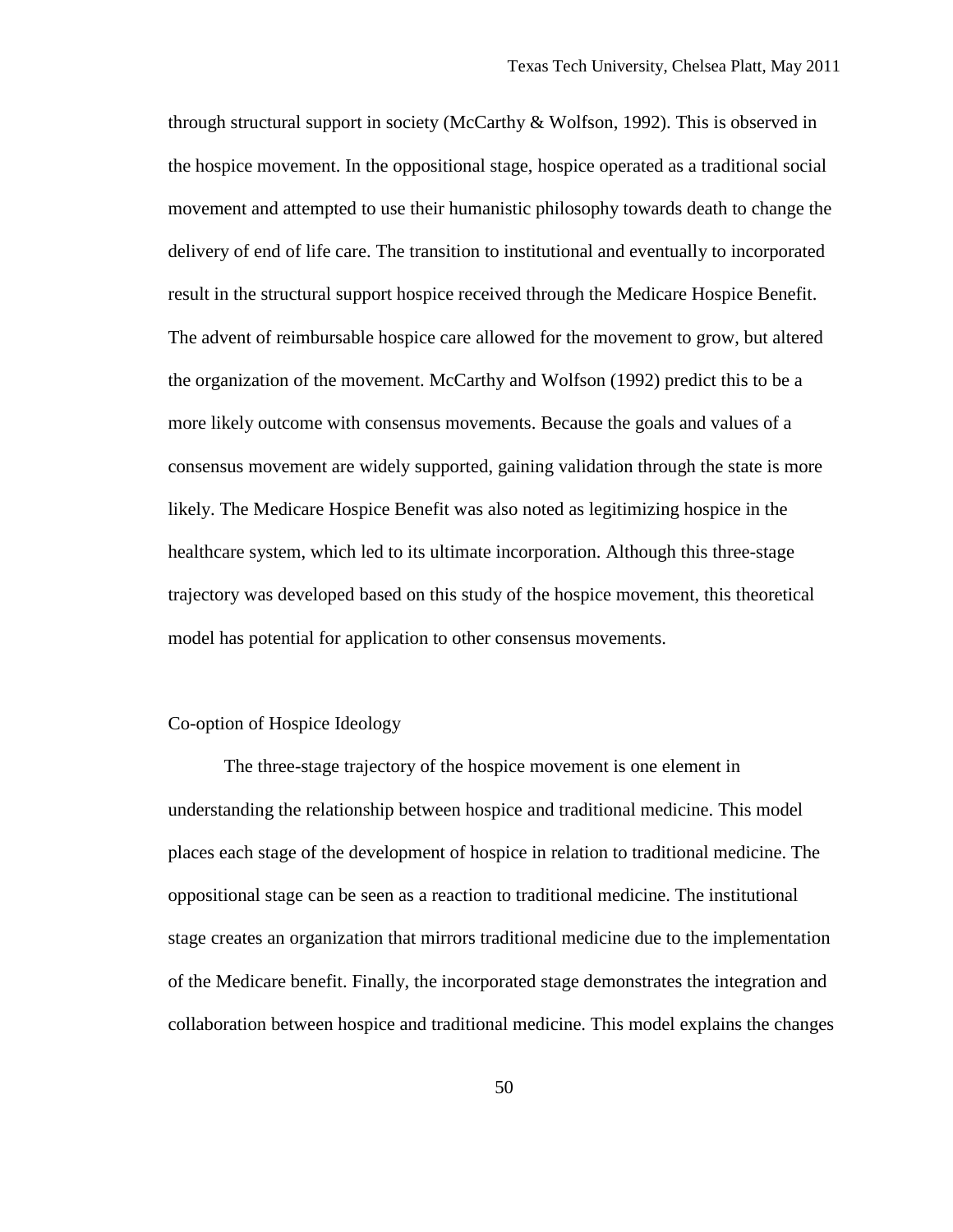of the relationship between hospice and traditional medicine from the viewpoint of hospice. Examining the co-option of the hospice philosophy provides understanding from the perspective of traditional medicine.

As a consensus movement, hospice began as an alternative philosophy challenging the cure-orientation within the traditional medical model. Because of this opposition, the majority of the medical field did not recognize early hospice programs. The Medicare Hospice benefit was the beginning of the integration of hospice into traditional medicine. Medicare not only bound hospice and traditional medicine to institutional requirements such as physician referrals, but the Medicare benefit also served to validate hospice principles in the eyes of the medical community. In an article describing the history of hospice the following quote describes this validation.

> The outcome was not only reimbursement for hospice care, but also ultimately, the "legitimization" of hospice care in the medical system. As hospice care was integrated into the health care system, by virtue of its reimbursement, the medical community finally began to accept hospice (Article 107 Tehan 1999:224).

As hospice care was integrated and accepted within traditional medicine, a closer examination of the hospice philosophy occurred. The philosophy of the hospice movement served as a starting point for the development of palliative care. Over the time span of this study, traditional medicine is more critical of its own practices and created the new philosophy of palliative medicine. Like hospice, palliative care includes compassion and comfort in end of life care and utilizes a multi-disciplinary medical team. In an article published in 1999, the connection between hospice and the development of palliative care is clearly established.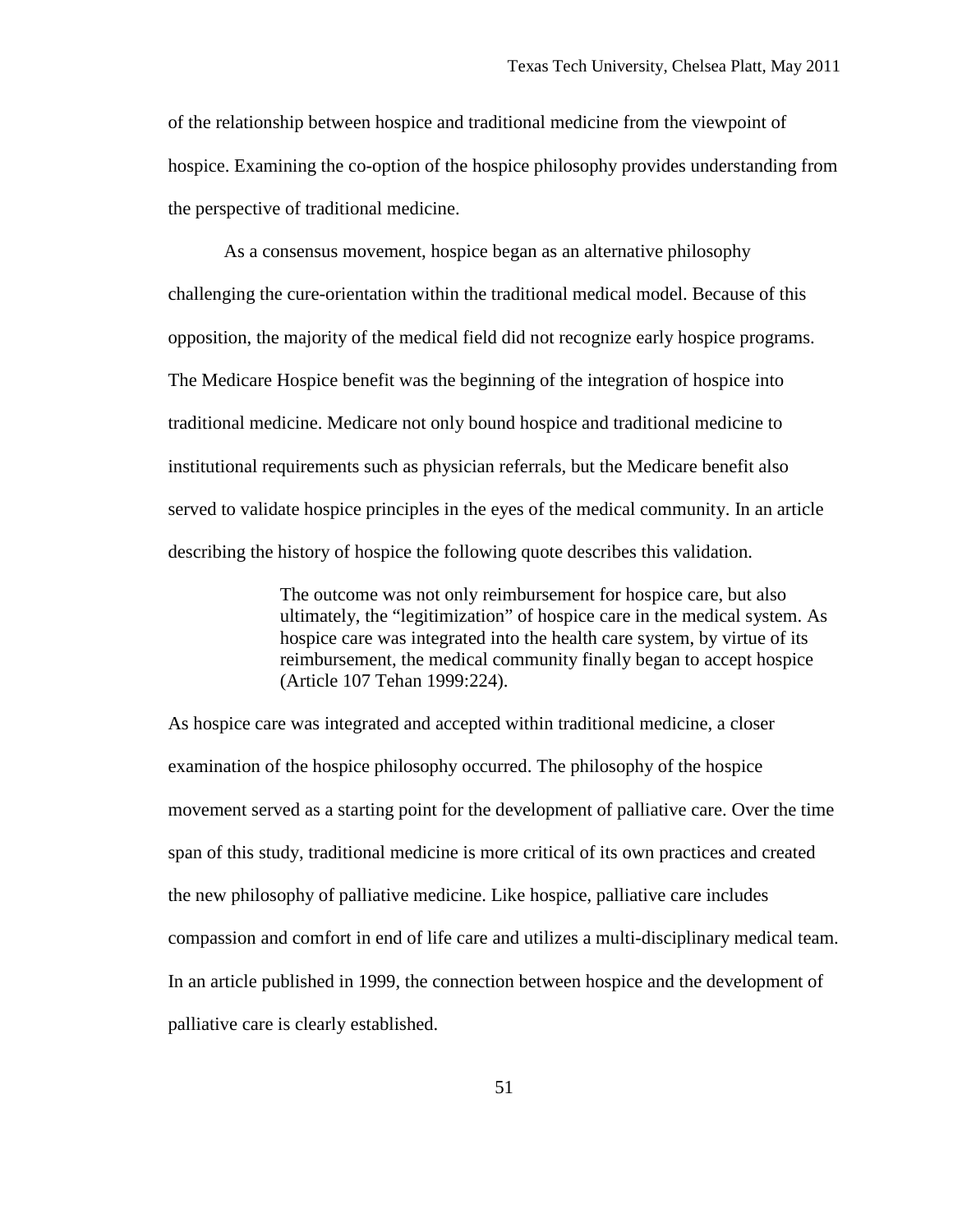The Hospice movement serves as the template for effective and compassionate end-of –life care. Hospice philosophy and principles provide the foundation for the emerging specialty of palliative care, which has taken a broader perspective in addressing the comprehensive needs of patients along all points of the illness trajectory (Article 104 Sherman 1999:110).

Through this understanding of the influence of hospice ideology and philosophy on the creation of palliative medicine, the need to examine the discussion of ideology within the sample emerged.

The variable created to analyze this relationship is "ideology" and is the combination of the discrete variables ideology/philosophy, pain management, multidisciplinary team, holistic care, and family as care unit. This combined variable represents the discussion and definition hospice philosophy and ideology and includes discussion of the specific foundational elements within the hospice ideology.

Like the variables representing the different stages of development, "ideology" was first tested for significant variation for each individual year. The results of this ANOVA were not significant. A second ANOVA was completed using the same "time" variable which produced significant results. Table four describes the statistical findings for this variable.

|          |        | Mean   | <b>Standard Deviation</b> | F     | Significance |
|----------|--------|--------|---------------------------|-------|--------------|
| Ideology |        | 0.6109 | 0.48978                   | 3.352 | $0.039*$     |
|          |        |        |                           |       |              |
|          | Time 1 | 0.7073 | 0.46065                   |       |              |
|          | Time 2 | 0.4474 | 0.5039                    |       |              |
|          | Time 3 | 0.6765 | 0.47486                   |       |              |

Table 4. Co-option of Hospice Ideology

 $*p<.05$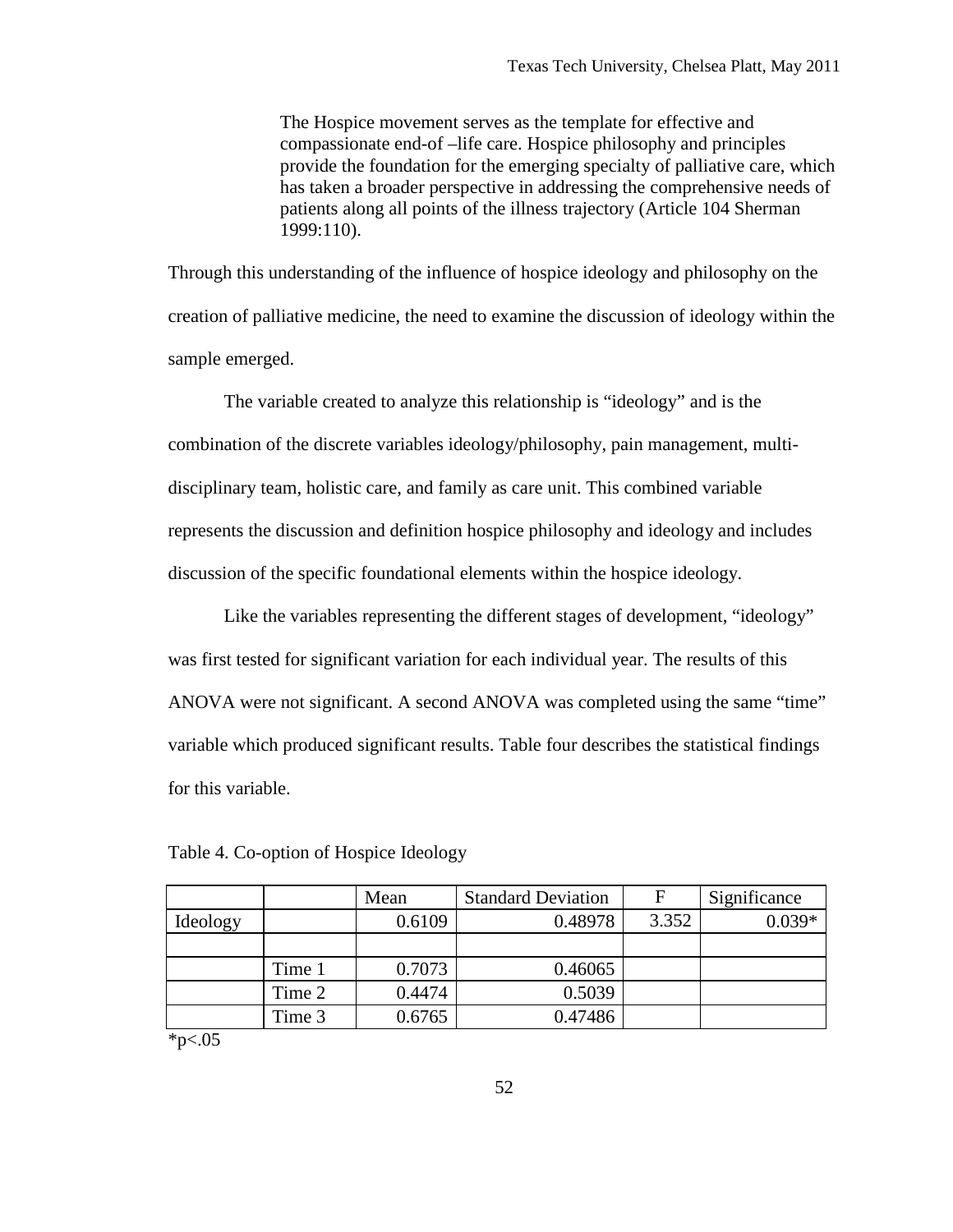Analysis of variance found significant difference in "ideology" across time periods ( $F = 3.352$ ,  $p < .05$ ). Post-hoc analysis Tukey reveals that the significant difference occurs between the first and second time period at a level of .046 and the second time period experiences the lowest level of discussion as illustrated by the means in the table. This u-shaped curve in the discussion of ideology and philosophy could be the result of the increase in discussion of hospice philosophy with the development of palliative medicine. The division of the third time period in 1997 is due to NHO's acknowledgement of the importance of hospice philosophy in palliative care at this time. As the official journal of NHO, the articles published after 1997 may reflect this awareness. An article written in 1998 highlights this increase in discussion of changes in end of life care.

> In the past year, major institutions around the country have awakened to the need to provide better end-of-life care to patients regardless of the setting. NHO has helped lead that discussion and welcomes the interest in better pain and symptom management, an interdisciplinary approach to comprehensive services and continuity of care (Article 94 1998:143).

Analyzing this u-shaped pattern from the hospice perspective does not provide an explanation for this trend. If the sample only reflected the discourse from the hospice movement point of view, discussion of ideology should have decreased over time. The resurgence of discussions of ideology speaks to the environment within traditional medicine. The need to change end of life care in all medical settings is influenced by the existing hospice philosophies.

Examining the relationship between hospice and traditional medicine from this point of view allows for a better understanding of the true importance of the hospice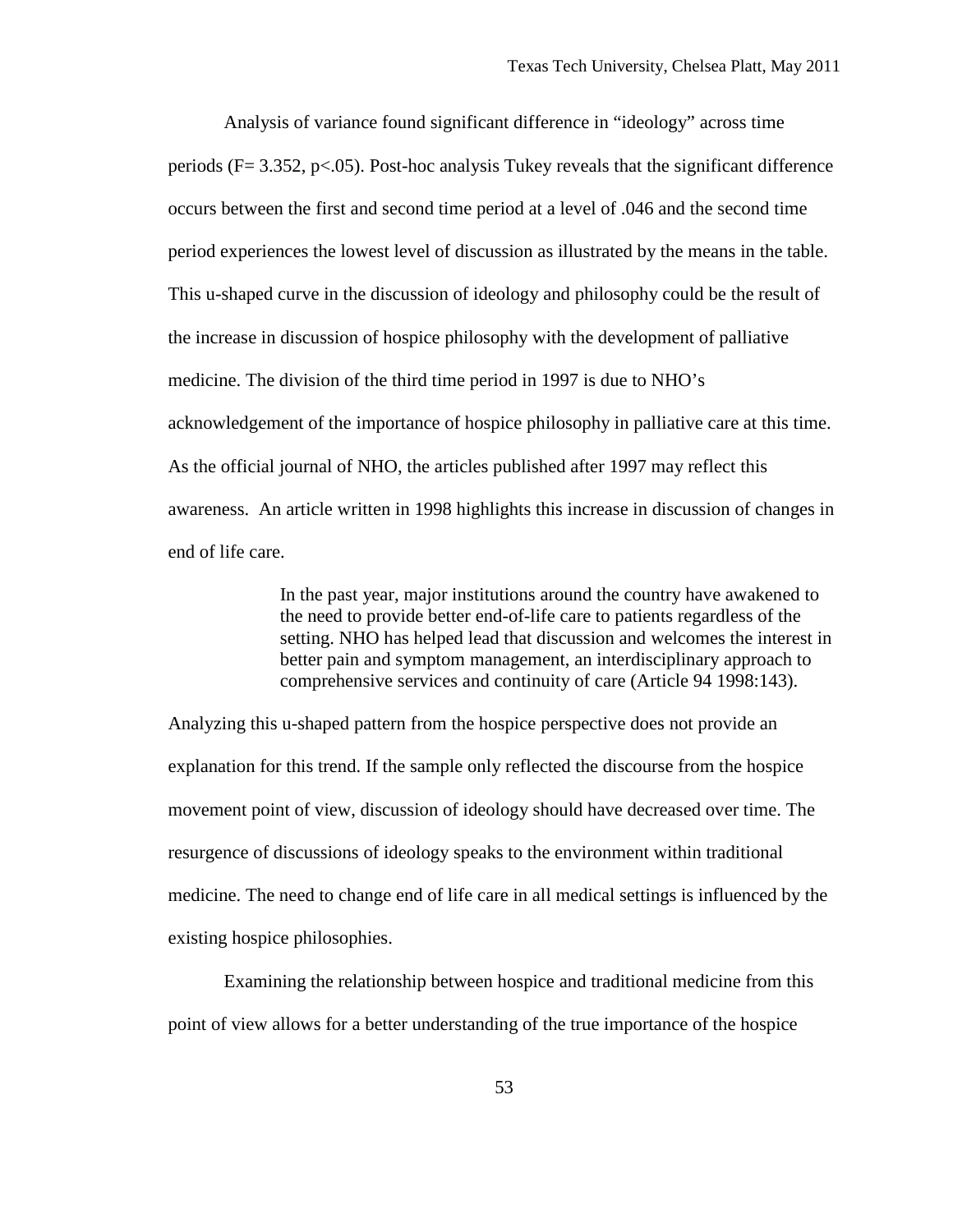movement. Although the unique trajectory of hospice from movement to formal organization offers insights into understanding the relationship between hospice and medicine, the development of palliative medicine and the co-option of hospice philosophy capture the deeper interplay between hospice and medicine. Palliative medicine represents the integration of hospice ideology into the medical model.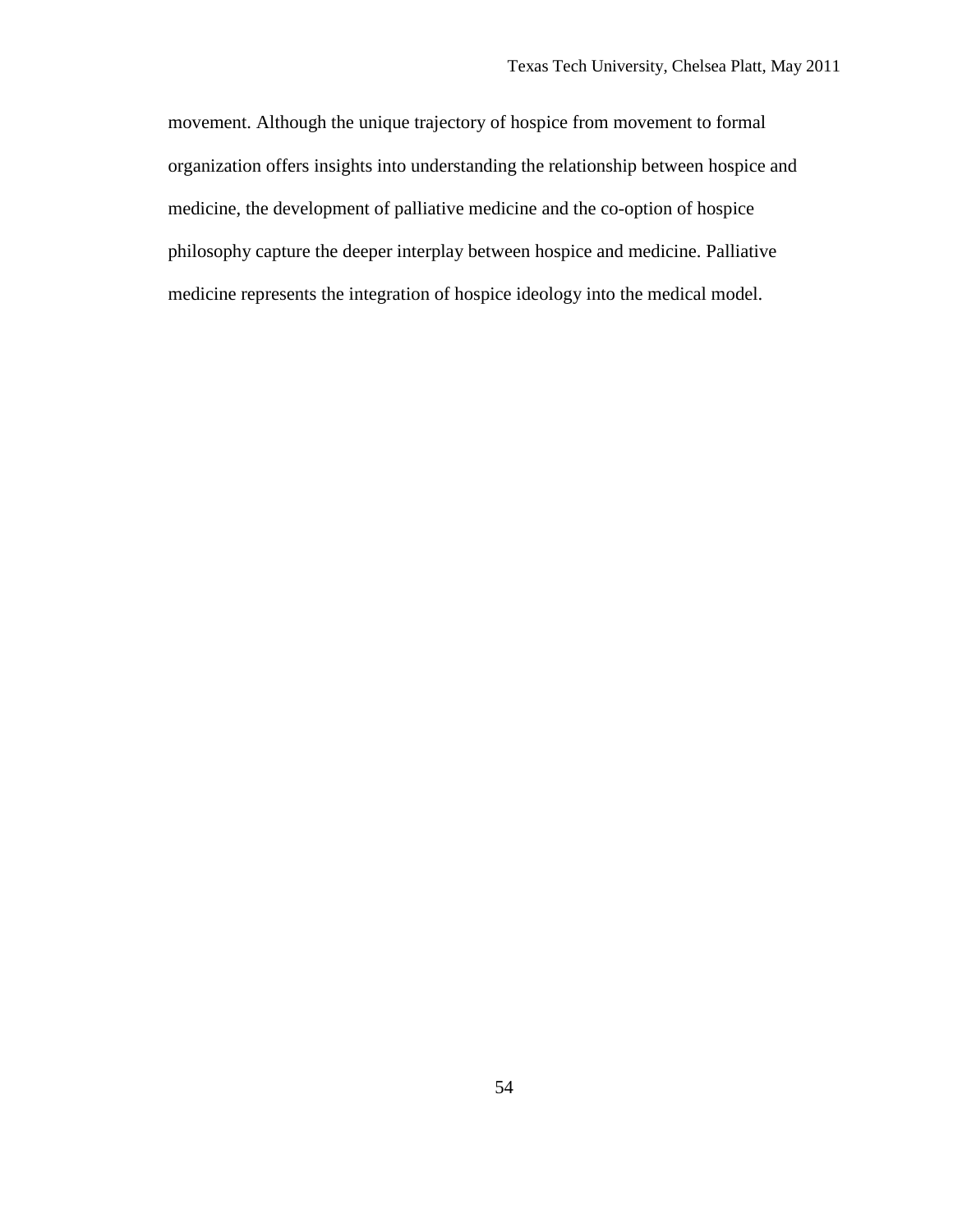# CHAPTER IV

# **DISCUSSION**

The hospice movement presents as an interesting case within the field of social movements. As a movement quickly accepted within the larger society, hospice's development takes a unique trajectory into a formal organization within traditional healthcare. While the findings in this study offer empirical data on the stages of hospice development, perhaps the more intriguing finding is the co-option of hospice ideology in the development of palliative medicine. The concepts of structuration and reflexive modernity can provide a deeper understanding of the relationship between hospice and traditional medicine

Theoretical Explanations of the Relationship between Hospice and Traditional Medicine

Anthony Giddens develops a theory of society based on the concept of stucturation. Stucturation is defined as the "modes in which social systems, grounded in the knowledgeable activities of situated actors who draw upon rules and resources in the diversity of action contexts, are produced and reproduced in interaction" (Giddens 1984:25). Giddens creates a dichotomy of structure and agent that resembles the clasic divide between macro and micro, but also contains important differences. As conceptualized by Giddens, structure is not something fixed or external to the acting agents (Ritzer 2004). Structure is the "underlying codes to be inferred from surface manifestations" through social action (Giddens 1984:16). Structure is not a physical entity, but is formed virtually through the rules and resources in society. Rules are the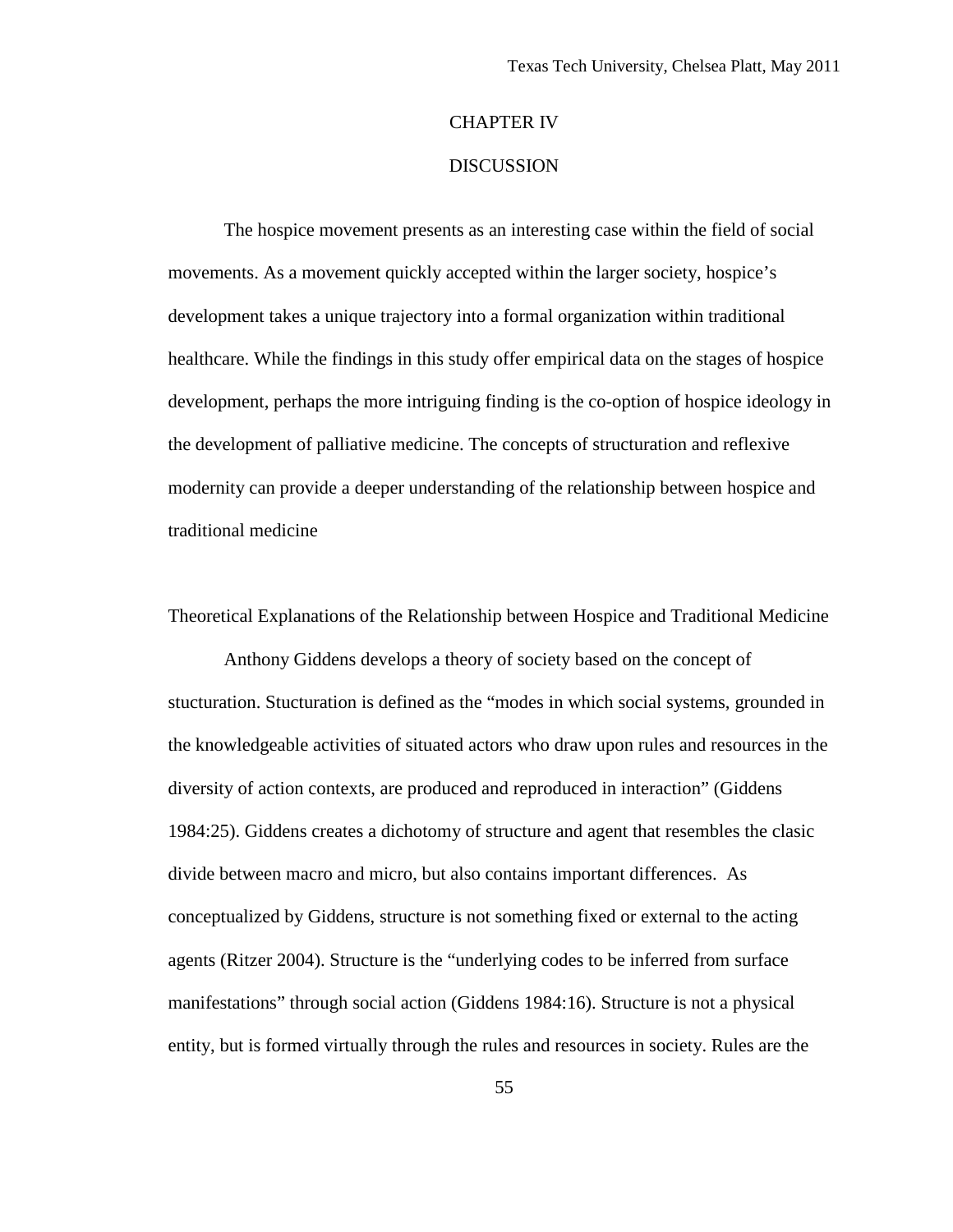different procedures and practices agents develop and agents utilize material and nonmaterial resources. Agents are the actors within society, which resembles classic understanding of the individual. Giddens deviates by emphasizing the consciousness of the agent. Actions should be seen as both purposeful and based on an individual's power to act (Ritzer 2004). In classical functionalist theory, structure is understood as constraining the actions of individuals. The external institutions of society limit the potential actions of individuals. Giddens makes the distinction that structure can be both constraining and enabling to the agent. The agent has the knowledge and power to work with or against structural properties within society. The final aspect important to the theory of structuration is the duality of structure. Giddens' conceptualization of structure and agent seem to logically lead to his definition of the duality of structure:

The constitution of agents and structures are not two independently given sets of phenomena, a dualism, but represent a duality. According to the notion of duality of structure, the structural properties of social systems are both medium and outcome of the practices they recursively organize (Giddens 1984:25).

The duality of structure does not allow structure and agency to be understood independently by connecting the development of structure to the action of the agent and the location for social action as bound to structure.

The emergence and changes within the hospice movement reflect Giddens' theory of structuration. The development of hospice can be conceptualized in terms of structure and agent. The current state of hospice within medicine can be understood through defining the biomedical model as the dominant structure under which hospice emerged.

The hospice movement can be understood as a collective agent. Hospice acted purposefully and knowingly within the structure of traditional medicine. Although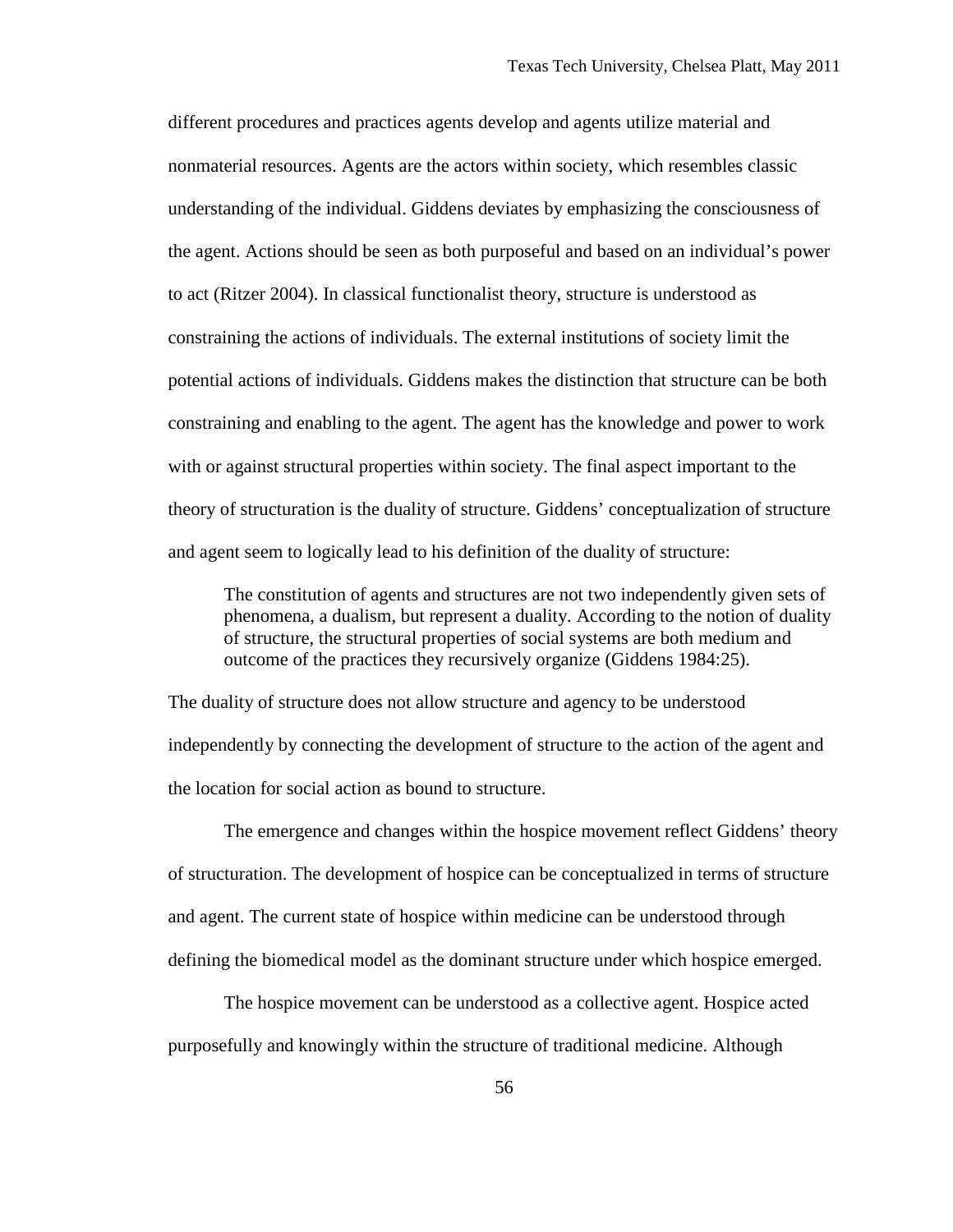medicine seems to be a physical entity through classical conceptions of institutions, traditional medicine also can be conceptualized as structure in Giddens' terms. In that regard, traditional medicine as a structure is continually manifested in the actions of medical professionals, administrators, and patients. Medicine provides rules and resources for agents to draw upon including medications, technology, procedures, and hospital policies. In the case of hospice, the structure of traditional medicine was viewed as constraining to dying patients. The dehumanizing practices within hospitals removed autonomy from the individual by limiting goals within a cure-orientation. As a knowledgeable agent, hospice was able to strive for different outcomes that would not be constrained by the existing structure. By choosing to focus on maintaining dignity and comfort instead of cures and prolonging life, hospice was able to alter the goals of end of life care.

This application of agency and structure to the hospice movement and traditional medicine provides for a unique analysis of the emergence of the movement. Social movements are typically conceptualized as reformative or revolutionary. Reform movements aim to change policies and practices within an existing system whereas revolutionary movements attempt to completely alter the current system. The hospice movement most commonly falls into the reform category (Wald 1983). Hospice does offer an alternative to traditional medicine's treatment of the dying, but it does not attempt to revolutionize medicine as a complete system clearly placing the hospice movement in the reform classification. Using Giddens' theory of the duality of structure

57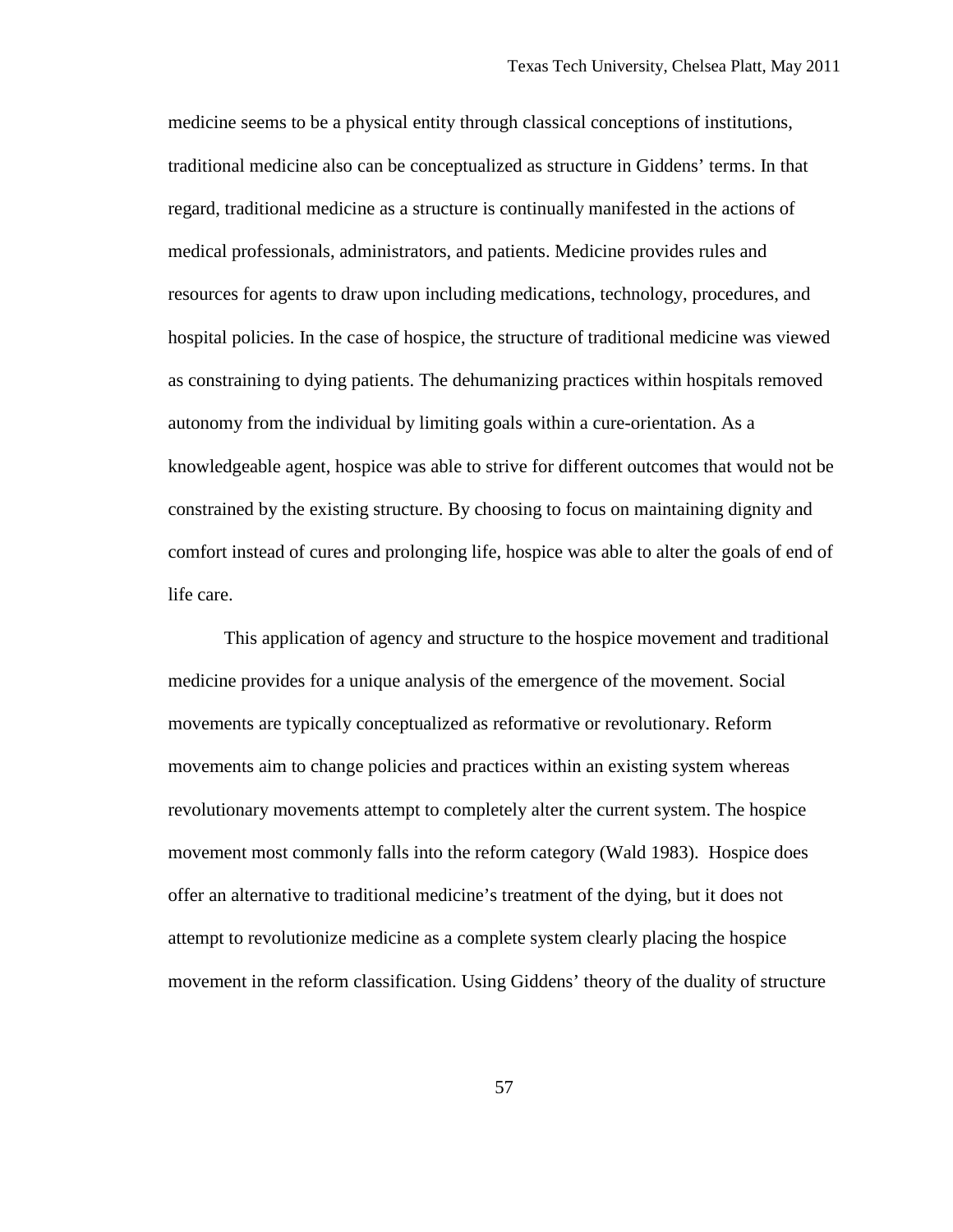the relationship between the reformative actions of hospice within the structure of traditional medicine can be more fully understood.

The duality of structure maintains that agency and structure can only be conceptualized in relationship to one another. The agent's actions continue to manifest structure while at the same time structure provides the rules and resources for agents. Agents produce structure while structure enables action. Duality of structure is crucial in understanding the development of the hospice movement. Because of the success of modern medicine, cure based practices were central to patient treatment and care. Medication and technological development within traditional medicine created a structure defined by attempting to save lives and cure diseases. As life expectancy was prolonged, the traditional practices of medicine were not successful in saving lives indefinitely, leading to dehumanizing treatment of dying patients. Using these shortcomings in the rules and resources of the medical structure, the hospice movement was able to act toward a different outcome. Without the structure provide by traditional medicine, the hospice movement would not have been able to develop. That is, hospice had a relationship with traditional medicine that was at once dialectical and dependent.

The continuation of the hospice movement also shapes the structure of traditional medicine. The actions of hospice bring dignity and comfort into the structure of traditional medicine. The duality of structure allows for an understanding of the hospice movement's actions within the structure of traditional medicine as dialectical instead of purely oppositional.

58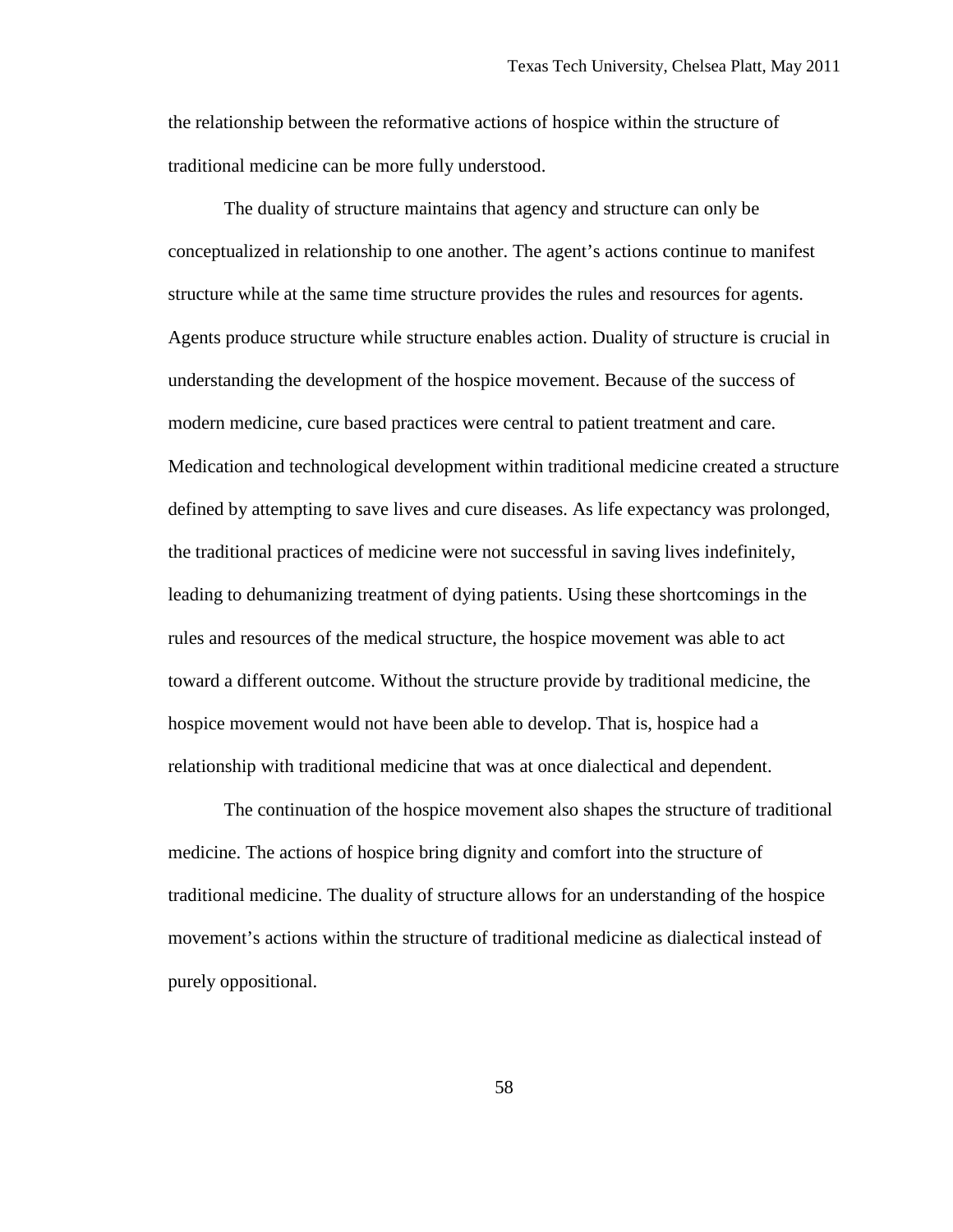This understanding of the early relationship between hospice and traditional medicine provides an explanation to hospice's eventual incorporation. Giddens' understanding of the interplay between agent and structure highlights the connection of hospice and traditional medicine. Viewing this relationship as a dialect rather than an opposition allows the co-option of the hospice philosophy to seem logical. One final concept helps to more completely explain this co-option.

The concept of reflexive modernization is developed by Giddens and is further explained by Ulrich Beck. For Giddens, one of the characteristics of modernity is reflexivity meaning "social practices are constantly examined and reformed in the light of incoming information about those very practices, thus constitutively altering their character" (Giddens, 1990:38). Through reflexivity, society and its social organizations are constantly open for critique and reinvention.

Beck further expounds upon the idea of reflexivity. "This concept does not simply imply (as the adjective 'reflexive' might suggest) reflection, but (first) self-confrontation" (Beck, 1994). Post-industrial societies must increasingly confront the limitations within their own logics and structures, which leads to a systematic transformation of society. Beck also argues that this transformation can also result from confrontation with society victories. Successes within society produces their own set of new problems and issues that need to be addressed.

The development of palliative care within allopathic medicine can be understood through the concept of reflexive modernization. The introduction of palliative care teams within hospitals reflects a self-critique of the purely curative treatment plans for terminal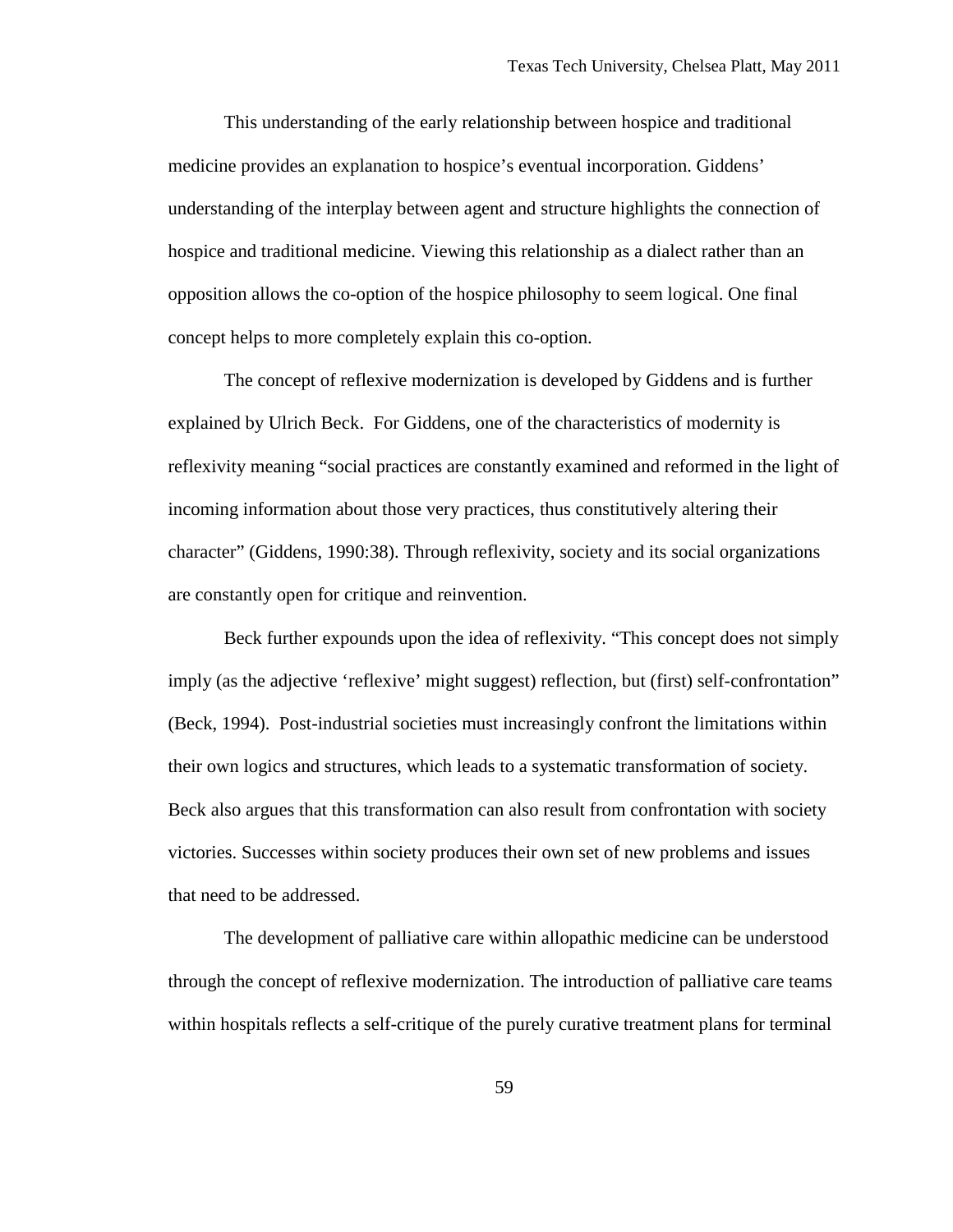patients. Medical professionals observed their own limitations and created new orientations in end-of-life care. This process can also be seen as a result of the successes in the biomedical model. As discuss earlier, advances in vaccines and antibiotics have increased life expectancies and have altered the common causes of death. This success also produced new limitations and raised new questions about medical practice. Curative treatments were not an effective plan for terminal patients. The evolution of palliative medicine can be viewed as a result of the initial victories of the biomedical model and a response to the ultimate limitations of this same model. Self-confrontation and the concept of reflexive modernization provide theoretical depth to this occurrence within the medical field.

The hospice movement was led by medical professionals who observed problems in the biomedical model. Even in its oppositional stage, hospice philosophy was a selfcritique. Over time as hospice was formally organized into a medical service provider, traditional medicine was able to accept the changes in end of life care philosophy. The reframing of the philosophy into "palliative care" separates the ideology from its early oppositional approaches and allows traditional medicine to challenge its own logics.

#### Limitations and Future Research

There are two major limitations within this study that both relate to the sample of articles. The first limitation was already briefly addressed in the findings chapter. Although the total sample was large enough for statistical testing, many of the specific variables produced very low counts. This caused issues in finding significant variation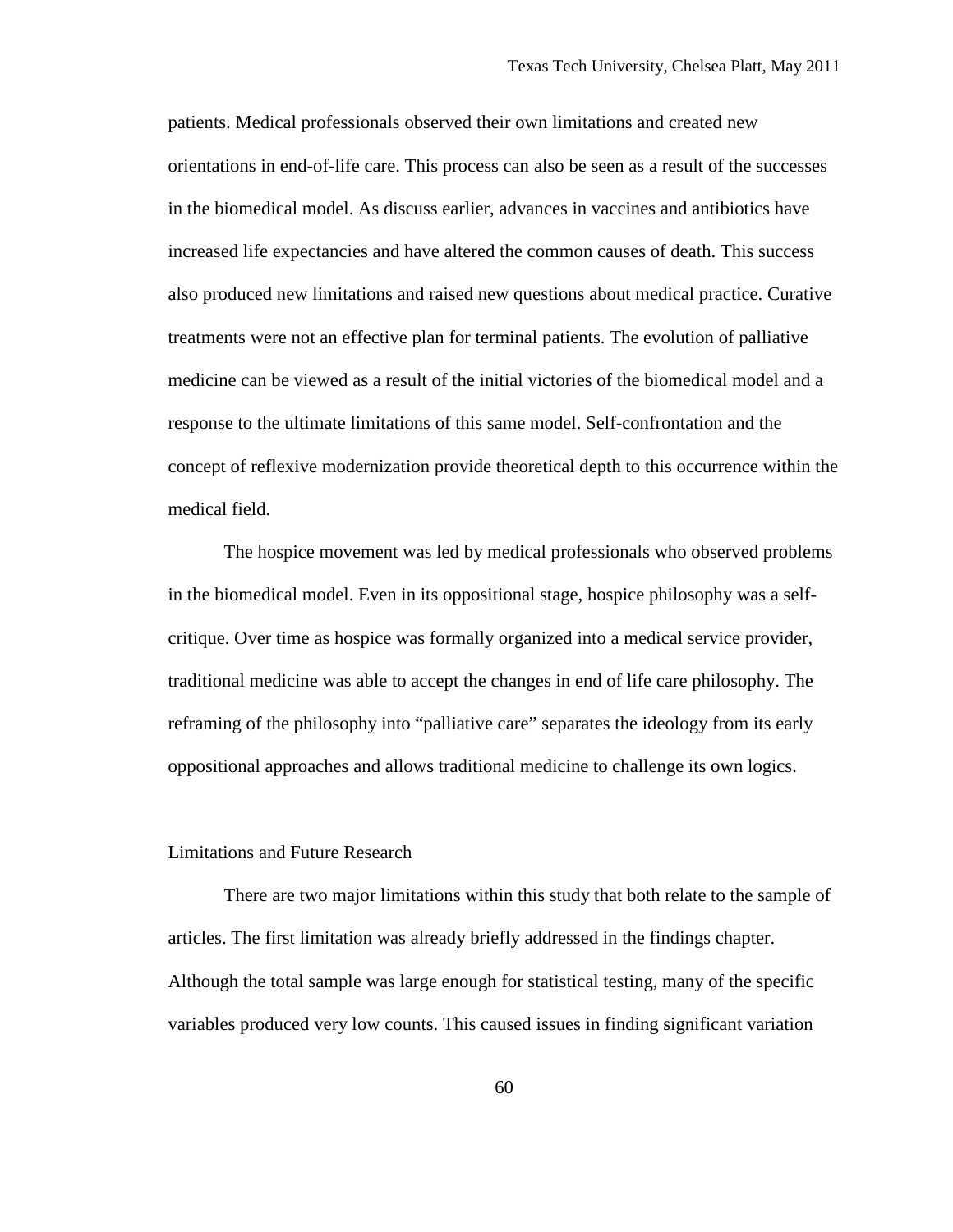within individual years. Dividing the sampling time into three categories can be justified through events within hospice, but the findings would have been stronger if the variable year would have resulted in significant differences.

The other issue with the sample is the time of the sample. Although the selection of *The Hospice Journal* is representative of the discourse within the National Hospice Organization the oppositional stage of the movement was not included. The content analysis method allowed examination of a past time period, but *The Hospice Journal* did not provide discussion in the early stages of the hospice movement because of the sample start date. Another method, such as interviews or archival research, might have been more appropriate in capturing this data. The end point of the sample proved to be problematic as well. The rational for concluding the sample in 2001 was the journal had changed its name and focus. This change was the integration of hospice and palliative care into one field. Continuing the context analysis to include articles after this formal change might have offered more insights into the co-option of the hospice ideology.

At the conclusion of this project, there appears to be two potential directions for future research. The three-stage trajectory of hospice development could be tested on other consensus movements. If this pattern is present in other movements, new theoretical understandings of role of structure in formalizing a movement could be added to social movement literature.

The application of reflexive modernity to the emergence of palliative medicine also offers new research areas. This study does not address how palliative care philosophies were implemented and practically organized, but speaks only to the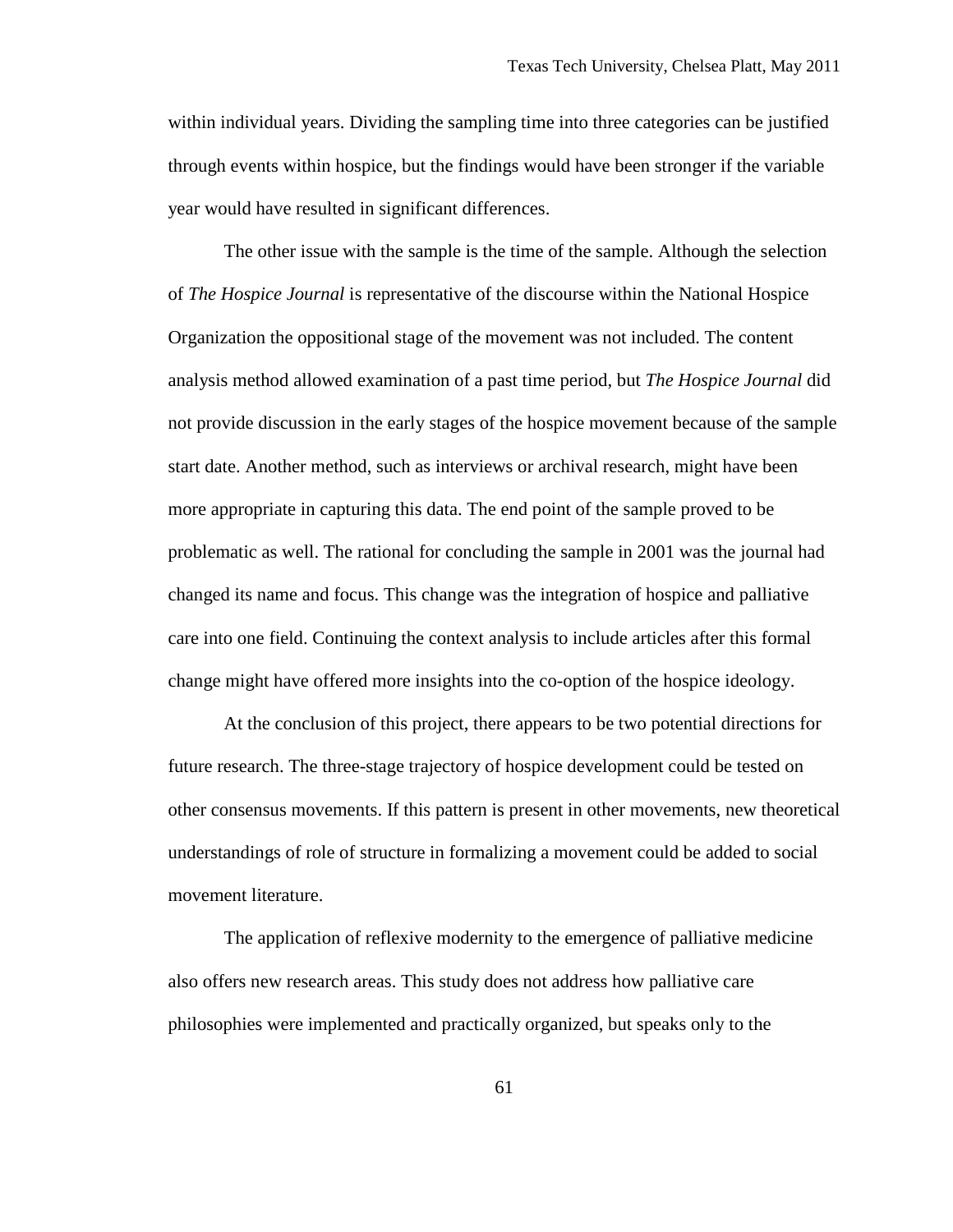relationship between hospice and palliative care not the advancement of palliative medicine. Studies that examine changes in medical education and hospital policy after the development of palliative care would provide an understanding of the organizational changes of this ideological shift.

# Final Remarks

The purpose of this study was to examine the development of hospice as a social movement to a formal organization in relation to traditional medicine. The two-phase content analysis allowed for an empirical study of these past transitions. Through the analysis of discourse and frame, a three-stage trajectory of the hospice movement was developed and supports theories of the consensus movement literature. The co-option of hospice philosophy in the development of palliative medicine was a surprising finding in the data. The theoretical application of structuration and reflexive modernization help explain the nuances of the relationship between hospice and traditional medicine and offer new directions for further research.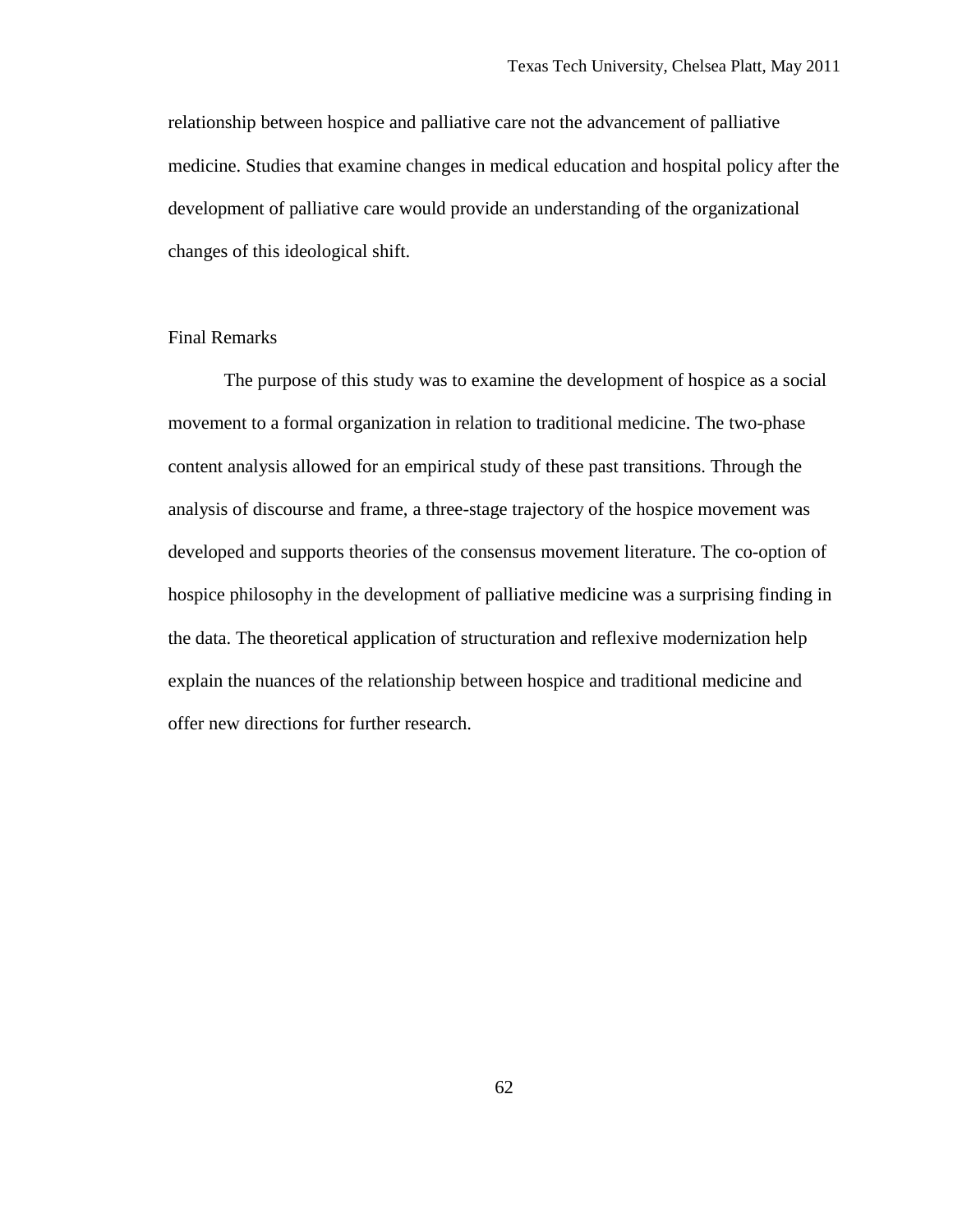# REFERENCES

- Beck, Ulrich. 1994. "The Reinvention of Politics: Towards a Theory of Reflexive Modernization". Pp 1-55 in *Reflexive Modernization* by Ulrich Beck, Anthony Giddens, and Scott Lash. Stanford, CA: Stanford University Press.
- Benford, Robert D. 1993. "Frame Disputes within the Nuclear Disarmament Movement". *Social Forces*. 71:677-701.
- Benford, Robert D. and David A. Snow. 2000. "Framing Processes and Social Movements: An Overview and Assessment". *Annual Review of Sociology*. 26:611-639.
- Berelson, Bernard. 1952. *Content Analysis in Communication Research* New York: The Free Press.
- Beresford, Larry and Stephen R. Conner. 1999. "History of the National Hospice Organization". *The Hospice Journal*. 14:15-31.
- Bird, Chole E., Peter Conrad, and Allen M. Fremont. 2000. "Medical Sociology at the Millennium". Pp. 1-10 in *Handbook of Medical Sociology*, edited by Chloe E. Bird, Peter Conrad, and Allen M. Fremont. Prentice-Hall
- Byock, Ira. 1998. "Hospice and Palliative Care: A Parting of Ways or a Path to the Future?". *Journal of Palliative Medicine*. 1:165-176.
- Clark, David and Jane Seymour. 1999. *Reflections on Palliative Care*. Philadelphia, PA: Open University Press.
- Connelly, R.J. 1997. "The Medicalization of Dying: A Positive Turn on a New Path". *Omega*. 35:331-341.
- Conner,Stephen, Christy Whitney, Time Bowen, Mary Graner, Walter Kelley, Betty Schmoll, Chris Cody, and Marsha Zandbergen. 1996. "Hospice Services Guidelines and Definitions The National Hospice Organization". *The Hospice Journal.* 11:65-73.
- Cress, David M. and David A. Snow. 2000. "The Outcomes of Homeless Mobilization: The Influence of Organization, Disruption, Political Mediation, and Framing". *American Journal of Sociology*. 105:1063-1104.
- Donovan, Brian L. 1995. "Framing and Strategy: Explaining Differential Longevity in the Woman's Christian Union and the Anti-Saloon League". *Sociological Inquiry*. 65:143-155.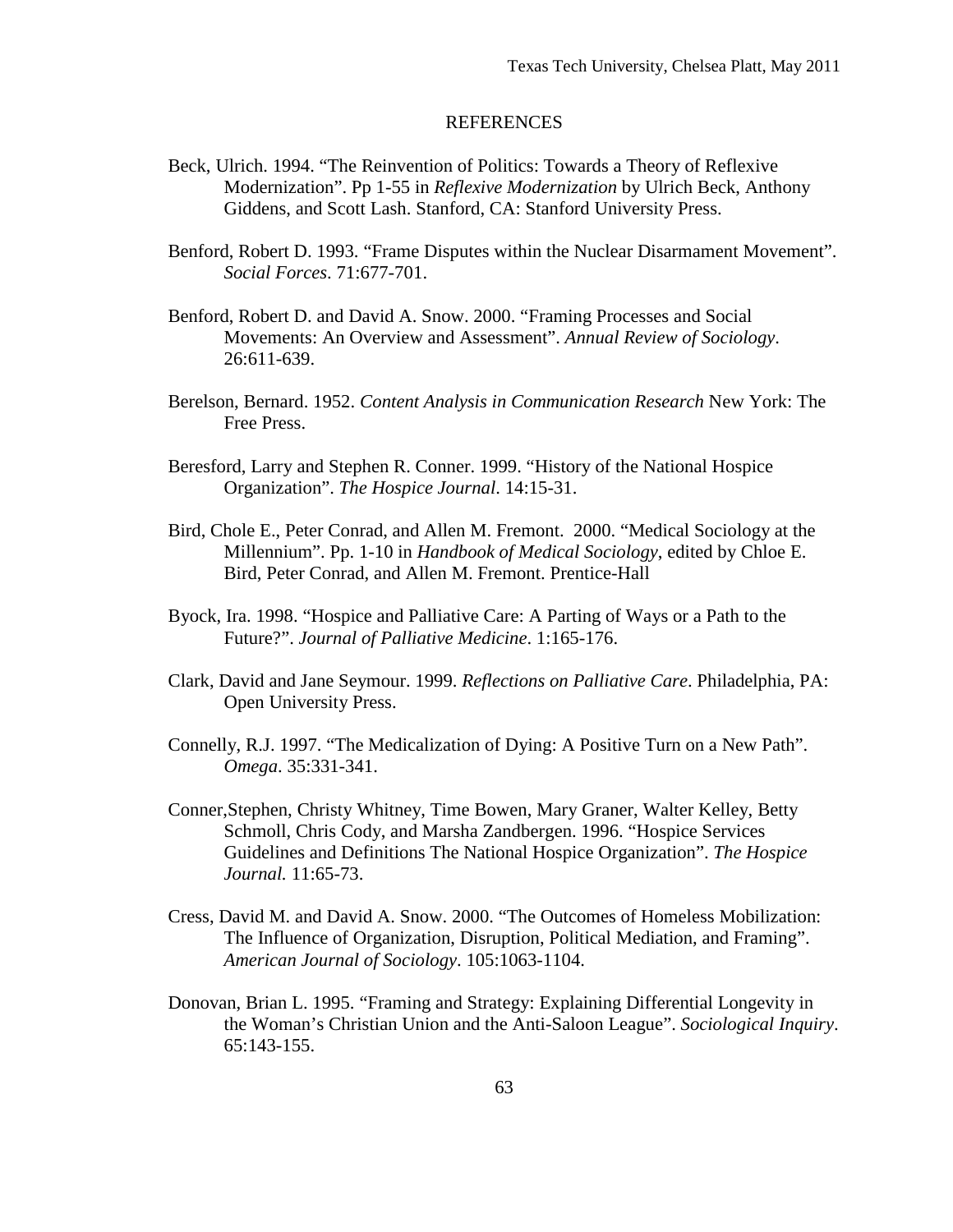- Downe-Wamboldt, Barbara and Mary-Lou Ellerton. 1985. "A Study of the Role of Hospice Volunteers". *The Hospice Journal*. 1:17-31.
- DuBois, Paul M. 1980. *The Hospice Way of Death.* New York: Human Sciences Press.
- Duffy, John. 1993. *From Humors to Medical Science: A history of American Medicine*. University of Illinois Press.
- Dush, David M. 1988. "Trends in Hospice Research and Psychosocial Palliative Care". *The Hospice Journal*. 4:13-28.
- Giddens, Anthony. 1984. *The Constitution of Society*. Berkeley, CA: University of California Press.
- Goffman, Erving. 1974. *Frame Analysis*. Boston, MA: Northeastern University Press.
- Goodlin, Sarah J. 1997. "Hospice Organizations' Role in Health Care Improvement". *The Hospice Journal*. 12:71-80.
- Gordon, Audrey K. 1996. "Hospice Minorities A National Study of Organizational Access and Practice". *The Hospice Journal*. 11:49-70.
- Haines, Herbert H. 1996. *Against Capital Punishment: The Anti-Death Penalty Movement in America, 1972-1994*. New York: Oxford University Press,
- Hecht, Amy B. and Dorothy H. Moser. 1992. "Organizational Evolution A Hospice Case Study". *The Hospice Journal*. 7:57-71
- Heitlinger, Alena. 1996. "Framing Feminism in Post-Communist Czech Republic". *Communist and Post-Communist Studies*. 29:77-93
- Johnson, V. 1997. "Operation Rescue, Vocabularies of Motive, and Tactical Action: A Study of Movement Framing in the Practice of Quasi-Nonviolence". *Res. Social Movements, Conflict and Change.* 20:103-150.
- Jones, Bent, Larry Nackerud, and David Boyle. 1997. "Differential Utilization of Hospice Services in Nursing Homes". *The Hospice Journal*. 12:41-57.
- Kriebel, Marjorie. 1990. "A Profile of Hospice Programs in Pennsylvania". *The Hospice Journal*. 5:51-71.
- Kubler-Ross, Elisabeth. 1969. *On Death and Dying*. New York, NY: MacMillan Publishing Co.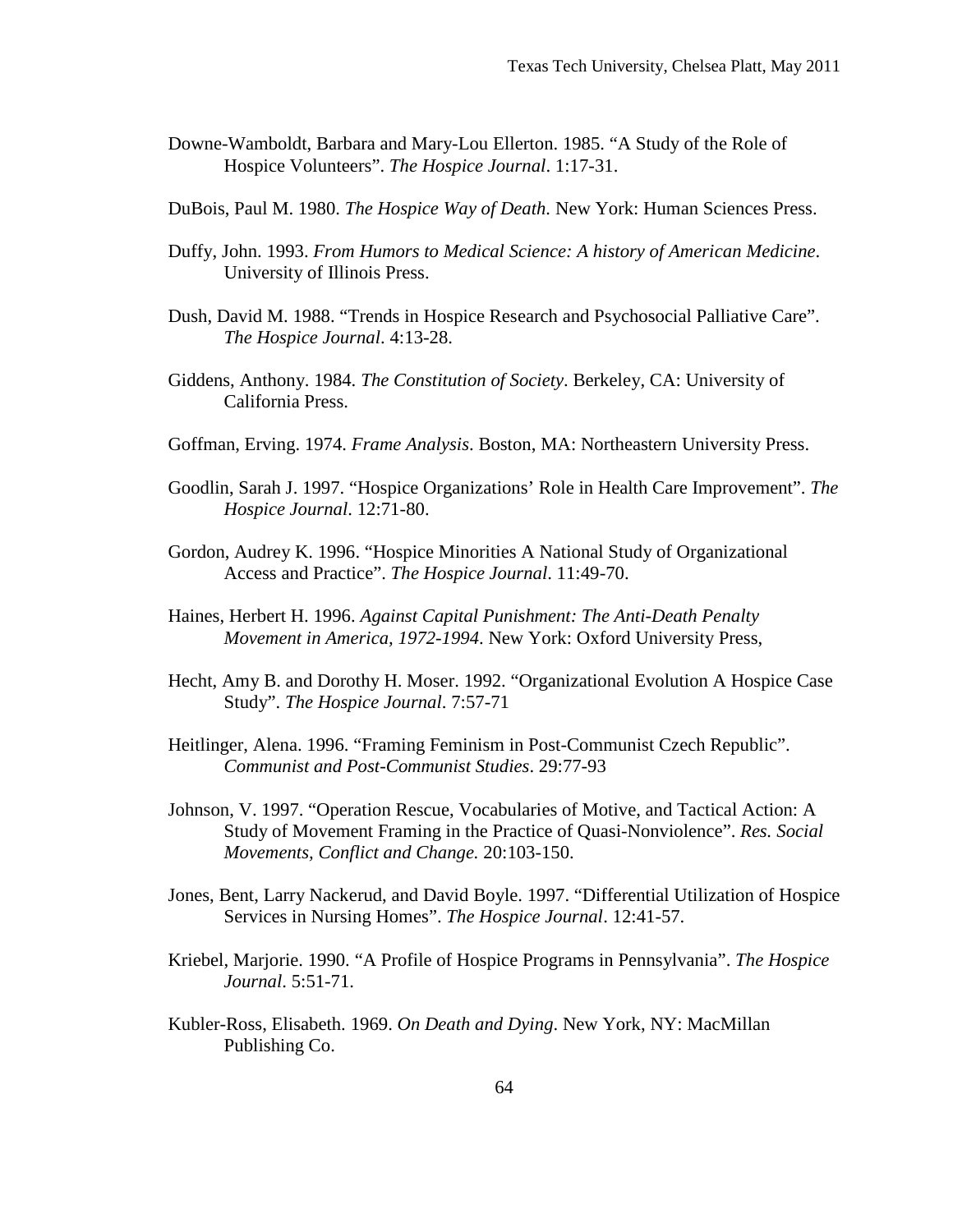- Levy, Judith A. and Audrey K. Gordon. 1987. "Stress and Burnout in the Social World of Hospice". *The Hospice Journal*. 3:29-51
- Levy, Judith A. 1994. "The Hospice in the Context of an Aging Society". Pp 351-361 in *Dominant Issues in Medical Sociology*, editied by Howard D. Swartz. New York: McGraw-Hill.
- Mahoney, John J. 1986. "Lessons from Hospice Evaluations Counterpoint". *The Hospice Journal*. 2:9-15.
- Mahoney, John J. 1998. "An Update on Efforts by the Hospice Community and the National Hospice Organization to Improve Access to Quality Hospice Care". *The Hospice Journal*. 13:139-144.
- McCarthy, John D. and Mark Wolfson. 1992. "Consensus Movements, Conflict Movements, and the Cooptation of Civic and State Infrastructures" in *Frontiers in Social Movement Theory* edited by Aldon D. Morris and Carol McClurg Mueller. New Haven: Yale University Press.
- McCarthy, John D. and Mayer N. Zald. 1977. "Resource Mobilization and Social Movements: A Partial Theory". *American Journal of Sociology*. 82:1212-1241
- Mor, Vicent, David S. Greer and Robert Kastenbaum. 1988. *The Hospice Experiment*. Baltimore: The Johns Hopkins University Press.
- Munley, Anne. 1983. *The Hospice Alternative: A new context for death and dying*. New York: Basic Books.
- Nepstad, Sharon E. 1997. "The Process of Cognitive Liberation: Cultural Synapses, Links and Frame Contradictions in US-Central America Peace Movement". *Sociological Inquiry.* 67: 470-87.
- Olsen, Sharon. 1990. "A Study of Hospice Administrative Competencies and Delegation of Functions by Program Stage of Development in Michigan". *The Hospice Journal*. 5:1-21.
- Omran, Abdel R. 1971. "The Epidemiologic Transition: A Theory of the Epidemiology of Population Change". *The Milbank Memorial Fund Quarterly*. 49: 509-538.
- O'Rawe Amenta, Madalon. 1993. "Certification for Hospice Nurses? Assessment of Need". *The Hospice Journal*. 8:73-87.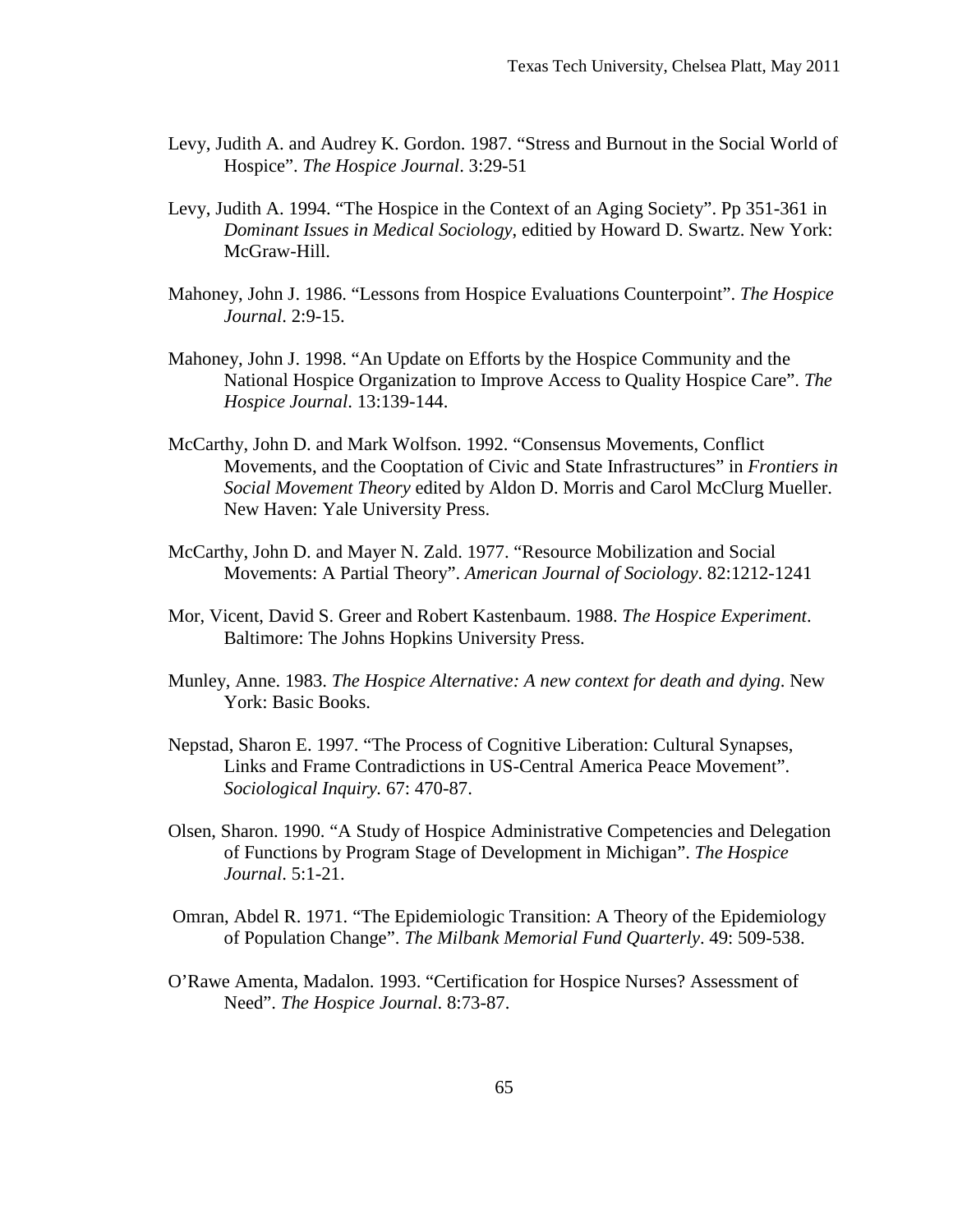- Osterweis, Marian and Daphne Szmuszkovic Champagne. 1979. "The US Hospice Movement: Issues in Development". *American Journal of Public Health.* 69:492- 496.
- Paradis, Lenora Finn and Scott B, Cummings. 1986. "The Evolution of Hospice in America toward Organization Homogeneity". *Journal of Health and Social Behavior*. 27:370-386.
- Ritzer, George and Douglas J. Goodman. 2004. *Modern Sociological Theory*. New York: McGraw-Hill.
- Saunders, Cicely. 1958. "Dying of Cancer". *St. Thomas's Hospital Gazette*. 56(2): 37-47.
- Sewell, William H. Jr. 1992. "A Theory of Structure: Duality, agency, and Transformation." *American Journal of Sociology* 98:1-29.
- Sherman, Deborah Witt. 1999. "End-of-Life Care Challenges and Opportunities for Health Care Professionals". *The Hospice Journal*. 14:109-121.
- Snow, David A. and Robert D. Benford. 1992. "Master Frames and Cycles of Protest" Pp. 133-155 in *Frontiers in Social Movement Theory* edited by Aldon D. Morris and Carol McClurg Mueller. New Haven: Yale University Press.
- Stoddard, Sandol. 1991. *The Hospice Movement: A better way of caring for the dying*. New York: Vintage Books, a division of Random House.
- Tehan, Claire B. 1999. "Personal Reflections". *The Hospice Journal*. 14:217-228.
- Wald, Henry J. 1983. "The Hospice Community as Reform". Pg 18-22 in *Hospice USA,* edited by Austin H. Kutscher, Samuel C. Klagsbrun, Richard J Torpie, Robert DeBellis, Mahlon S. Hale and Margot Tallmer. New York: Columbia University Press.
- Weber, Max. 1914. "Basic Sociological Terms" Pp. 218-227 in *Classical Sociological Theory*, edited by Craig Calhoun, Joseph Gerteis, James Moody, Steven Pfaff, and Indermohan Virk. Oxford: Blackwell.
- Weber, Max. 1922. "Bureaucracy" Pp. 264-273 in *Classical Sociological Theory*, edited by Craig Calhoun, Joseph Gerteis, James Moody, Steven Pfaff, and Indermohan Virk. Oxford: Blackwell.
- Weed, Frank J. 1997. "The Framing of Political Advocacy and Service Responses in the Crime Victim Rights Movement". *Journal of Sociology of Social Welafare.* 24: 43-61.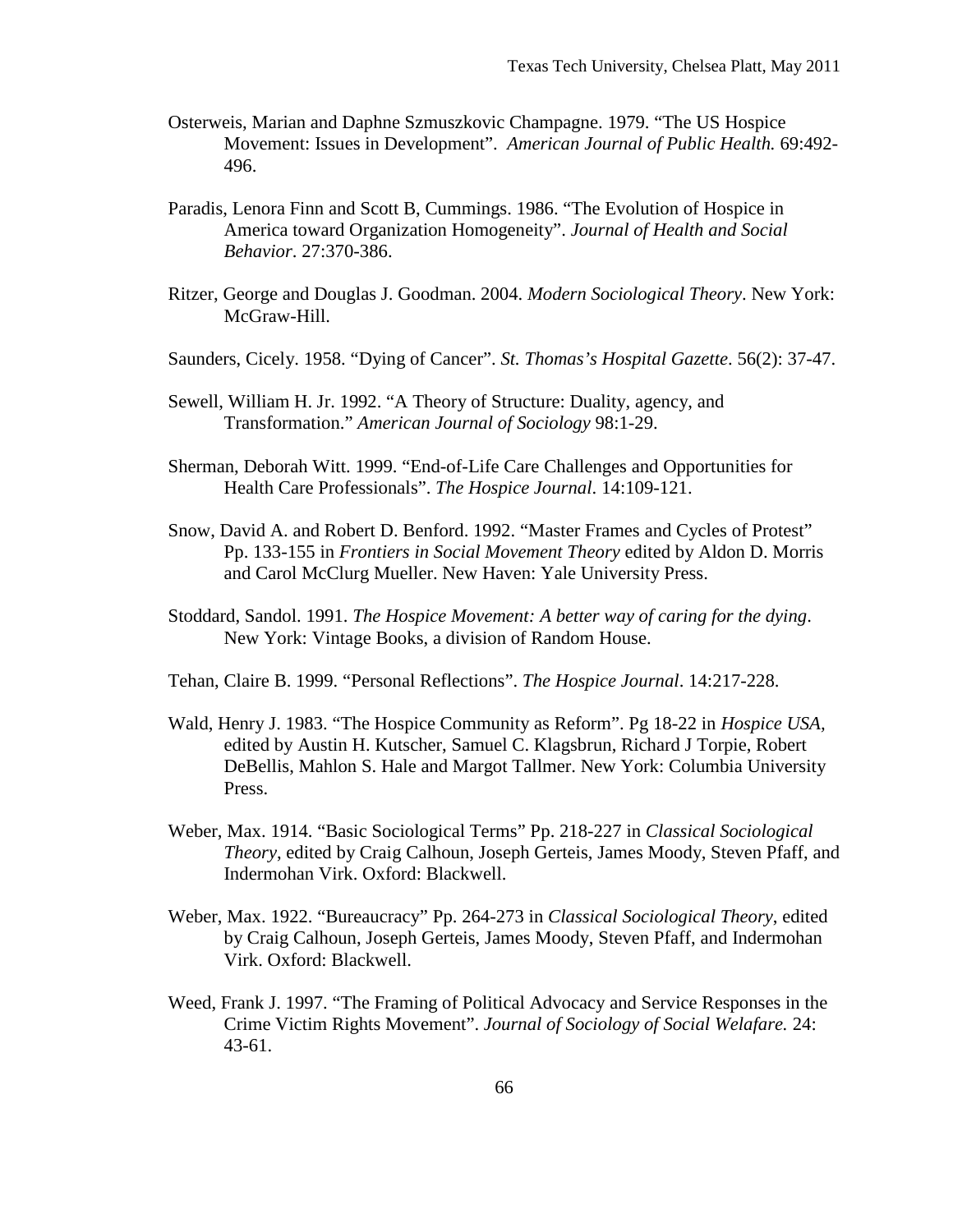- WHO. 1990. "Cancer Pain Relief and Palliative Care" Technical Reports Series 804: Geneva.
- Zuo, Jinping and Robert D. Benford. 1995. "Mobilization Processes and the 1989 Chinese Democracy Movement". *Sociological Quarterly*. 36:131-156.
- "History". n.d. WEBSITE accessed April 20, 2010. http://www.aahpm.org.
- "Hospice College". n.d. WEBSITE accessed April 20, 2010. http://www.hospicecollege.org.

"About NHPCO". n.d. WEBSITE accessed April 20,2011.http://www.nhpco.org.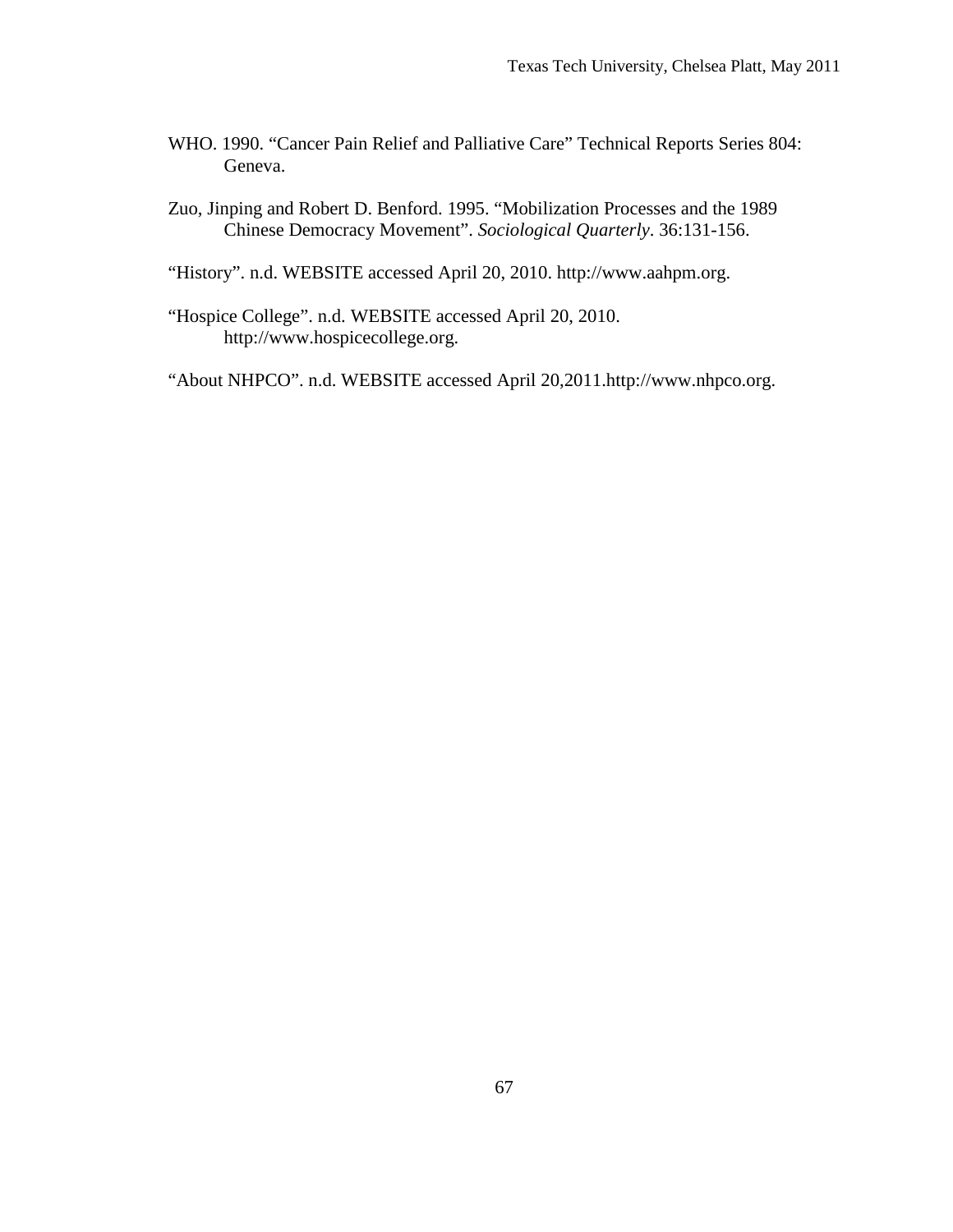### APPENDIX A

### DESCRIPTION OF CODES

## Table 5. Description of Discrete Coding Scheme

| <b>Movement Strategies</b>     |                                                              |  |  |  |  |  |
|--------------------------------|--------------------------------------------------------------|--|--|--|--|--|
| <b>Volunteer Recruitment</b>   | Discussion of how to get and keep volunteers                 |  |  |  |  |  |
| Political Campaign             | Placing hospice within the larger political movement         |  |  |  |  |  |
| "Die with Dignity"             | $\overline{Use}$ of phrase                                   |  |  |  |  |  |
| <b>Community Education</b>     | Spread awareness of hospice                                  |  |  |  |  |  |
| Definition of Movement         | Defines goals and objectives of hospice                      |  |  |  |  |  |
| Ideology/Philosophy            | Explanation of the logics behind hospice views towards death |  |  |  |  |  |
| Maintenance                    | Discussion of how to sustain existing hospice programs       |  |  |  |  |  |
| <b>Rapid Growth</b>            | Recognition of the fast spread of hospice                    |  |  |  |  |  |
| "Movement"                     | Use of phrase in relation to hospice                         |  |  |  |  |  |
|                                |                                                              |  |  |  |  |  |
| Organizational                 |                                                              |  |  |  |  |  |
| <b>Awareness</b>               |                                                              |  |  |  |  |  |
| Scope of Services              | Discussion of what qualifies as hospice care                 |  |  |  |  |  |
| Definition of Roles            | Clear definition of tasks and functions                      |  |  |  |  |  |
| Professionalization            | Language and discussion of hospice work as a profession      |  |  |  |  |  |
| Assessment                     | Examination of existing hospice organizations                |  |  |  |  |  |
| <b>Access to Care</b>          | Who is eligible for hospice                                  |  |  |  |  |  |
| Costs of Dying                 | Role of Medicare                                             |  |  |  |  |  |
| <b>NHO</b>                     | Mention of National Hospice Organization                     |  |  |  |  |  |
| "Organization"                 | Use of term in relation to hospice                           |  |  |  |  |  |
| "Program"                      | Use of term in relation to hospice                           |  |  |  |  |  |
|                                |                                                              |  |  |  |  |  |
| <b>Hospice Assumed</b>         |                                                              |  |  |  |  |  |
| No Definition of Hospice       | Philosophy and services are not explained                    |  |  |  |  |  |
| Role Assumed                   | No justification for the need for hospice                    |  |  |  |  |  |
| No Discussion of Hospice       | Hospice is not mentioned in article                          |  |  |  |  |  |
|                                |                                                              |  |  |  |  |  |
| <b>Oppositional Attitudes</b>  |                                                              |  |  |  |  |  |
| "Dehumanize"                   | Use of term                                                  |  |  |  |  |  |
| <b>Role Stress</b>             | Tension between hospice and medical professionals            |  |  |  |  |  |
| Hospital as Negative           | Dying in hospital presented as negative                      |  |  |  |  |  |
| <b>Bureaucracy as Negative</b> | Organization in hospital as negative                         |  |  |  |  |  |
| "Alienation"                   | Use of term                                                  |  |  |  |  |  |
| Isolation from Family          | Family access limited within hospital setting                |  |  |  |  |  |
|                                |                                                              |  |  |  |  |  |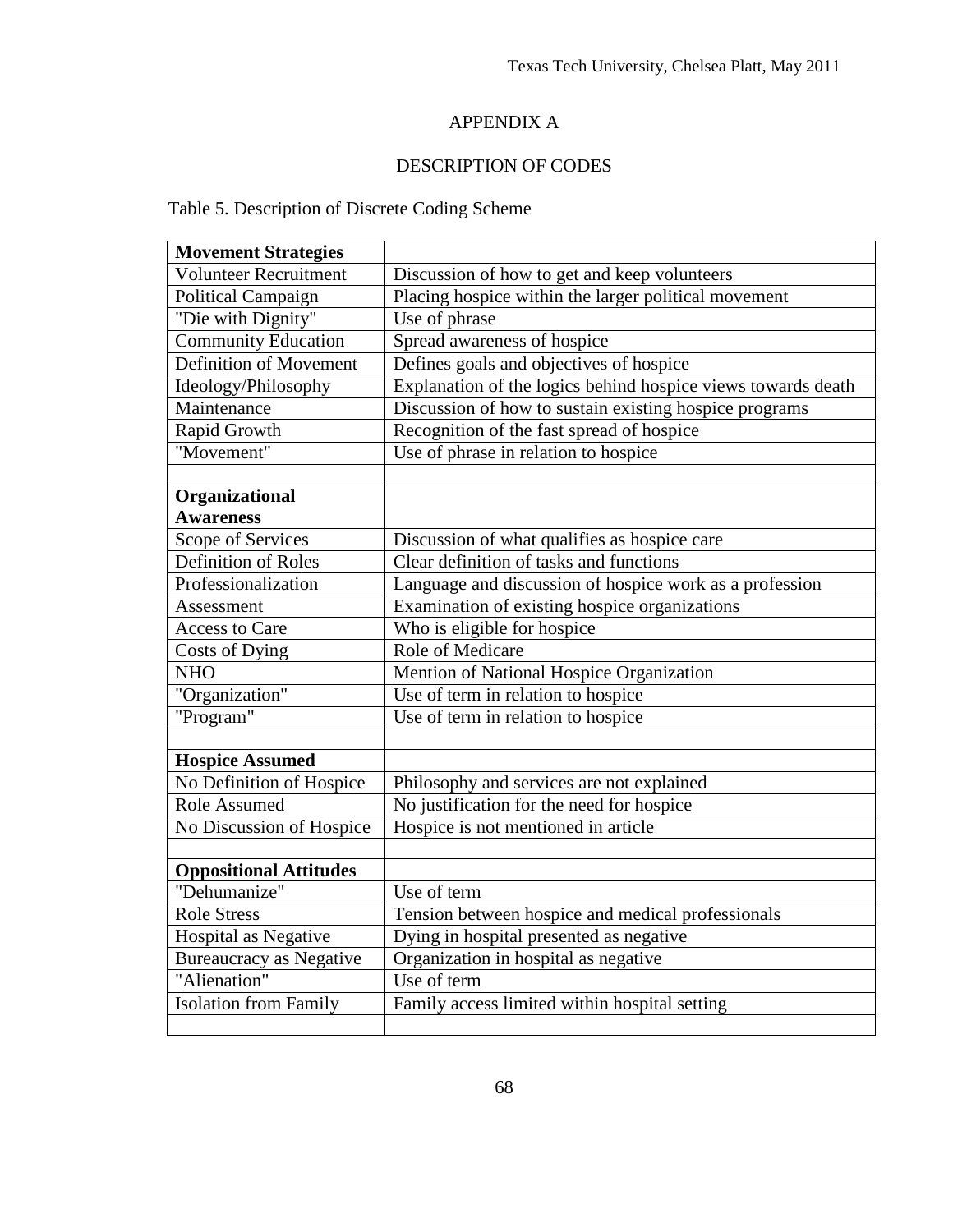# Table 5 Continued

| <b>Shortcomings Med.</b><br><b>Model</b> |                                                         |  |  |  |  |  |
|------------------------------------------|---------------------------------------------------------|--|--|--|--|--|
| Inability to Cure                        | Medical focus on curing disease                         |  |  |  |  |  |
| <b>High Costs of Dying</b>               |                                                         |  |  |  |  |  |
|                                          | Expenses of dying within a hospital                     |  |  |  |  |  |
| Power of Physician                       | Need for referral to enter hospice program              |  |  |  |  |  |
| Fear of No Treatment                     | Physician feels trapped in hospice treatment plan       |  |  |  |  |  |
|                                          |                                                         |  |  |  |  |  |
| <b>Defined as Different</b>              |                                                         |  |  |  |  |  |
| Family Unit of Care                      | Treatment of entire family in hospice care              |  |  |  |  |  |
| <b>Holistic Care</b>                     | Importance of treating all needs of patients            |  |  |  |  |  |
| "Alternative"                            | Use of term in relation to hospice                      |  |  |  |  |  |
| "Non-traditional"                        | Use of term in relation to hospice                      |  |  |  |  |  |
|                                          |                                                         |  |  |  |  |  |
| <b>Evidence of Co-option</b>             |                                                         |  |  |  |  |  |
| "Palliative Medicine"                    | Use of term                                             |  |  |  |  |  |
| <b>General Dying Issue</b>               | Discussion of grief and depression                      |  |  |  |  |  |
| <b>Hospital Based Hospice</b>            | Presence of hospice care within hospital                |  |  |  |  |  |
| "Hospice Physician"                      | Use of term                                             |  |  |  |  |  |
| Multi-disciplinary Team                  | Holistic treatment plan including team of professionals |  |  |  |  |  |
|                                          | Discussion of the importance pain treatments and new    |  |  |  |  |  |
| Pain Management                          | drugs                                                   |  |  |  |  |  |
| <b>Patient as Consumer</b>               | Need for patient satisfaction in services               |  |  |  |  |  |
| <b>High Technology</b>                   | Use of technology in delivery hospice care              |  |  |  |  |  |
| Discussion of Integration                | Direct comments on blending of medicine and hospice     |  |  |  |  |  |
|                                          | Hospice ideology accepted in larger society/"Good       |  |  |  |  |  |
| <b>Cultural Acceptance</b>               | Death"                                                  |  |  |  |  |  |
| "Hospice Patient"                        | Use of term                                             |  |  |  |  |  |
|                                          |                                                         |  |  |  |  |  |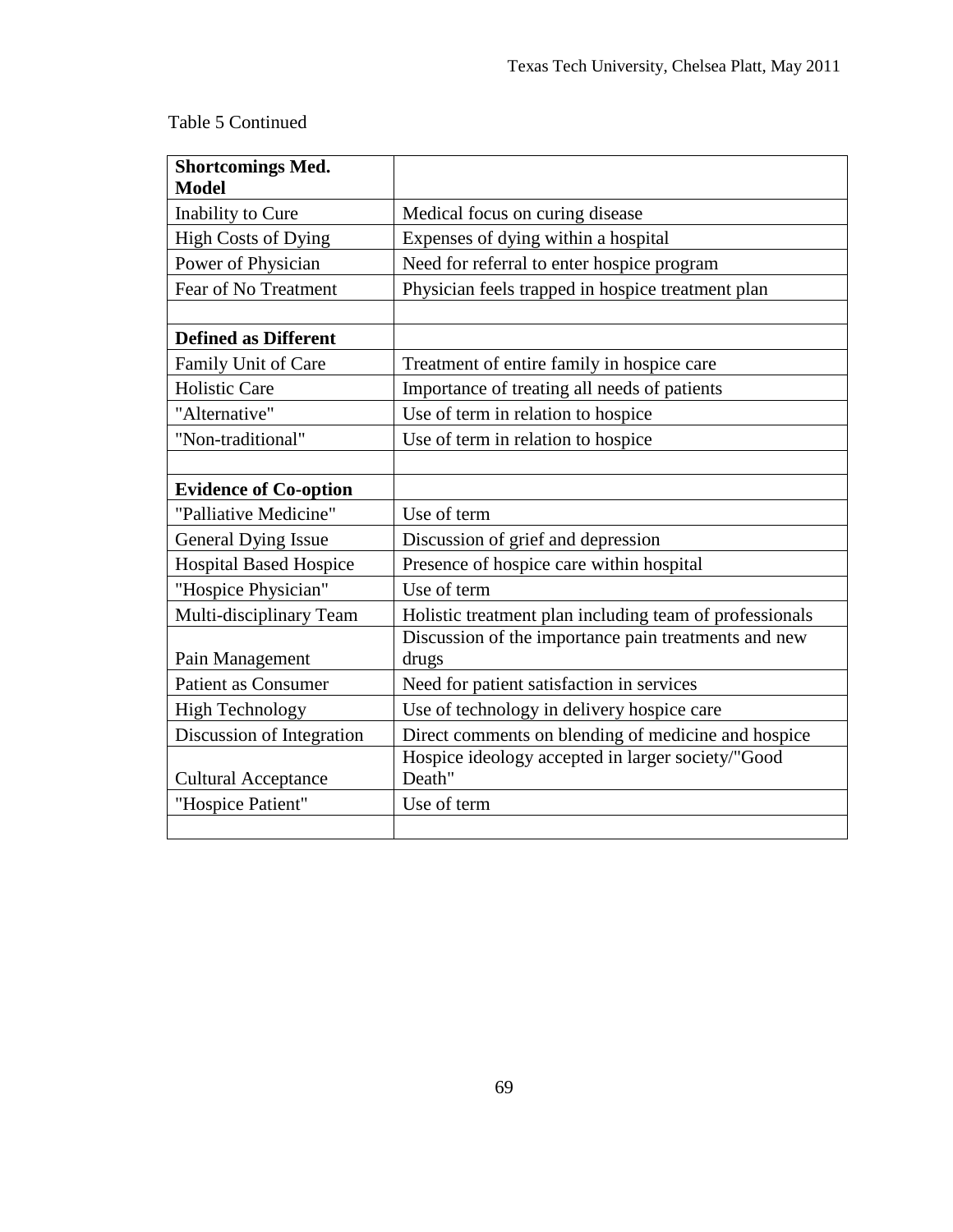#### APPENDIX B

#### INTER-CODER RELIABILITY SCORES

Table 6. Inter-coder Reliability Scores

| Variable                     | Kappa    |
|------------------------------|----------|
| Oppositional                 | 0.195    |
| Movement Language            | 0.015    |
| Institutional                | 0.068    |
| Medicare                     | $-0.065$ |
| Incorporation                | 0.372    |
| <b>Incorporated Language</b> | 0.233    |
| Ideology                     | 0.267    |